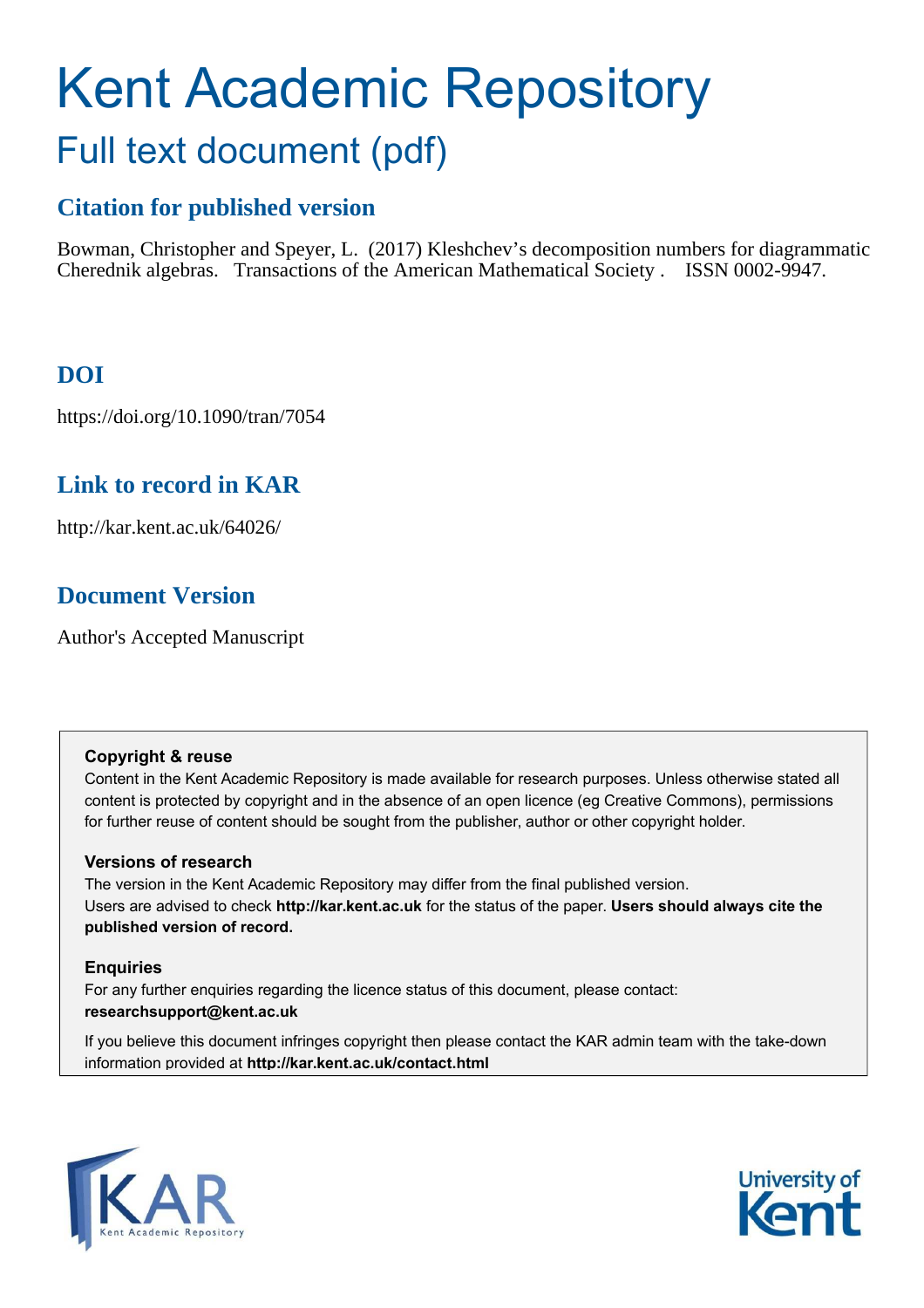#### <span id="page-1-2"></span>KLESHCHEV'S DECOMPOSITION NUMBERS FOR DIAGRAMMATIC CHEREDNIK ALGEBRAS

C. BOWMAN AND L. SPEYER

Abstract. We construct a family of graded isomorphisms between certain subquotients of diagrammatic Cherednik algebras as the quantum characteristic, multicharge, level, degree, and weighting are allowed to vary; this provides new structural information even in the case of the classical q-Schur algebra. This also allows us to prove some of the first results concerning the (graded) decomposition numbers of these algebras over fields of arbitrary characteristic.

#### **INTRODUCTION**

Fix k an algebraically closed field of characteristic  $p \geqslant 0$ . Given a complex reflection group of type  $G(l,1,n)$ , a quantum characteristic  $e \in \{2,3,\ldots\} \cup \{\infty\}$ , and an e-multicharge  $\kappa \in (\mathbb{Z}/e\mathbb{Z})^l$ we have an associated cyclotomic Hecke algebra,  $\mathcal{H}_n(\kappa)$ . In the semisimple case, the simple modules of  $\mathcal{H}_n(\kappa)$  are labelled by the set of *l*-multipartitions,  $\mathscr{P}_n^l$ . In the non-semisimple case, Ariki's categorification theorem, [\[Ari96\]](#page-30-0), implies that for each possible weighting  $\theta \in \mathbb{R}^l$  we have a corresponding parameterising set,  $\Theta \subset \mathcal{P}_n^l$ , of the simple modules of  $\mathcal{H}_n(\kappa)$ .

We wish to study these Hecke algebras via an analogue of classical Schur–Weyl duality. The appropriate language for this is provided by Rouquier's formalism of quasi-hereditary covers [\[Rou08\]](#page-31-0). In [\[Webb,](#page-31-1) Section 3], it is shown that the *diagrammatic Cherednik algebra*,  $A(n, \theta, \kappa)$ , is a quasi-hereditary cover of  $\mathcal{H}_n(\kappa)$  and that the simple modules of  $A(n, \theta, \kappa)$  which survive under the *Schur functor* are precisely those which are labelled by  $\Theta \subset \mathscr{P}_n^l$ . In particular the decomposition matrix of  $\mathcal{H}_n(\kappa)$  appears as a submatrix of that of  $A(n, \theta, \kappa)$ .

Over the complex field, the graded decomposition numbers of  $A(n, \theta, \kappa)$  are related to Uglov's canonical bases of higher level Fock spaces [\[Los16,](#page-31-2) [RSVV16,](#page-31-3) [Webb\]](#page-31-1). By using Uglov's construction [\[Ugl00\]](#page-31-4), one can in principle give an algorithm for computing the decomposition matrix over C. However, in practice this algorithm is extremely slow. Moreover, the picture deteriorates drastically when we consider fields of prime characteristic, where almost nothing is known.

<span id="page-1-0"></span>In the case that  $l = 1$  the above specialises to the study of the symmetric group and the Schur algebra of the general linear group (and their quantisations). Some of the most interesting results here have sprung from generalising Kleshchev's description of the decomposition numbers labelled by pairs of partitions which differ only by adding and removing a single node [\[Kle97\]](#page-31-5). This was graded and generalised to the Hecke algebra of the symmetric group by Chuang, Miyachi, Tan, and Teo (see [\[CMT08,](#page-30-1) [TT13\]](#page-31-6)) as follows. Fix  $\gamma$  a (multi)partition with no removable *i*-nodes and let  $\Gamma$  denote the set of all partitions which may be obtained by adding a total of m *i*-nodes to  $\gamma$ . Given  $\lambda, \mu \in \Gamma$ , the graded decomposition number  $d_{\lambda\mu}(t)$  is given in terms of nested sign sequences. As well as being one of the few results which holds in positive characteristic, this result is of interest over  $\mathbb C$  as it provides a closed formula for  $d_{\lambda\mu}(t)$ , and so is computationally more efficient than the LLT algorithm.

<span id="page-1-1"></span>In the main numerical result of this paper, we generalise the above to arbitrary diagrammatic Cherednik algebras. Over  $\mathbb{C}$ , we show that the graded decomposition numbers  $d_{\lambda,\mu}(t)$  for  $\lambda,\mu \in \Gamma$ of  $A(n, \theta, \kappa)$  can be calculated in terms of nested sign sequences, see Theorem [4.12.](#page-16-0) We then show, under a mild restriction on  $\kappa$ , that the corresponding (submatrices of the) adjustment matrices for  $A(n, \theta, \kappa)$  are trivial, thereby calculating the graded decomposition numbers  $d_{\lambda\mu}(t)$ of  $A(n, \theta, \kappa)$ , for  $\lambda, \mu \in \Gamma$ , over fields of arbitrary characteristic; see Theorem [4.30.](#page-26-0)

This is done by proving a stronger, structural result over fields of arbitrary characteristic. Given  $\gamma$  a multipartition, the set  $\Gamma$  is closed under the dominance order and so there is a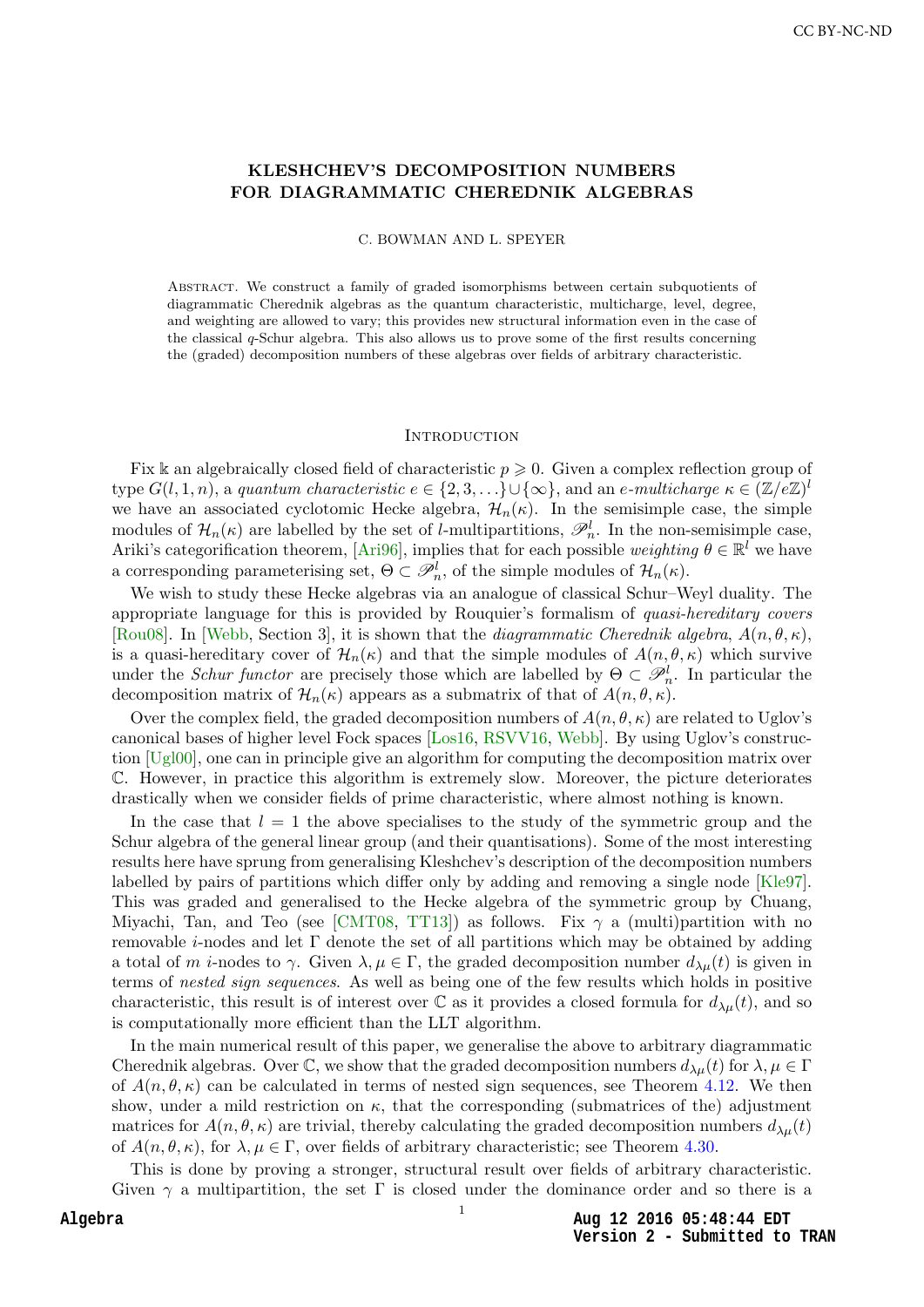<span id="page-2-1"></span>strong relationship between the diagrammatic Cherednik algebra, A, and a certain subquotient  $A_{\Gamma}$ ; in particular the graded decomposition numbers and certain higher extension groups are preserved. We define a sequence  $\chi(\gamma)$  associated to a multipartition  $\gamma$ , and show that if  $\gamma$  and  $\overline{\gamma}$ are arbitrary multipartitions (which need not have the same level or degree) with  $\chi(\gamma)$  equivalent to  $\chi(\overline{\gamma})$ , then the corresponding subquotients  $A_{\Gamma}$  and  $A_{\overline{\Gamma}}$  are isomorphic as graded k-algebras. This allows us to compare diagrammatic Cherednik algebras as the quantum characteristic, multicharge, level, degree, and weighting are all allowed to vary. This provides new structural information even in the case of the classical Schur algebras of type  $G(1,1,n)$  (see Example [4.33\)](#page-27-0) and their higher level counterparts, the cyclotomic  $(q-)$ Schur algebras of Dipper, James and Mathas [\[DJM98\]](#page-31-7).

In [\[CT16\]](#page-30-2) it is shown that the results of [\[CMT08,](#page-30-1) [TT13\]](#page-31-6) actually hold in more generality. As long as we never add or remove nodes whose residues differ by 1, then the graded decomposition numbers (over  $\mathbb{C}$ ) can be written as the product of the decomposition numbers for the individual residues. In this paper, we lift this result to the structural level and prove that it holds over fields of arbitrary characteristic (and generalise it to arbitrary diagrammatic Cherednik algebras) by showing that the algebras involved decompose as tensor products according to residue, see Theorem [5.4.](#page-29-0)

The paper is structured as follows. In Section [1](#page-1-0) we recall the definition of the diagrammatic Cherednik algebra defined by Webster in [\[Webb\]](#page-31-1) and the combinatorics underlying its representation theory. In Section [2](#page-8-0) we recall the combinatorics of nested sign sequences from [\[TT13\]](#page-31-6). In Section [3](#page-10-0) we define the subquotient algebras in which we are interested and construct cellular bases of these algebras. In Section [4](#page-11-0) we construct a family of graded isomorphisms between the subquotient algebras. We first illustrate how one can deduce the decomposition numbers of these algebras over C using only the isomorphism on the level of graded vector spaces. We then lift this to an isomorphism of graded k-algebras and hence calculate the decomposition numbers over an arbitrary field k. In Section [5,](#page-27-1) we then construct the isomorphism which decomposes the adjacency-free subquotient algebras as tensor products of the smaller algebras corresponding to the individual residues.

Acknowledgements. The authors would like to thank Joe Chuang, Anton Cox, Kai Meng Tan, and Ben Webster for helpful conversations during the preparation of this manuscript. We also thank the referee for their helpful comments. The authors are grateful for the financial support received from the Royal Commission for the Exhibition of 1851, the London Mathematical Society, and the Japan Society for the Promotion of Science.

#### 1. The diagrammatic Cherednik algebra

In this section we define the diagrammatic Cherednik algebras and recall the combinatorics underlying their representation theory.

1.1. Graded cellular algebras with highest weight theories. We shall study the diagrammatic Cherednik algebras through the following framework.

**Definition 1.1.** Suppose that A is a Z-graded k-algebra which is of finite rank over k. We say that A is a graded cellular algebra with a highest weight theory if the following conditions hold.

The algebra is equipped with a cell datum  $(\Lambda, \mathcal{T}, C, \text{deg})$ , where  $(\Lambda, \geq)$  is the weight poset. For each  $\lambda, \mu \in \Lambda$  such that  $\lambda \geq \mu$ , we have a finite set, denoted  $\mathcal{T}(\lambda, \mu)$ , and we let  $\mathcal{T}(\lambda)$  =  $\cup_{\mu} \mathcal{T}(\lambda, \mu)$ . There exist maps

$$
C: \coprod_{\lambda \in \Lambda} \mathcal{T}(\lambda) \times \mathcal{T}(\lambda) \to A \quad \text{and} \quad \deg: \coprod_{\lambda \in \Lambda} \mathcal{T}(\lambda) \to \mathbb{Z}
$$

<span id="page-2-0"></span>such that C is injective. We denote  $C(\mathsf{S},\mathsf{T})=c_{\mathsf{ST}}^{\lambda}$  for  $\mathsf{S},\mathsf{T}\in\mathcal{T}(\lambda)$ . We require that A satisfies properties  $(1)$ – $(6)$ , below.

> **Aug 12 2016 05:48:44 EDT Version 2 - Submitted to TRAN**

#### **Algebra**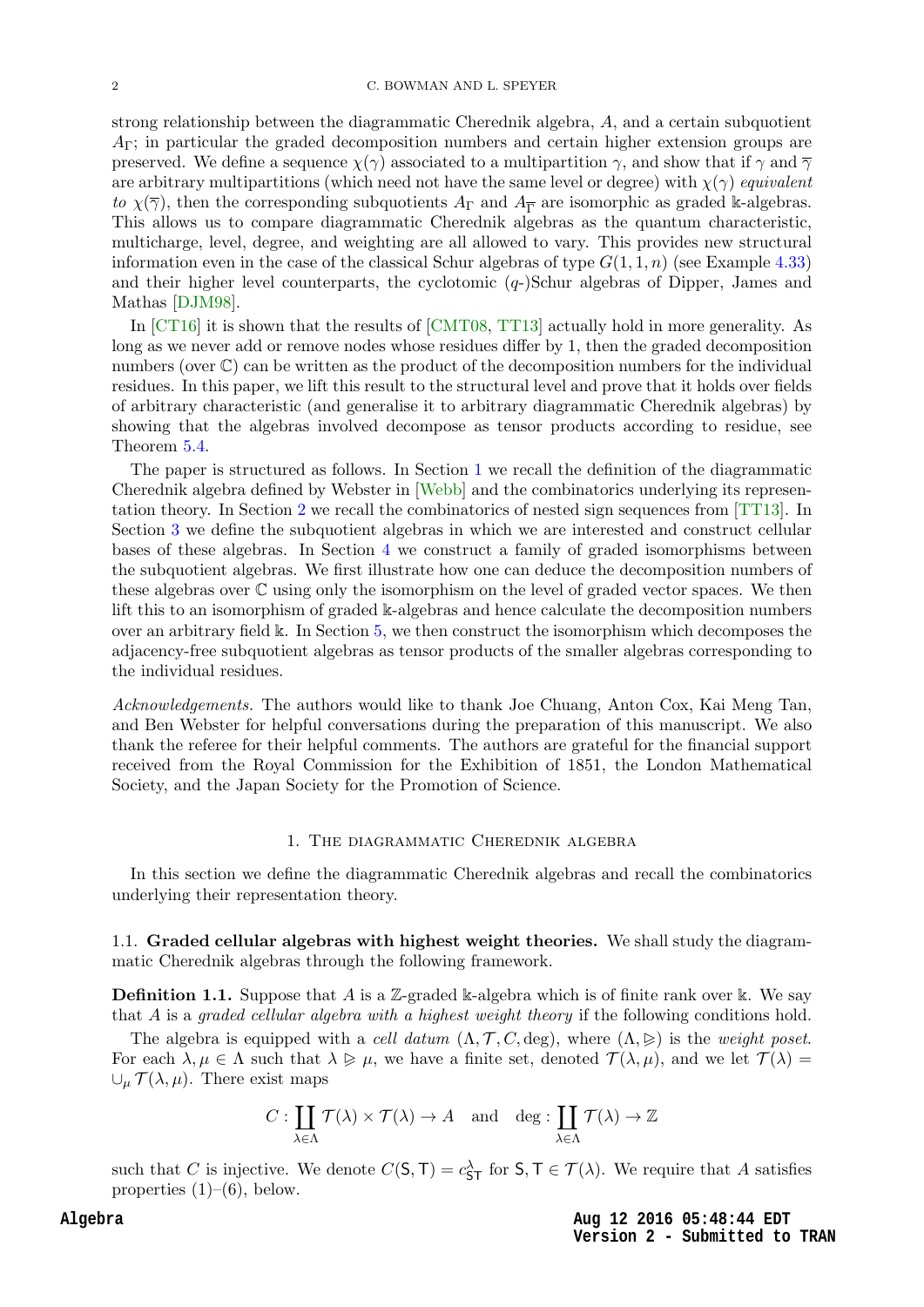(1) Each element  $c_{\mathsf{S},\mathsf{T}}^{\lambda}$  is homogeneous of degree

$$
\deg(c_{\mathsf{S},\mathsf{T}}^{\lambda}) = \deg(\mathsf{S}) + \deg(\mathsf{T}),
$$

for  $\lambda \in \Lambda$  and  $S, \mathsf{T} \in \mathcal{T}(\lambda)$ .

- (2) The set  $\{c_{\mathsf{S},\mathsf{T}}^{\lambda} \mid \mathsf{S}, \mathsf{T} \in \mathcal{T}(\lambda), \lambda \in \Lambda\}$  is a k-basis of A.
- (3) If  $S, \mathsf{T} \in \mathcal{T}(\lambda)$ , for some  $\lambda \in \Lambda$ , and  $a \in A$  then there exist scalars  $r_{S,U}(a)$ , which do not depend on T, such that

$$
ac_{\mathsf{S},\mathsf{T}}^{\lambda} = \sum_{\mathsf{U} \in \mathcal{T}(\lambda)} r_{\mathsf{S},\mathsf{U}}(a)c_{\mathsf{U},\mathsf{T}}^{\lambda} \pmod{A^{\rhd \lambda}},
$$

where  $A^{\triangleright \lambda}$  is the k-submodule of A spanned by

$$
\{c_{\mathsf{Q},\mathsf{R}}^{\mu} \mid \mu \vartriangleright \lambda \text{ and } \mathsf{Q}, \mathsf{R} \in \mathcal{T}(\mu)\}.
$$

- (4) The C-linear map  $* : A \to A$  determined by  $(c_{\mathsf{S},\mathsf{T}}^{\lambda})^* = c_{\mathsf{T},\mathsf{S}}^{\lambda}$ , for all  $\lambda \in \Lambda$  and all  $\mathsf{S},\mathsf{T}\in\mathcal{T}(\lambda)$ , is an anti-isomorphism of A.
- (5) The identity  $1_A$  of A has a decomposition  $1_A = \sum_{\lambda \in \Lambda} 1_{\lambda}$  into pairwise orthogonal idempotents  $1_{\lambda}$ .
- (6) For  $S \in \mathcal{T}(\lambda, \mu)$ ,  $T \in \mathcal{T}(\lambda, \nu)$ , we have that  $1_{\mu}c_{S,\tau}^{\lambda}1_{\nu} = c_{S,\tau}^{\lambda}$ . There exists a unique element  $\mathsf{T}^{\lambda} \in \mathcal{T}(\lambda, \lambda)$ , and  $c_{\mathsf{T}^{\lambda}, \mathsf{T}^{\lambda}}^{\lambda} = 1_{\lambda}$ .

All results in this section follow from  $[HM10]$ . Suppose that A is a graded cellular algebra with a highest weight theory. Given any  $\lambda \in \Lambda$ , the graded standard module  $\Delta(\lambda)$  is the graded left A-module

$$
\Delta(\lambda) = \bigoplus_{\substack{\mu \in \Lambda \\ z \in \mathbb{Z}}} \Delta_{\mu}(\lambda)_{z},
$$

where  $\Delta_{\mu}(\lambda)_{z}$  is the  $\mathbb C$  vector-space with basis  $\{c_{\mathsf{S}}^{\lambda} \mid \mathsf{S} \in \mathcal{T}(\lambda,\mu) \text{ and } \deg(\mathsf{S}) = z\}.$  The action of A on  $\Delta(\lambda)$  is given by

$$
ac_{\mathsf{S}}^{\lambda} = \sum_{\mathsf{U} \in \mathcal{T}(\lambda)} r_{\mathsf{S},\mathsf{U}}(a)c_{\mathsf{U}}^{\lambda},
$$

where the scalars  $r_{\mathsf{S},\mathsf{U}}(a)$  are the scalars appearing in condition (3) of Definition [1.1.](#page-1-1)

Suppose that  $\lambda \in \Lambda$ . There is a bilinear form  $\langle , \rangle_{\lambda}$  on  $\Delta(\lambda)$  which is determined by

$$
c_{\mathsf{U},\mathsf{S}}^{\lambda}c_{\mathsf{T},\mathsf{V}}^{\lambda}\equiv\langle c_{\mathsf{S}}^{\lambda},c_{\mathsf{T}}^{\lambda}\rangle_{\lambda}c_{\mathsf{U},\mathsf{V}}^{\lambda}\pmod{A^{\triangleright\lambda}},
$$

for any  $S, T, U, V \in \mathcal{T}(\lambda)$ . Let t be an indeterminate over  $\mathbb{Z}_{\geq 0}$ . If  $M = \bigoplus_{z \in \mathbb{Z}} M_z$  is a free graded C-module, then its graded dimension is the Laurent polynomial

$$
\text{Dim}_t(M) = \sum_{k \in \mathbb{Z}} (\text{dim}_{\mathbb{C}} M_k) t^k.
$$

If M is a graded A-module and  $k \in \mathbb{Z}$ , define  $M\langle k \rangle$  to be the same module with  $(M\langle k \rangle)_i =$  $M_{i-k}$  for all  $i \in \mathbb{Z}$ . We call this a *degree shift* by k. If M is a graded A-module and L is a graded simple module let  $[M: L\langle k\rangle]$  be the multiplicity of  $L\langle k\rangle$  as a graded composition factor of M, for  $k \in \mathbb{Z}$ .

Suppose that A is a graded cellular algebra with a highest weight theory. For every  $\lambda \in \Lambda$ , define  $L(\lambda)$  to be the quotient of the corresponding standard module  $\Delta(\lambda)$  by the radical of the bilinear form  $\langle , \rangle_{\lambda}$ . This module is simple, and every simple module is of the form  $L(\lambda)\langle k \rangle$  for some  $k \in \mathbb{Z}, \lambda \in \Lambda$ . We let  $L_{\mu}(\lambda)$  denote the  $\mu$ -weight space  $1_{\mu}L(\lambda)$ . The graded decomposition *matrix* of A is the matrix  $\mathbf{D}_A(t) = (d_{\lambda \mu}(t))$ , where

$$
d_{\lambda\mu}(t) = \sum_{k\in\mathbb{Z}} [\Delta(\lambda) : L(\mu)\langle k\rangle] t^k,
$$

<span id="page-3-0"></span>for  $\lambda, \mu \in \Lambda$ .

**Proposition 1.2** ([\[HM10\]](#page-31-8), Proposition 2.18). If  $\lambda, \mu \in \Lambda$  then  $\text{Dim}_t(L_\mu(\lambda)) \in \mathbb{Z}_{\geq 0}[t+t^{-1}]$ .

**Aug 12 2016 05:48:44 EDT Version 2 - Submitted to TRAN**

**Algebra**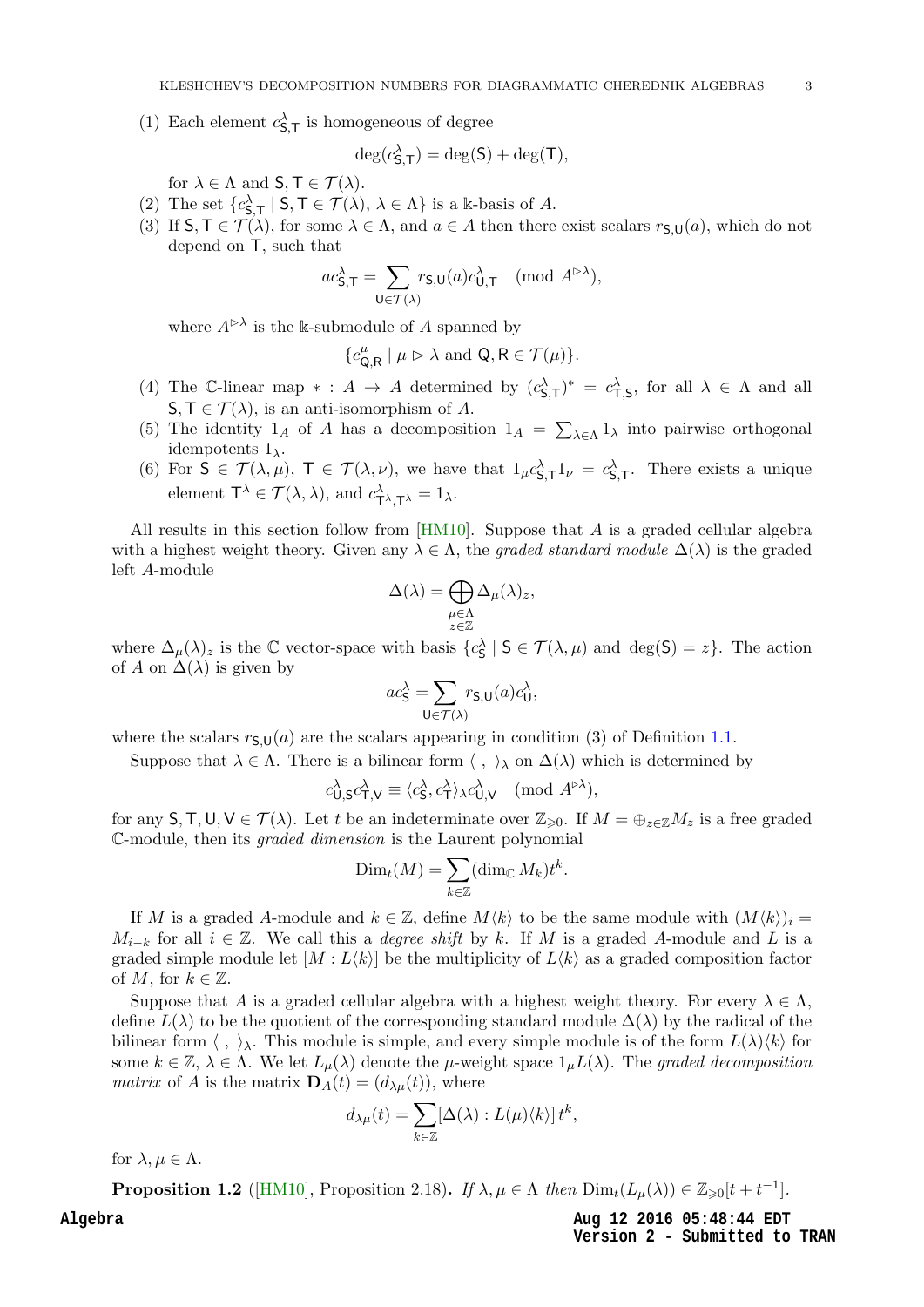<span id="page-4-2"></span><span id="page-4-0"></span>1.2. Combinatorial preliminaries. Fix integers  $l, n \in \mathbb{Z}_{\geqslant 0}, g \in \mathbb{R}_{>0}$  and  $e \in \{3, 4, \dots\} \cup \{\infty\}.$ We define a weighting  $\theta = (\theta_1, \dots, \theta_l) \in \mathbb{R}^l$  to be any *l*-tuple such that  $\theta_i - \theta_j$  is not an integer multiple of g for  $1 \leq i < j \leq l$ . Let  $\kappa$  denote an e-multicharge  $\kappa = (\kappa_1, \ldots, \kappa_l) \in (\mathbb{Z}/e\mathbb{Z})^l$ .

Remark 1.3. We say that a weighting  $\theta \in \mathbb{R}^l$  is well-separated for  $A(n, \theta, \kappa)$  if  $|\theta_i - \theta_j| > ng$ for all  $1 \leq i < j \leq l$ . We say that a weighting  $\theta \in \mathbb{R}^l$  is a  $FLOTW$  weighting for  $A(n, \theta, \kappa)$  if  $0 < |\theta_i - \theta_j| < g$  for all  $1 \leq i < j \leq l$ .

**Definition 1.4.** An *l*-multipartition  $\lambda = (\lambda^{(1)}, \ldots, \lambda^{(l)})$  of *n* is an *l*-tuple of partitions such that  $|\lambda^{(1)}| + \cdots + |\lambda^{(l)}| = n$ . We will denote the set of *l*-multiparititions of *n* by  $\mathscr{P}_n^l$ .

We define the Russian array as follows. For each  $1 \leq k \leq l$ , we place a point on the real line at  $\theta_k$  and consider the region bounded by half-lines starting at  $\theta_k$  at angles  $3\pi/4$  and  $\pi/4$ . We tile the resulting quadrant with a lattice of squares, each with diagonal of length 2g.

Let  $\lambda = (\lambda^{(1)}, \lambda^{(2)}, \ldots, \lambda^{(l)}) \in \mathscr{P}_n^l$ . The Young diagram [ $\lambda$ ] is defined to be the set

 $\{(r, c, k) \in \mathbb{N} \times \mathbb{N} \times \{1, \ldots, l\} \mid c \leqslant \lambda_r^{(k)}\}.$ 

We refer to elements of  $[\lambda]$  as nodes (of  $[\lambda]$  or  $\lambda$ ). We define the *residue* of a node  $(r, c, k) \in [\lambda]$ to be  $\kappa_k + c - r \pmod{e}$ , and refer to  $(r, c, k)$  as an *i-node* if it has residue *i*.

We define an addable (respectively removable) node of  $\lambda$  to be any node which can be added to (respectively removed from) the diagram [λ] to obtain the Young diagram of a multipartition. Given  $S \subset \mathbb{Z}/e\mathbb{Z}$  we let  $\text{Rem}_S(\lambda)$  (respectively  $\text{Add}_S(\lambda)$ ) denote the set of removable (respectively addable) *i*-nodes of  $\lambda$  for all  $i \in S$ .

For each node of  $[\lambda]$  we draw a box in the plane; we shall draw our Young diagrams in a mirrored-Russian convention. We place the first node of component m at  $\theta_m$  on the real line, with rows going northwest from this node, and columns going northeast. The diagram is tilted ever-so-slightly in the clockwise direction so that the top vertex of the box  $(r, c, k)$ (that is, the box in the rth row and cth column of the kth component of  $[\lambda]$ ) has x-coordinate  $\theta_k + g(r-c) + (r+c)\epsilon$ .

<span id="page-4-1"></span>Here the tilt  $\epsilon$  is chosen so that  $n\epsilon$  is absolutely small with respect to g (so that  $\epsilon \ll$  $g(n)$  and with respect to the weighting (so that g does not divide any number in the interval  $|\theta_i - \theta_j| + (-n\epsilon, +n\epsilon)$  for  $1 \leq i < j \leq l$ .

We define a loading, i, to be an element of  $(\mathbb{R} \times (\mathbb{Z}/e\mathbb{Z}))^n$  such that no real number occurs with multiplicity greater than one. Given a multipartition  $\lambda \in \mathscr{P}_n^l$  we have an associated loading,  $i^{\theta}_{\lambda}$  (or simply  $i_{\lambda}$  when  $\theta$  is clear from the context) given by the projection of the top vertex of each box  $(r, c, k) \in [\lambda]$  to its x-coordinate  $\mathbf{i}_{(r,c,k)} \in \mathbb{R}$ , and attaching to each point the residue  $\kappa_k + c - r \pmod{e}$  of this node. Note that the above conditions on  $\epsilon$  are designed to ensure that no two nodes have the same x-coordinate, so that  $\mathbf{i}_{\lambda}$  is really a loading.

We let  $D_{\lambda}$  denote the underlying ordered subset of R given by the points of the loading. Given  $a \in D_\lambda$ , we abuse notation and let a denote the corresponding node of  $\lambda$  (that is, the node whose top vertex projects onto x-coordinate  $a \in \mathbb{R}$ ). The *residue sequence* of  $\lambda$  is given by reading the residues of the nodes of  $\lambda$  according to the ordering given by  $D_{\lambda}$ .

**Example 1.5.** Let  $l = 2$ ,  $g = 1$ ,  $\epsilon = 1/100$ , and  $\theta = (0, 0.5)$ . The bipartition  $((2, 1), (1^3))$  has Young diagram and corresponding loading  $\mathbf{i}_{\lambda}$  given in Figure [1.](#page-4-0) The residue sequence of  $\lambda$  is  $(\kappa_1+1, \kappa_1, \kappa_2, \kappa_1-1, \kappa_2-1, \kappa_2-2)$ , and the ordered set  $D_\lambda$  is  $\{-0.97, 0.02, 0.52, 1.03, 1.53, 2.54\}.$ The node  $x = -0.97$  in  $\lambda$  can be identified with the node in the first row and second column of  $\lambda^{(1)}$ .

**Definition 1.6.** Let  $\lambda, \mu \in \mathcal{P}_n^l$ . A  $\lambda$ -tableau of weight  $\mu$  is a bijective map  $\mathsf{T} : [\lambda] \to D_\mu$  which respects residues. In other words, we fill a given node  $(r, c, k)$  of the diagram  $[\lambda]$  with a real number d from  $D_{\mu}$  (without multiplicities) so that the residue attached to the real number d in the loading  $\mathbf{i}_{\mu}$  is equal to  $\kappa_k + c - r \pmod{e}$ .

Definition 1.7. A  $\lambda$ -tableau, T, of shape  $\lambda$  and weight  $\mu$  is said to be semistandard if

 $\circ$  T(1, 1, k)  $>\theta_k$ ,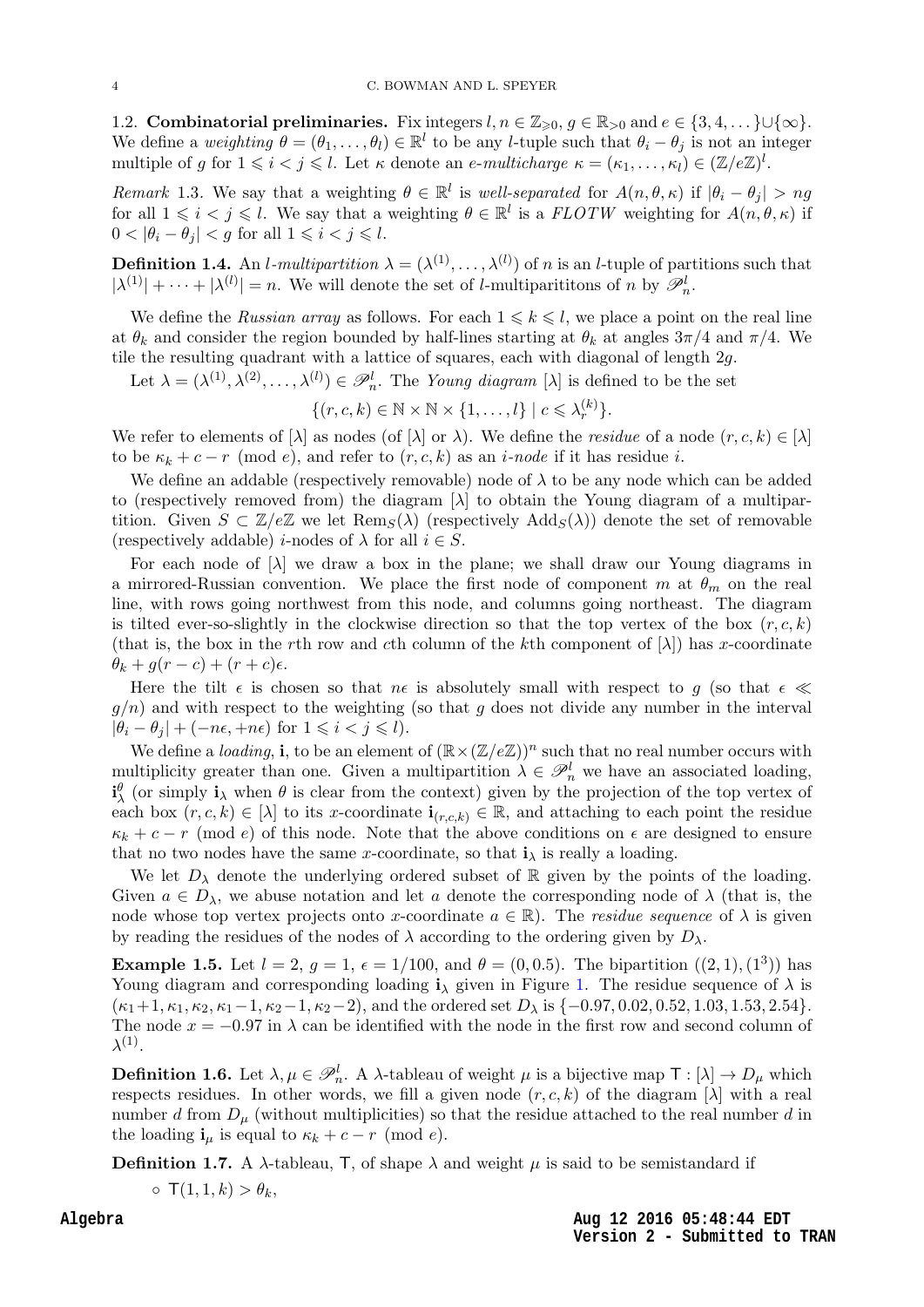

<span id="page-5-4"></span>FIGURE 1. The diagram and loading of the bipartition  $((2,1),(1^3))$  for  $l=2, g=1$ ,  $\theta = (0, 0.5).$ 

◦ T(r, c, k) > T(r − 1, c, k) + g,  $\sigma$  T(r, c, k) > T(r, c – 1, k) – q.

We denote the set of all semistandard tableaux of shape  $\lambda$  and weight  $\mu$  by SStd( $\lambda, \mu$ ). Given  $\mathsf{T} \in \mathrm{SStd}(\lambda, \mu)$ , we write  $\mathrm{Shape}(\mathsf{T}) = \lambda$ .

**Example 1.8.** Fix  $\kappa = (0)$ ,  $\theta = (0)$  and  $q = 1$  and let  $\epsilon \to 0$ . For  $e = 4$ , there is a unique  $S \in \text{SStd}((3,1), (2, 1^2))$  $S \in \text{SStd}((3,1), (2, 1^2))$  $S \in \text{SStd}((3,1), (2, 1^2))$ . This tableau is the leftmost depicted in Figure 2, below. The diagram depicts a partition of shape  $(3,1)$  whose boxes are filled with integers. These integers are obtained from the x-coordinates of the nodes of the Young diagram  $(2, 1^2)$ . To see this, note that

$$
\mathbf{i}_{(1,2,1)} = -1 + 3\epsilon \qquad \mathbf{i}_{(1,1,1)} = 0 + 2\epsilon \qquad \mathbf{i}_{(2,1,1)} = 1 + 3\epsilon \qquad \mathbf{i}_{(3,1,1)} = 2 + 4\epsilon
$$

and by letting  $\epsilon \to 0$  we obtain the entries of the tableau. One can check that this is the only tableau which satisfies the conditions in Definition [1.7.](#page-3-0) Similarly, for  $e = 5$ , there is a unique  $\mathsf{T} \in \mathrm{SStd}((6,1^4), (5,1^5))$  and a unique  $\mathsf{U} \in \mathrm{SStd}((6,2^2,1^2), (5,3^2,1^3))$ . These semistandard tableaux are depicted in Figure [2,](#page-4-1) below.

In all cases we let  $\epsilon \to 0$  to make the loadings easier to read.



<span id="page-5-3"></span>FIGURE 2. Three semistandard tableaux  $S \in SStd((3,1),(2,1^2))$  and  $T \in$  $SStd((6, 1^4), (5, 1^5))$  and  $U \in SStd((6, 2^2, 1^2), (5, 2^2, 1^3)).$ 

<span id="page-5-2"></span>Remark 1.9. For many more examples of the combinatorics of loadings and tableaux, we refer the reader to [\[BCS,](#page-30-3) Section 2].

<span id="page-5-0"></span>**Definition 1.10.** Let i and j denote two loadings of size n and let  $r \in \mathbb{Z}/e\mathbb{Z}$ . We say that i r-dominates j if for every real number  $a \in \mathbb{R}$ , we have that

$$
|\{(x,r) \in \mathbf{i} \mid x < a\}| \geq |\{(x,r) \in \mathbf{j} \mid x < a\}|.
$$

We say that i dominates j if i r-dominates j for every  $r \in \mathbb{Z}/e\mathbb{Z}$ . Given  $\lambda, \mu \in \mathscr{P}_n^l$  and  $\theta \in \mathbb{R}^l$ , we say that  $\lambda$   $\theta$ -dominates  $\mu$  (and write  $\mu \leq_{\theta} \lambda$ ) if  $\mathbf{i}_{\lambda}^{\theta}$  dominates  $\mathbf{i}_{\mu}^{\theta}$ .

<span id="page-5-1"></span>Remark 1.11. We note that for  $l > 1$ , the loading of the partitions (and therefore the resulting θ-dominance order) is heavily dependent on the weighting  $θ \in \mathbb{R}^l$ .

**Definition 1.12.** We refer to an unordered multiset R of n elements from  $(\mathbb{Z}/e\mathbb{Z})$  as a residue set of cardinality n. We let  $\mathscr{P}_n^l(\mathcal{R})$  denote the subset of  $\mathscr{P}_n^l$  whose residue set is equal to  $\mathcal{R}$ .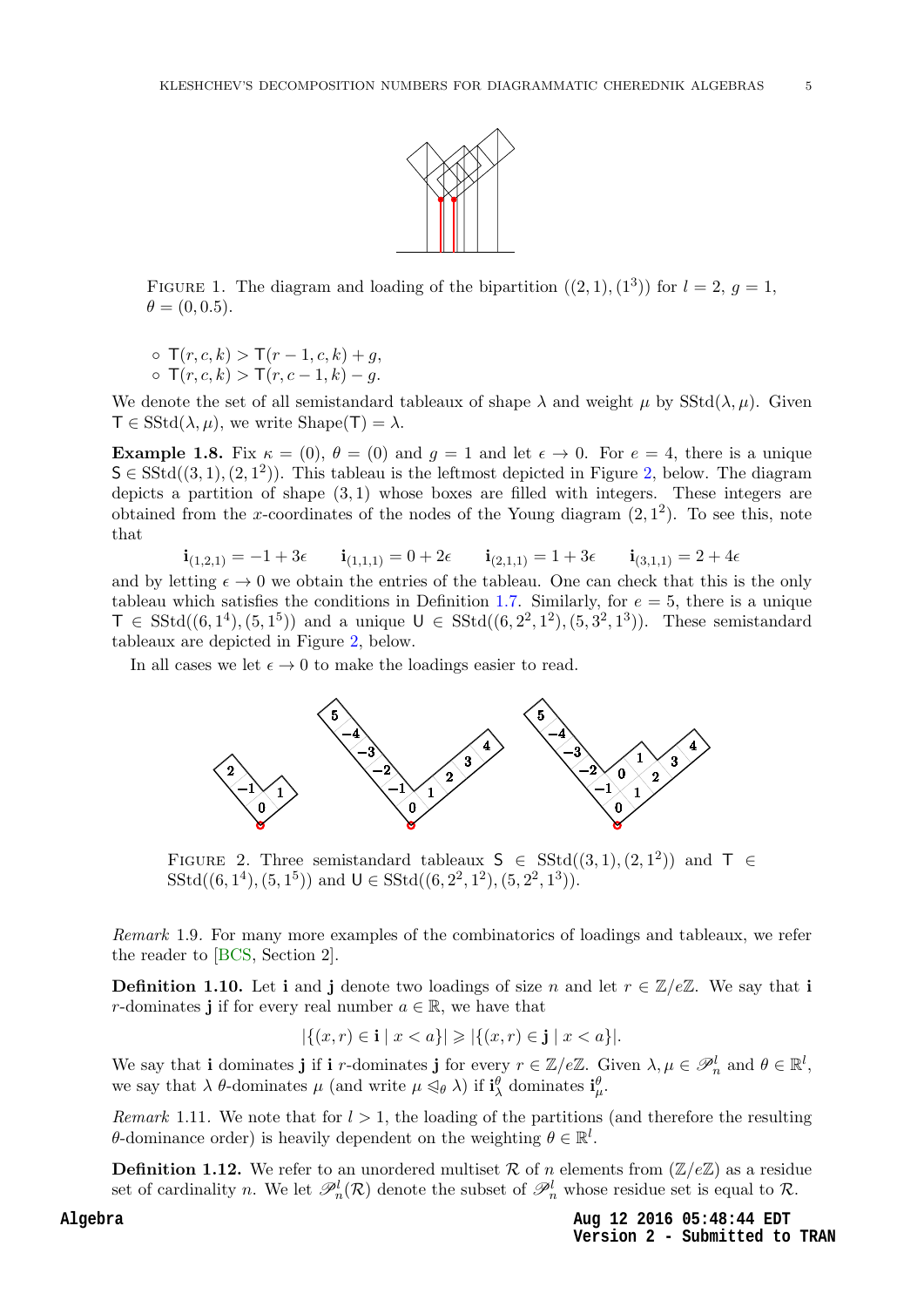<span id="page-6-7"></span>Remark 1.13. We have that  $\mathscr{P}_n^l = \cup_{\mathcal{R}} \mathscr{P}_n^l(\mathcal{R})$  is a disjoint decomposition of the set  $\mathscr{P}_n^l$ ; notice that all of the above combinatorics respects this decomposition.

Remark 1.14. The above combinatorics can be generalised to multi-compositions in the obvious manner.

<span id="page-6-2"></span>1.3. The diagrammatic Cherednik algebra. Recall that we have fixed  $l, n \in \mathbb{Z}_{>0}, g \in \mathbb{R}_{>0}$ and  $e \in \{3, 4, \dots\} \cup \{\infty\}$ . Given any weighting  $\theta = (\theta_1, \dots, \theta_l)$  and  $\kappa = (\kappa_1, \dots, \kappa_l)$  an emulticharge, we will define what we refer to as the diagrammatic Cherednik algebra,  $A(n, \theta, \kappa)$ .

<span id="page-6-6"></span>This is an example of one of many finite dimensional algebras (reduced steadied quotients of weighted KLR algebras in Webster's terminology) constructed in [\[Webb\]](#page-31-1), whose module categories are equivalent, over the complex field, to category  $\mathcal O$  for a rational cyclotomic Cherednik algebra [\[Webb,](#page-31-1) Theorem 2.3 and 3.9]. Over fields of arbitrary characteristic and  $\theta$  a wellseparated weighting, the algebra  $A(n, \theta, \kappa)$  is Morita equivalent to the corresponding cyclotomic q-Schur algebra of [\[DJM98\]](#page-31-7) with the same level, rank, quantum characteristic and e-multicharge [\[Weba,](#page-31-9) Theorem 3.9].

<span id="page-6-4"></span>**Definition 1.15.** We define a  $\theta$ -diagram of type  $G(l, 1, n)$  to be a frame  $\mathbb{R} \times [0, 1]$  with distinguished black points on the northern and southern boundaries given by the loadings  $\mathbf{i}_{\mu}$  and  $\mathbf{i}_{\lambda}$ for some  $\lambda, \mu \in \mathscr{P}_n^l(\mathcal{R})$  and a collection of curves each of which starts at a northern point and ends at a southern point of the same residue,  $i$  say (we refer to this as a *black i-strand*). We further require that each curve has a mapping diffeomorphically to [0, 1] via the projection to the y-axis. Each curve is allowed to carry any number of dots. We draw

- $\circ$  a dashed line g units to the left of each strand, which we call a ghost *i*-strand or *i*-ghost;
- vertical red lines at  $\theta_k \in \mathbb{R}$  each of which carries a residue  $\kappa_k$  for  $1 \leq k \leq l$  which we call a red  $\kappa_k$ -strand.

<span id="page-6-0"></span>We now require that there are no triple points or tangencies involving any combination of strands, ghosts or red lines and no dots lie on crossings. We consider these diagrams equivalent if they are related by an isotopy that avoids these tangencies, double points and dots on crossings.

Remark 1.16. Note that our diagrams do not distinguish between 'over' and 'under' crossings.

<span id="page-6-1"></span>**Definition 1.17** ([\[Webb\]](#page-31-1)). The *diagrammatic Cherednik algebra,*  $A(n, \theta, \kappa)$ , is the span of all  $\theta$ -diagrams modulo the following local relations (here a local relation means one that can be applied on a small region of the diagram).

- (1.1) Any diagram may be deformed isotopically; that is, by a continuous deformation of the diagram which at no point introduces or removes any crossings of strands (black, ghost, or red).
- <span id="page-6-3"></span>(1.2) For  $i \neq j$  we have that dots pass through crossings.



(1.3) For two like-labelled strands we get an error term.



<span id="page-6-5"></span>(1.4) For double crossings of black strands, we have the following.



**Aug 12 2016 05:48:44 EDT Version 2 - Submitted to TRAN**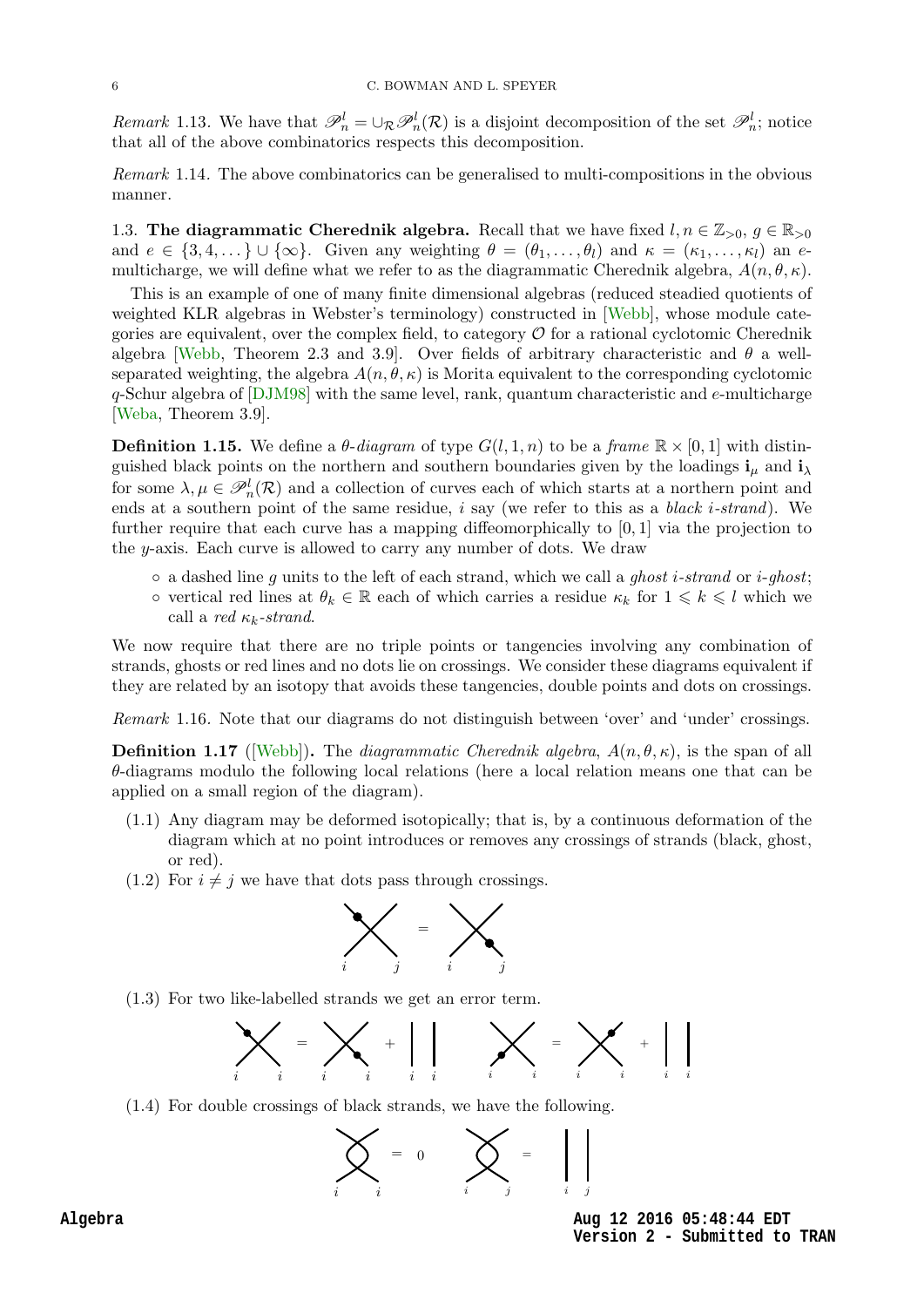<span id="page-7-4"></span><span id="page-7-2"></span>(1.5) If  $j \neq i - 1$ , then we can pass ghosts through black strands.

$$
\sum_{i}^{r} \left\langle \left\langle \begin{array}{c} = \\ \vdots \\ \vdots \end{array} \right| \left\langle \begin{array}{c} \vdots \\ \vdots \\ \vdots \end{array} \right| \left\langle \begin{array}{c} \vdots \\ \vdots \\ \vdots \end{array} \right| \left\langle \begin{array}{c} \vdots \\ \vdots \\ \vdots \end{array} \right| \left\langle \begin{array}{c} \vdots \\ \vdots \\ \vdots \end{array} \right| \left\langle \begin{array}{c} \vdots \\ \vdots \\ \vdots \end{array} \right| \left\langle \begin{array}{c} \vdots \\ \vdots \\ \vdots \end{array} \right| \left\langle \begin{array}{c} \vdots \\ \vdots \\ \vdots \end{array} \right| \left\langle \begin{array}{c} \vdots \\ \vdots \\ \vdots \end{array} \right| \left\langle \begin{array}{c} \vdots \\ \vdots \\ \vdots \end{array} \right| \left\langle \begin{array}{c} \vdots \\ \vdots \\ \vdots \end{array} \right| \left\langle \begin{array}{c} \vdots \\ \vdots \\ \vdots \end{array} \right| \left\langle \begin{array}{c} \vdots \\ \vdots \\ \vdots \end{array} \right| \left\langle \begin{array}{c} \vdots \\ \vdots \\ \vdots \end{array} \right| \left\langle \begin{array}{c} \vdots \\ \vdots \\ \vdots \end{array} \right| \left\langle \begin{array}{c} \vdots \\ \vdots \\ \vdots \end{array} \right| \left\langle \begin{array}{c} \vdots \\ \vdots \\ \vdots \end{array} \right| \left\langle \begin{array}{c} \vdots \\ \vdots \\ \vdots \end{array} \right| \left\langle \begin{array}{c} \vdots \\ \vdots \\ \vdots \end{array} \right| \left\langle \begin{array}{c} \vdots \\ \vdots \\ \vdots \end{array} \right| \left\langle \begin{array}{c} \vdots \\ \vdots \\ \vdots \end{array} \right| \left\langle \begin{array}{c} \vdots \\ \vdots \\ \vdots \end{array} \right| \left\langle \begin{array}{c} \vdots \\ \vdots \\ \vdots \end{array} \right| \left\langle \begin{array}{c} \vdots \\ \vdots \\ \vdots \end{array} \right| \left\langle \begin{array}{c} \vdots \\ \vdots \\ \vdots \end{array} \right|
$$

<span id="page-7-3"></span>(1.6) On the other hand, in the case where  $j = i - 1$ , we have the following.

$$
\sum_{i=1}^{n} \sum_{i=1}^{n} \left\{ \begin{array}{ccc} 1 & \cdots & 1 \\ 1 & \cdots & 1 \end{array} \right\} = \left\{ \begin{array}{ccc} 1 & \cdots & 1 \\ 1 & \cdots & 1 \end{array} \right\} = \left\{ \begin{array}{ccc} 1 & \cdots & 1 \\ 1 & \cdots & 1 \end{array} \right\}
$$

(1.7) We also have the relation below, obtained by symmetry.

$$
\left\langle \left\langle \left\langle \right\rangle_{i} \right\rangle_{i=1} \right\rangle = \left\langle \left\langle \left\langle \left\langle \right\rangle_{i} \right\rangle_{i=1} \right\rangle_{i=1} \right\rangle - \left\langle \left\langle \left\langle \left\langle \left\langle \left\langle \left\langle \right\rangle_{i} \right\rangle_{i} \right\rangle_{i=1} \right\rangle_{i=1} \right\rangle_{i=1} \right\rangle_{i=1}
$$

(1.8) Strands can move through crossings of black strands freely.



Similarly, this holds for triple points involving ghosts, except for the following relations when  $j = i - 1.$  $(1.0)$ 

$$
(1.10)
$$
\n
$$
\left\langle \bigtimes \bigtimes_{i} \bigtimes \bigtimes_{j} = \bigtimes \bigtimes \bigtimes_{i} - \bigcup_{j} \bigcup_{i} \bigcup_{i} \bigcup_{j} \bigcup_{j} \bigcup_{j} \bigcup_{j} \bigcup_{j} \bigcup_{j} \bigcup_{j} \bigcup_{j} \bigcup_{j} \bigcup_{j} \bigcup_{j} \bigcup_{j} \bigcup_{j} \bigcup_{j} \bigcup_{j} \bigcup_{j} \bigcup_{j} \bigcup_{j} \bigcup_{j} \bigcup_{j} \bigcup_{j} \bigcup_{j} \bigcup_{j} \bigcup_{j} \bigcup_{j} \bigcup_{j} \bigcup_{j} \bigcup_{j} \bigcup_{j} \bigcup_{j} \bigcup_{j} \bigcup_{j} \bigcup_{j} \bigcup_{j} \bigcup_{j} \bigcup_{j} \bigcup_{j} \bigcup_{j} \bigcup_{j} \bigcup_{j} \bigcup_{j} \bigcup_{j} \bigcup_{j} \bigcup_{j} \bigcup_{j} \bigcup_{j} \bigcup_{j} \bigcup_{j} \bigcup_{j} \bigcup_{j} \bigcup_{j} \bigcup_{j} \bigcup_{j} \bigcup_{j} \bigcup_{j} \bigcup_{j} \bigcup_{j} \bigcup_{j} \bigcup_{j} \bigcup_{j} \bigcup_{j} \bigcup_{j} \bigcup_{j} \bigcup_{j} \bigcup_{j} \bigcup_{j} \bigcup_{j} \bigcup_{j} \bigcup_{j} \bigcup_{j} \bigcup_{j} \bigcup_{j} \bigcup_{j} \bigcup_{j} \bigcup_{j} \bigcup_{j} \bigcup_{j} \bigcup_{j} \bigcup_{j} \bigcup_{j} \bigcup_{j} \bigcup_{j} \bigcup_{j} \bigcup_{j} \bigcup_{j} \bigcup_{j} \bigcup_{j} \bigcup_{j} \bigcup_{j} \bigcup_{j} \bigcup_{j} \bigcup_{j} \bigcup_{j} \bigcup_{j} \bigcup_{j} \bigcup_{j} \bigcup_{j} \bigcup_{j} \bigcup_{j} \bigcup_{j} \bigcup_{j} \bigcup_{j} \bigcup_{j} \bigcup_{j} \bigcup_{j} \bigcup_{j} \bigcup_{j} \bigcup_{j} \bigcup_{j} \bigcup_{j} \bigcup_{j} \bigcup_{j} \bigcup_{j} \bigcup_{j} \bigcup_{j} \big
$$

<span id="page-7-1"></span>In the diagrams with crossings in  $(1.9)$  and  $(1.10)$ , we say that the black (respectively ghost) strand bypasses the crossing of ghost strands (respectively black strands). The ghost strands may pass through red strands freely. For  $i \neq j$ , the black *i*-strands may pass through red j-strands freely. If the red and black strands have the same label, a dot is added to the black strand when straightening.

(1.11)



and their mirror images. All black crossings and dots can pass through red strands, with a correction term.

<span id="page-7-0"></span>(1.12)  
\n
$$
\left(\begin{array}{c}\n\mathbf{1.12}\n\end{array}\right)
$$
\n
$$
\mathbf{M} = \mathbf{M} + \delta_{i,j,k}
$$
\n
$$
= \mathbf{M}
$$
\n
$$
= \mathbf{M}
$$
\n
$$
= \mathbf{M}
$$
\n
$$
= \mathbf{M}
$$
\n
$$
= \mathbf{M}
$$
\n
$$
= \mathbf{M}
$$
\n
$$
= \mathbf{M}
$$
\n
$$
= \mathbf{M}
$$
\n
$$
= \mathbf{M}
$$
\n
$$
= \mathbf{M}
$$
\n
$$
= \mathbf{M}
$$
\n
$$
= \mathbf{M}
$$
\n
$$
= \mathbf{M}
$$
\n
$$
= \mathbf{M}
$$
\n
$$
= \mathbf{M}
$$
\n
$$
= \mathbf{M}
$$
\n
$$
= \mathbf{M}
$$
\n
$$
= \mathbf{M}
$$
\n
$$
= \mathbf{M}
$$
\n
$$
= \mathbf{M}
$$
\n
$$
= \mathbf{M}
$$
\n
$$
= \mathbf{M}
$$
\n
$$
= \mathbf{M}
$$
\n
$$
= \mathbf{M}
$$
\n
$$
= \mathbf{M}
$$
\n
$$
= \mathbf{M}
$$
\n
$$
= \mathbf{M}
$$
\n
$$
= \mathbf{M}
$$
\n
$$
= \mathbf{M}
$$
\n
$$
= \mathbf{M}
$$
\n
$$
= \mathbf{M}
$$
\n
$$
= \mathbf{M}
$$
\n
$$
= \mathbf{M}
$$
\n
$$
= \mathbf{M}
$$
\n
$$
= \mathbf{M}
$$
\n
$$
= \mathbf{M}
$$
\n
$$
= \mathbf{M}
$$
\n
$$
= \mathbf{M}
$$
\n
$$
= \mathbf{M}
$$
\n
$$
= \mathbf{M}
$$
\n
$$
= \mathbf{M}
$$
\n
$$
= \mathbf{M}
$$
\n
$$
= \mathbf{M}
$$
\n<math display="</p>

Algeb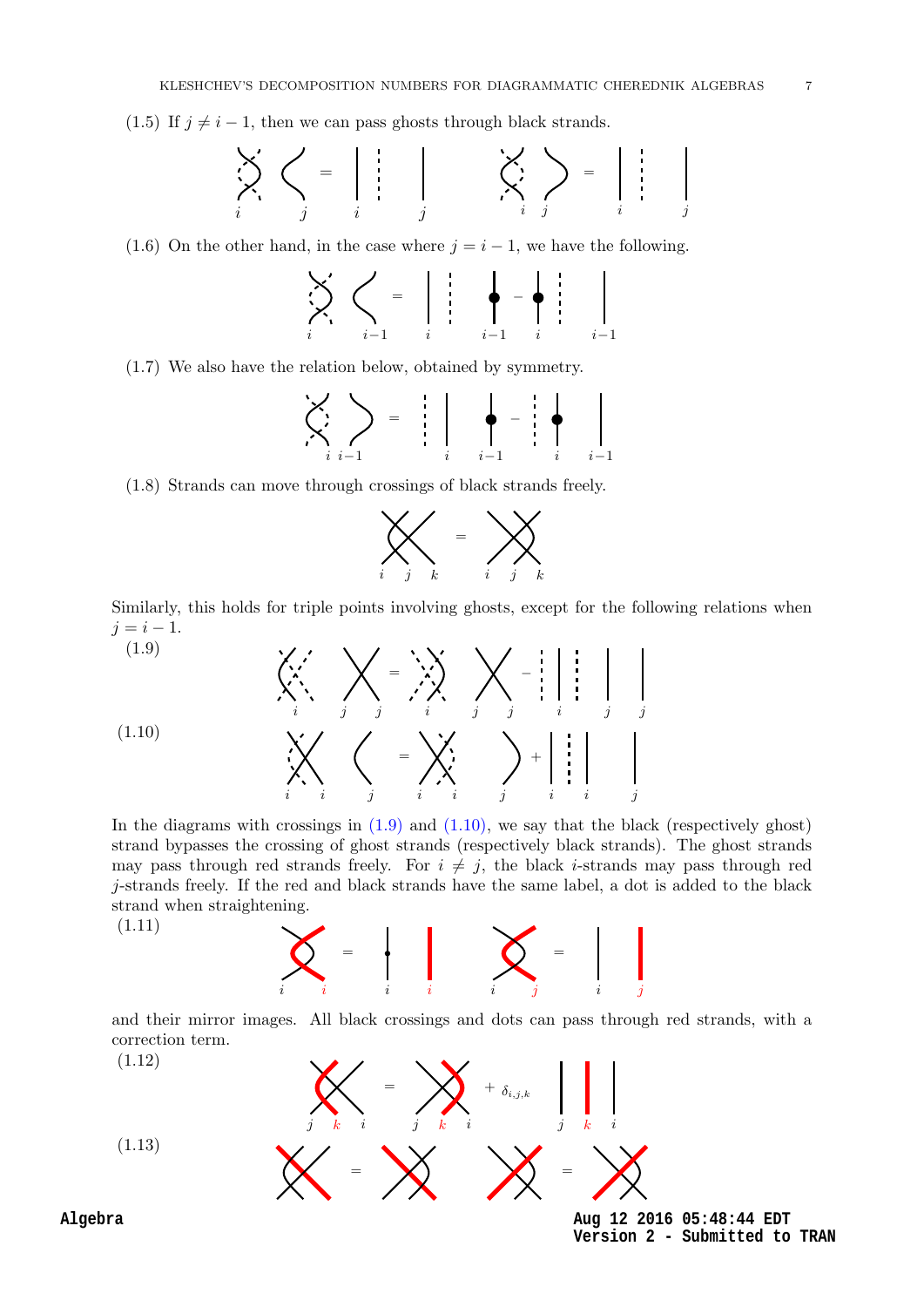<span id="page-8-3"></span><span id="page-8-2"></span>



Finally, we have the following non-local idempotent relation.

(1.15) Any idempotent where the strands can be broken into two groups separated by a blank space of size  $> g$  (so no ghost from the right-hand group can be left of a strand in the left group and vice versa) with all red strands in the right-hand group is referred to as unsteady and set to be equal to zero.

#### <span id="page-8-0"></span>1.4. The grading on the diagrammatic Cherednik algebra. This algebra is graded as follows:

- dots have degree 2;
- the crossing of two strands has degree 0, unless they have the same label, in which case it has degree  $-2$ ;
- $\circ$  the crossing of a black strand with label i and a ghost has degree 1 if the ghost has label  $i - 1$  and 0 otherwise;
- $\circ$  the crossing of a black strand with a red strand has degree 0, unless they have the same label, in which case it has degree 1.

In other words,

$$
\deg \bigg\{\bigg\} = 2 \qquad \deg \bigtimes_{i} = -2\delta_{i,j} \qquad \deg \bigtimes_{i} = \delta_{j,i+1} \qquad \deg \bigtimes_{i} = \delta_{j,i-1}
$$
\n
$$
\deg \bigtimes_{i} = \delta_{i,j} \qquad \deg \bigtimes_{i} = \delta_{j,i}.
$$

1.5. Representation theory of the diagrammatic Cherednik algebra. Let d be any  $\theta$ diagram and  $y \in [0, 1]$  be any fixed value such that there are no crossings in d at any point in  $\mathbb{R} \times \{y\}$ . Then the positions of the various strands in this horizontal slice give a loading  $\mathbf{i}_y$ . We say that the diagram  $d \in A(n, \theta, \kappa)$  factors through the loading  $\mathbf{i}_y$ .

<span id="page-8-1"></span>The following lemma is a trivial consequence of the proof of [\[Webb,](#page-31-1) Lemma 2.15].

**Lemma 1.18.** If a  $\theta$ -diagram, d, factors through a loading i such that  $i \rhd i_\mu$  for some  $\mu \in \mathscr{P}_n^l$ , with **i** and  $\mathbf{i}_{\mu}$  not isotopic, then d factors through some  $\mathbf{i}_{\lambda}$  such that  $\mathbf{i}_{\lambda} \triangleright \mathbf{i}$ , for some  $\lambda \in \mathscr{P}_{n}^{l}$ .

Given  $\mathsf{T} \in \mathrm{SStd}(\lambda, \mu)$ , we have a  $\theta$ -diagram  $B_{\mathsf{T}}$  consisting of a *frame* in which the *n* black strands each connecting a northern and southern distinguished point are drawn so that they trace out the bijection determined by T in such a way that we use the minimal number of crossings without creating any bigons between pairs of strands or strands and ghosts. This diagram is not unique up to isotopy (since we have not specified how to resolve triple points), but we can choose one such diagram arbitrarily.

Given a pair of semistandard tableaux of the same shape  $(S, T) \in SStd(\lambda, \mu) \times SStd(\lambda, \nu)$ , we have a diagram  $C_{\mathsf{S},\mathsf{T}} = B_{\mathsf{S}} B_{\mathsf{T}}^*$  where  $B_{\mathsf{T}}^*$  is the diagram obtained from  $B_{\mathsf{T}}$  by flipping it through the horizontal axis. Notice that there is a unique element  $\mathsf{T}^{\lambda} \in \mathrm{SStd}(\lambda, \lambda)$  and the corresponding basis element  $C_{\mathsf{T}^\lambda,\mathsf{T}^\lambda}$  is the idempotent in which all black strands are vertical. A degree function on tableaux is defined in [\[Webb,](#page-31-1) Defintion 2.12]; for our purposes it is enough to note that  $\deg(T) = \deg(B_T)$  as we shall always work with the  $\theta$ -diagrams directly.

**Theorem 1.19** ([\[Webb,](#page-31-1) Section 2.6]). The algebra  $A(n, \theta, \kappa)$  is a graded cellular algebra with a theory of highest weights. The cellular basis is given by

 $C = \{C_{\mathsf{S},\mathsf{T}} \mid \mathsf{S} \in \text{SStd}(\lambda,\mu), \mathsf{T} \in \text{SStd}(\lambda,\nu), \lambda,\mu,\nu \in \mathscr{P}_n^l\}$ 

with respect to the  $\theta$ -dominance order on the set  $\mathscr{P}_n^l$  and the anti-isomorphism given by flipping a diagram through the horizontal axis.

> **Aug 12 2016 05:48:44 EDT Version 2 - Submitted to TRAN**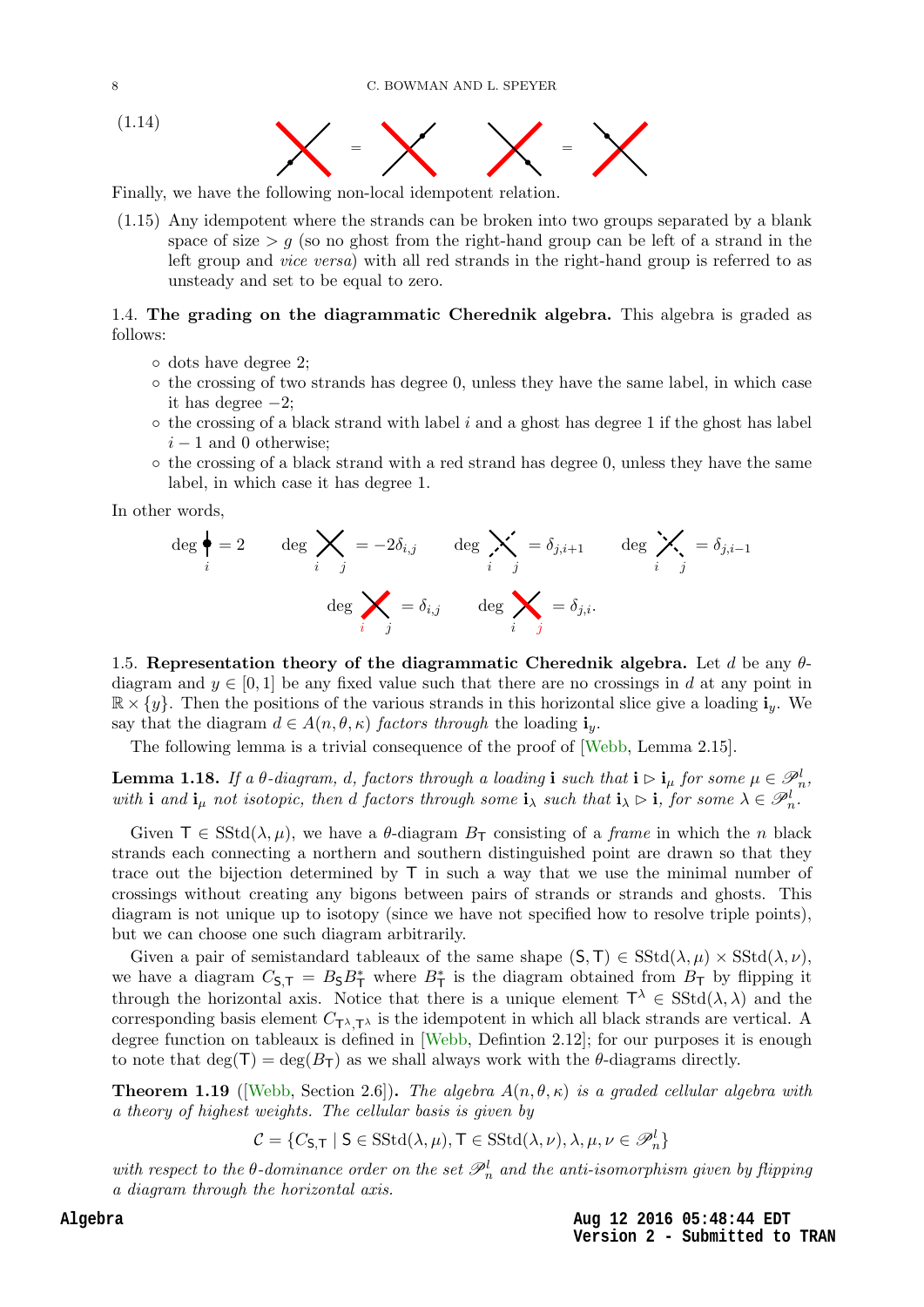<span id="page-9-0"></span>**Theorem 1.20** ([\[Webb\]](#page-31-1), Theorem 6.2). Over  $\mathbb{C}$ , the (basic algebra of the) diagrammatic Cherednik algebra  $A(n, \theta, \kappa)$  is Koszul. Over C, we therefore have that the graded decomposition numbers  $d_{\lambda\mu}(t) \in t\mathbb{N}_0(t)$  for  $\lambda \neq \mu \in \Lambda$ .

Remark 1.21. Notice that the basis of  $A(n, \theta, \kappa)$  also respects the decomposition of  $\mathscr{P}_n^l$  by residue sets. Given a residue set R, we let  $A_{\mathcal{R}}(n, \theta, \kappa)$  denote the subalgebra of  $A(n, \theta, \kappa)$  with basis given by all  $\theta$ -diagrams indexed by multipartitions  $\lambda, \mu, \nu \in \mathscr{P}_n^l(\mathcal{R})$ .

#### 2. Nested sign sequences

In this section we recall the combinatorics of [\[TT13\]](#page-31-6) for calculating graded decomposition numbers. We include several illustrative examples. We fix  $i \in (\mathbb{Z}/e\mathbb{Z})$  throughout. Given  $\mu \in \mathscr{P}_n^l$ ,  $\kappa \in (\mathbb{Z}/e\mathbb{Z})^l$  and  $\theta \in \mathbb{R}^l$ , we read the loading  $\mathbf{i}_{\mu}$  from left to right and record any addable and removable *i*-nodes in order and associate the following path

> $\int \diagup$  for each removable *i*-node of [µ];  $\setminus$  for each addable *i*-node of [ $\mu$ ].

Connect these line segments in order, to obtain the path  $\mathcal{P}(\mu)$ , which we refer to as the *terrain* of  $\mu$ . We place a vertex at each point where two line segments meet. If the jth edge of  $\mathcal{P}(\mu)$  is of the form  $\diagup$  and the  $(j + 1)$ th edge is of the form  $\diagdown$  then we refer to the jth and  $(j + 1)$ th edges as a *ridge in the terrain* of  $\mu$ . If the jth edge of  $\mathcal{P}(\mu)$  is of the form  $\setminus$  and the  $(j+1)$ th edge is of the form  $\angle$  then we refer to the jth and  $(j + 1)$ th edges as a valley in the terrain of  $\mu$ .

**Example 2.1.** Let  $l = 6$  and  $n = 3$  and let  $\nu$  denote the *l*-multipartition  $((1), (1), \emptyset, \emptyset, \emptyset, (1))$ for  $\kappa = (1, 1, 1, 1, 1, 1)$  and some well-separated weighting  $\theta \in \mathbb{R}^6$ . The terrain of  $\mu$  is given by the leftmost diagram in Figure [3.](#page-8-1) There is a ridge between the second and third edges and a valley between the fifth and sixth edges.

<span id="page-9-1"></span>Let  $l = 10$  and  $n = 6$  and let  $\mu$  denote the *l*-multipartition  $((1), (1), \emptyset, \emptyset, (1), \emptyset, (1), \emptyset, (1), (1))$  $\kappa = (1, 1, 1, 1, 1, 1, 1, 1, 1, 1)$  and some well-separated weighting  $\theta \in \mathbb{R}^{10}$ . The terrain of  $\mu$  is given by the rightmost diagram in Figure [3.](#page-8-1)



FIGURE 3. Examples of the terrain of a multipartition.

<span id="page-9-2"></span>Let  $\mu, \lambda \in \mathscr{P}_n^l$  and suppose the  $\mu \lhd_{\theta} \lambda$ . We shall add a  $\lambda$ -decoration to the terrain of  $\mu$ (denoted  $\mathcal{P}(\mu,\lambda)$ ) as follows. Let A (respectively R) denote the set of nodes in  $\lambda \setminus (\mu \cap \lambda)$ (respectively  $\mu \setminus (\mu \cap \lambda)$ ); in other words the set of nodes added to and removed from  $\mu$  to obtain the multipartition  $\lambda$ . Associate to each edge in A an opening parenthesis and to each edge in R a closing parenthesis. This defines a natural pairing on the sets A and R according to the system of nested parentheses (that these parentheses form a nesting follows from the definition of the  $\theta$ -dominance order).

We identify a pair of parentheses with the edges at which they open and close. Given  $P = (j_1, j_2), Q = (k_1, k_2) \in \mathcal{P}(\mu, \lambda)$ , we write  $P \subset Q$  if  $k_1 < j_1$  and  $j_2 < k_2$  and refer to this order as *inclusion*. We let  $\mathcal{Q}(\mu, \lambda)$  denote the partially ordered set of pairs of parentheses on  $\mathcal{P}(\mu,\lambda)$  under inclusion.

**Example 2.2.** Let  $l = 10$  and  $n = 6$  and let  $\mu = ((1), (1), \emptyset, \emptyset, (1), \emptyset, (1), (1))$   $\lambda =$  $((1),(1),(1),(1),\varnothing,(1),(1),\varnothing,\varnothing,\varnothing)$  The  $\lambda$ -decorated  $\mu$ -terrain is given by the diagram in Figure [4.](#page-9-0)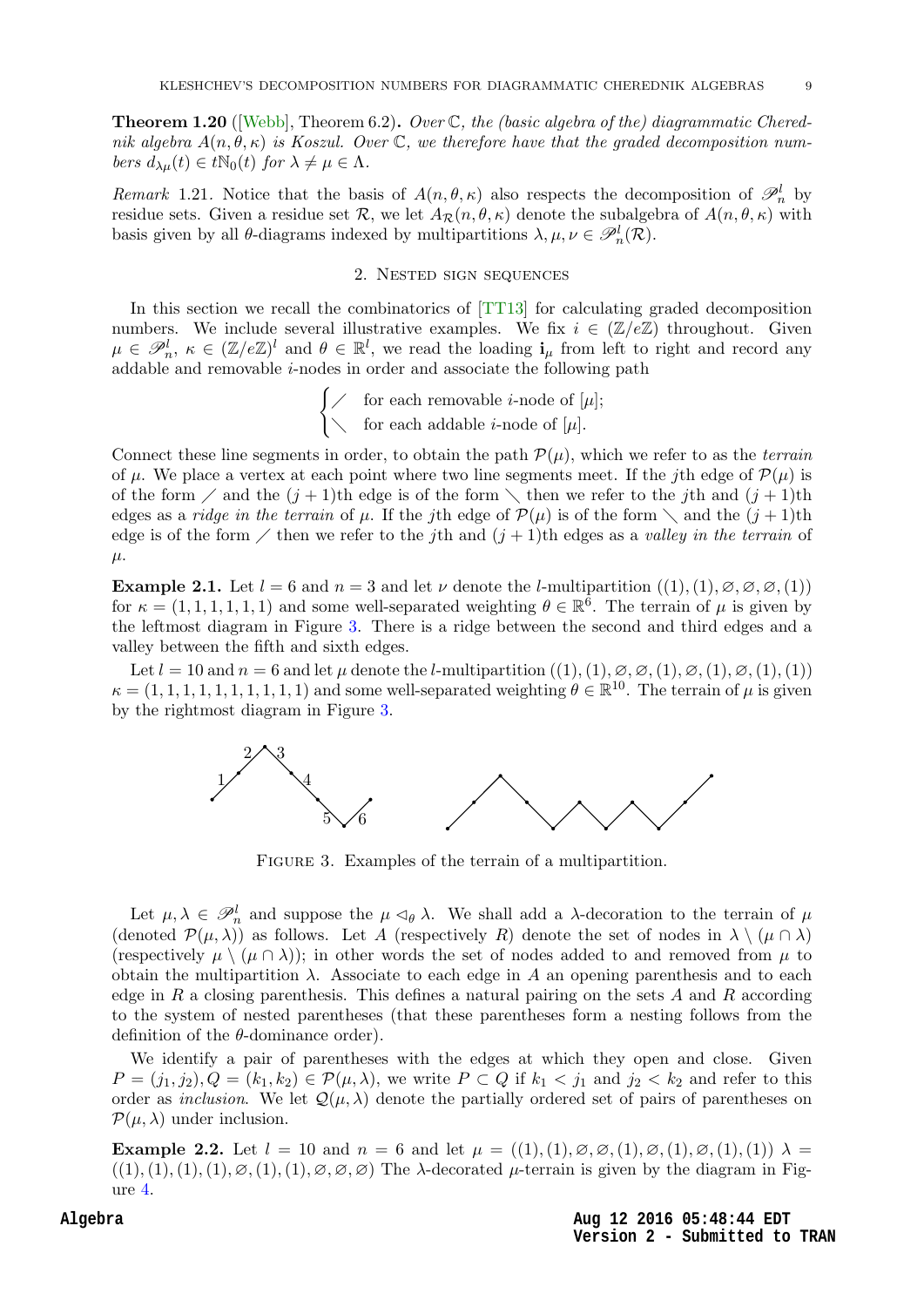

FIGURE 4. The terrain of  $\mu$  decorated with multipartition  $\lambda$ .

<span id="page-10-2"></span><span id="page-10-1"></span>We shall now consider paths which may be obtained from  $\mathcal{P}(\mu)$  by replacing up and down edges with horizontal line segments. This requires us to slightly generalise the definition of a ridge, as follows. If the jth edge of  $\mathcal{P}(\mu)$  is of the form  $\ell$  and the kth edge of  $\mathcal{P}(\mu)$  is of the form  $\setminus$  and the edges strictly between j and k are all horizontal line segments, then we refer to this pair of edges as a flattened ridge.

**Definition 2.3.** Given  $\mu, \lambda \in \mathcal{P}_n^l$ , fix a pair of parentheses  $P \in \mathcal{Q}(\mu, \lambda)$ ; the set of *latticed* paths of shape  $\mu$  and decoration  $\lambda$  with respect to the pair P is the set of all possible ways of replacing some number of ridges formed of edges strictly between the parentheses to obtain flattened ridges.

We place an ordering on such paths by writing  $\rho \leq \rho'$  if the y-coordinate of every vertex in  $\rho$  is less than or equal to the y-coordinate of the corresponding vertex in  $\rho'$ .

<span id="page-10-0"></span>Given  $P \in \mathcal{Q}(\mu, \lambda)$  and  $\rho$  a latticed path of shape  $\mu$  and decoration  $\lambda$ , we say that  $\rho$  has norm,  $\|\rho\|$ , given by the number of non-flattened steps strictly between the fixed pair of brackets plus 1. We refer to the unique path of maximal norm (in which no ridges are flattened) as the generic latticed path.

**Example 2.[4.](#page-9-0)** Suppose that  $\mathcal{P}(\mu, \lambda)$  is as in Figure 4. There are no ridges strictly between the pairs of parentheses (4, 5) and so the set of latticed paths consists only of the generic path. There is a single ridge strictly between  $(6, 9)$ . Therefore there are two distinct latticed paths  $\rho$ with respect to (6,9). Namely, the generic path  $\mathcal{P}(\mu, \lambda)$  in Figure [4](#page-9-0) and the path in which we flatten the ridge between  $(6, 9)$ ; these are depicted in Figure [5.](#page-9-1) These paths have norms 3 and 1, respectively.

<span id="page-10-3"></span>

FIGURE 5. The latticed paths of shape  $\mu$  and decoration  $\lambda$  with respect to the pair of parentheses (6, 9). These have norms 3 and 1 respectively.

**Definition 2.5.** A well-nested latticed path for  $\mathcal{P}(\mu,\lambda)$  is a collection  $\{\rho_P \mid P \in \mathcal{Q}(\mu,\lambda)\}\$  of latticed paths such that if  $P, Q \in \mathcal{Q}(\mu, \lambda)$  and  $P \subset Q$ , then  $\rho_P \geq \rho_Q$ . We let  $\Omega(\mu, \lambda)$  denote the set of all well-nested latticed paths. The norm of a well-nested latticed path is given by the sum of the norms of the constituent paths.

**Example 2.6.** Now consider  $\mathcal{P}(\mu,\lambda)$  and the pair of parentheses given by (3,10). There are three ridges between the pair of parentheses (3, 10). The set of all latticed paths with respect to the pair (3, 10) which are well-nested with respect to the rightmost latticed path in Figure [5](#page-9-1) is depicted in Figure [6](#page-10-1) below. The paths in Figure [6](#page-10-1) are also well-nested with respect to the leftmost latticed path in Figure [5;](#page-9-1) we also obtain a further two additional paths with respect to the pair (3, 10), which are well-nested with respect to the leftmost diagram – these are depicted in Figure [7.](#page-10-2)

We have that there are a total of eight triples of latticed paths (corresponding to the three distinct pairs of parentheses), six of which are well-nested. We have that

$$
\sum_{\omega \in \Omega(\mu,\lambda)} t^{\|w\|} = t^{11} + 2t^9 + 2t^7 + t^5.
$$

**Aug 12 2016 05:48:44 EDT Version 2 - Submitted to TRAN**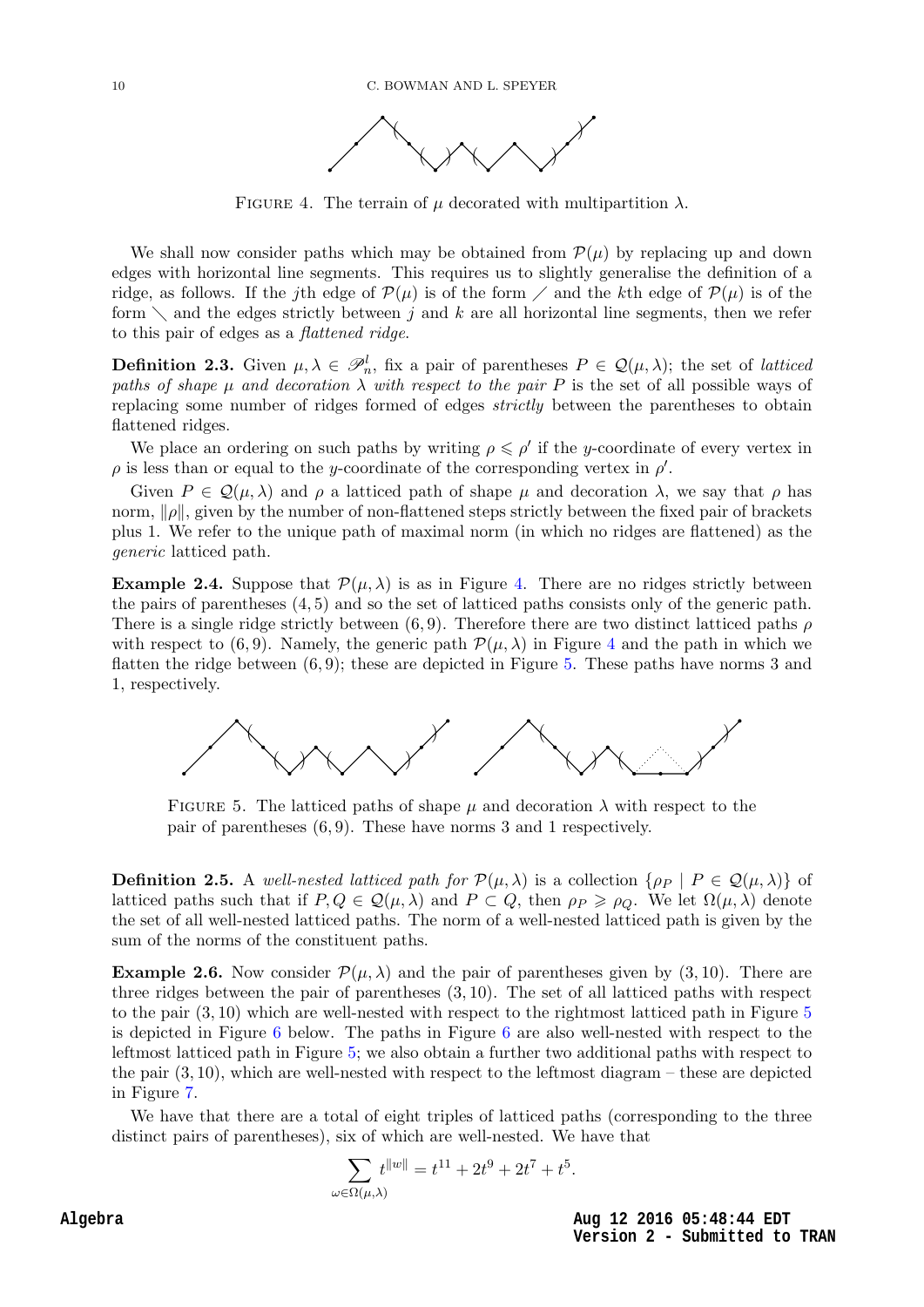<span id="page-11-2"></span>

FIGURE 6. The set of all latticed paths with respect to the pair  $(3, 10)$  which are well-nested with respect to the rightmost path in Figure [5.](#page-9-1) These paths have norms 5 and 3 respectively.



FIGURE 7. The additional latticed paths with respect to the pair  $(3, 10)$  which are well-nested with respect to the leftmost path in Figure [5.](#page-9-1) These paths have norms 7 and 5, respectively.

#### 3. Cherednik algebras and their subquotients

<span id="page-11-1"></span>In this section, we shall define the subquotients of the diagrammatic Cherednik algebras in which we shall be interested for the remainder of the paper.

**Definition 3.1.** A set of residues  $S \subset \mathbb{Z}/e\mathbb{Z}$ , is said to be *adjacency-free* if  $i \in S$  implies  $i \pm 1 \notin S$ .

**Definition 3.2.** We say that  $\gamma \in \mathcal{P}_n^l(\mathcal{R})$  is S-admissible if  $\text{Rem}_S(\gamma) = \emptyset$ . For an S-admissible  $\gamma \in \mathscr{P}_n^l(\mathcal{R})$  and M a multiset of S-residues of size m, we let  $\Gamma = \Gamma(\mathcal{M})$  denote the set of all multipartitions which may be obtained from  $\gamma$  by adding a set of nodes whose residue multiset is M.

**Example 3.3.** Let  $e = 4$ ,  $g = 0.99$ ,  $\kappa = (0, 3)$ , and  $\theta = (0, 7)$ . Let  $\gamma = ((3, 2, 1^3), (4, 2^2, 1))$ ; this bipartition has residue set  $\mathcal{R} = \{0^5, 1^4, 2^5, 3^3\}.$ 

Given  $S = \{1, 3\}$  and  $\gamma$  as above, we have that  $\text{Rem}_S(\gamma) = \emptyset$  and therefore  $\gamma$  is S-admissible. Given  $\mathcal{M} = \{1, 3^3\}$ , the set  $\Gamma = \Gamma(\mathcal{M})$  consists of the 20 bipartitions which may be obtained by adding a single 1-node and three 3-nodes to the bipartition  $\gamma$ . For example, we have that  $\alpha = ((4,3,1^4), (5,2^2,1))$  and  $\beta = ((3,2,1^4), (5,2^3,1))$  both belong to  $\Gamma$ .



<span id="page-11-0"></span>FIGURE 8. The bipartition  $\gamma = ((3, 2, 1^3), (4, 2^2, 1))$  for  $e = 4, \kappa = (0, 3), g =$ 0.99, and  $\theta = (0, 7)$ .

We wish to consider the subalgebra  $A_{\mathcal{R}\cup\mathcal{M}}(n+m,\theta,\kappa)$ . In particular, we wish to consider the subquotient of  $A_{\mathcal{R}\cup\mathcal{M}}(n+m,\theta,\kappa)$  whose representations are indexed by the subset of multipartitions  $\Gamma \subset \mathscr{P}^l_{n+m}(\mathcal{R} \cup \mathcal{M}).$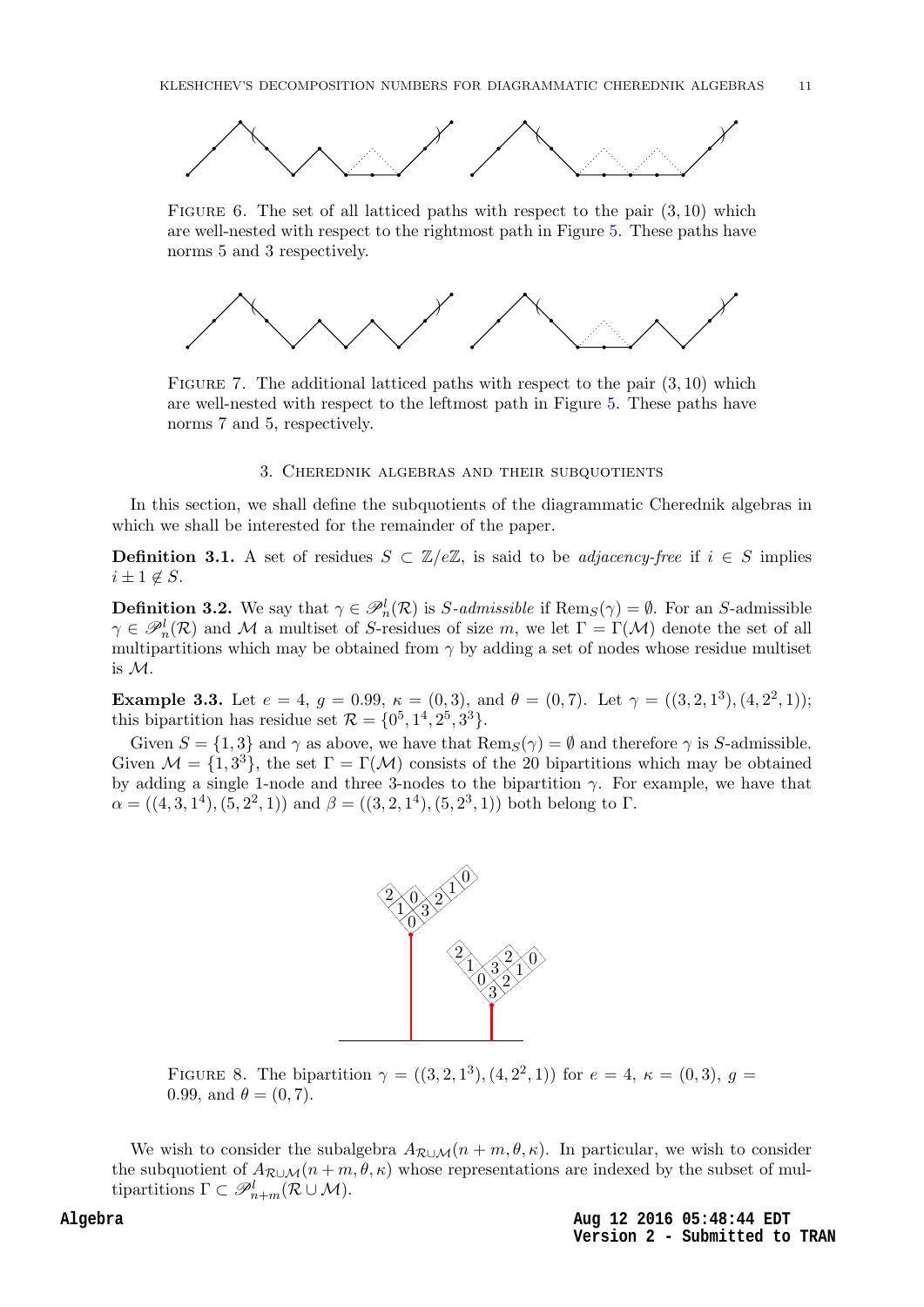The set  $\Gamma$  has unique maximal and minimal elements under the  $\theta$ -dominance order which we shall now describe. We let  $\gamma^+$  denote the  $\geq_{\theta}$ -maximal multipartition in  $\Gamma$ ; that is, the multipartition obtained from  $\gamma$  by adding all nodes as far left as possible. Similarly, denote by  $γ<sup>-</sup>$  the  $≥$ <sub>θ</sub>-minimal multipartition in Γ, obtained from γ by adding nodes as far to the right as possible. It is clear that we can characterise  $\Gamma$  as follows:

$$
\Gamma = \{ \lambda \in \mathscr{P}_{n+m}^l (\mathcal{R} \cup \mathcal{M}) \mid \gamma^+ \trianglerighteq_{\theta} \lambda \trianglerighteq_{\theta} \gamma^- \}
$$

**Example 3.4.** In the example above,  $\gamma^+ = ((4, 3, 2, 1^2), (5, 2^2, 1))$  and  $\gamma^- = ((3, 2, 1^4), (5, 2^3, 1))$ .

<span id="page-12-2"></span>**Definition 3.5.** Given  $\gamma \in \mathcal{P}_n^l$ , we define idempotents

$$
e = \sum_{\mu \triangleright \gamma^-} 1_{\mu} \quad \text{and} \quad f = \sum_{\mu \notin \gamma^+} 1_{\mu}
$$

<span id="page-12-0"></span>in  $A_{\mathcal{R}\cup\mathcal{M}}(n+m,\theta,\kappa)$ . We let  $A_{\Gamma}=A_{\Gamma}(\mathcal{M},\theta)$  denote the subquotient of  $A_{\mathcal{R}\cup\mathcal{M}}=A_{\mathcal{R}\cup\mathcal{M}}(n+m,\theta,\kappa)$ .  $m, \theta, \kappa$ ) given by

$$
f(A_{\mathcal{R}\cup\mathcal{M}}/(A_{\mathcal{R}\cup\mathcal{M}}fA_{\mathcal{R}\cup\mathcal{M}}))e.
$$

**Proposition 3.6.** The algebra  $A_{\Gamma}$  is a graded cellular algebra with a theory of highest weights. The cellular basis is given by

$$
\{C_{\mathsf{S},\mathsf{T}} \mid \mathsf{S} \in \mathrm{SStd}(\lambda,\mu), \mathsf{T} \in \mathrm{SStd}(\lambda,\nu), \lambda,\mu,\nu \in \Gamma\},\
$$

with respect to the  $\theta$ -dominance order on Γ. In particular, for  $\lambda, \mu \in \Gamma$ , we have that the graded decomposition number  $d_{\lambda\mu}(t)$  for the algebras  $A(n+m,\theta,\kappa)$  and  $A_{\Gamma}$  are identical, and moreover, if  $\lambda \neq \mu$ , then  $d_{\lambda\mu}(t) \in t\mathbb{N}_0[t]$ .

*Proof.* By definition, the sets  $E = {\mu \mid \mu \geq \gamma^-}$  and  $F = {\mu \mid \mu \leq \gamma^+}$  are both cosaturated (in the sense of  $[Don98, Appendix]$ ) in the  $\theta$ -dominance ordering. We claim that

$$
A_{\mathcal{R}\cup\mathcal{M}}fA_{\mathcal{R}\cup\mathcal{M}}=\langle C_{\mathsf{ST}}\mid \mathsf{S}\in\mathrm{SStd}(\lambda,\mu),\,\mathsf{T}\in\mathrm{SStd}(\lambda,\nu),\,\lambda\in F,\mu,\nu\in\mathscr{P}_n^l\rangle_{\mathbb{C}}.
$$

To see that the right-hand side is contained in the left-hand side, we note that if S and T are semistandard tableaux of shape  $\lambda \in F$ , then  $C_{ST} = B_5 1_\lambda B_T^*$  by definition. The reverse containment follows from axiom (3) of Definition [1.1](#page-1-1) because each element  $1_{\lambda} = C_{\tau \lambda \tau \lambda}$  is itself an element of the cellular basis.

<span id="page-12-1"></span>The resulting quotient algebra has basis indexed by  $S \in \text{SStd}(\lambda, \mu)$ ,  $T \in \text{SStd}(\lambda, \nu)$ ,  $\lambda, \mu, \nu \notin$  $F$  (by conditions (2) and (3) of Definition [1.1](#page-1-1) and Theorem [1.19\)](#page-7-0). Applying the idempotent truncation to this basis (and using (6) of Definition [1.1\)](#page-1-1) we obtain the required basis of  $A_{\Gamma}$ . The graded decomposition numbers (as well as dimensions of higher extension groups) are preserved under both the quotient and truncation maps, see for example [\[Don98,](#page-31-10) Appendix] for the ungraded case. Applying Theorem [1.20](#page-8-2) will thus prove the claim about graded decomposition numbers.  $\Box$ 

#### 4. An isomorphism theorem

Let  $m, e, \overline{e} \in \mathbb{Z}_{>0}$  and let  $i \in \mathbb{Z}/e\mathbb{Z}, \overline{i} \in \mathbb{Z}/\overline{e}\mathbb{Z}$ . Suppose  $\gamma$  and  $\overline{\gamma}$  are *i*-admissible and  $\overline{i}$ admissible multipartitions, respectively. We let M (respectively  $\overline{\mathcal{M}}$ ) be a set of m *i*-nodes (respectively  $\bar{i}$ -nodes), and let  $\Gamma = \Gamma(\mathcal{M})$  and  $\bar{\Gamma} = \Gamma(\overline{\mathcal{M}})$ , i.e.  $\Gamma$  is the set of multipartitions obtained from  $\gamma$  by adding m *i*-nodes, and similarly for  $\overline{\Gamma}$ . We shall associate a sequence  $\chi(\gamma)$  to  $\gamma$  (respectively  $\chi(\overline{\gamma})$  to  $\overline{\gamma}$ ) which records the series of *i-diagonals* in  $\gamma$  (respectively *i-diagonals* in  $\gamma$ ).

If  $\chi(\gamma) = \chi(\overline{\gamma})$ , then we shall show that  $A_{\Gamma}$  and  $A_{\overline{\Gamma}}$  are isomorphic as graded k-algebras. These isomorphisms are independent of the quantum characteristic, e-multicharge, weighting, level, and degree of the corresponding diagrammatic Cherednik algebras. This provides new structural information even for the classical Schur algebras in level 1.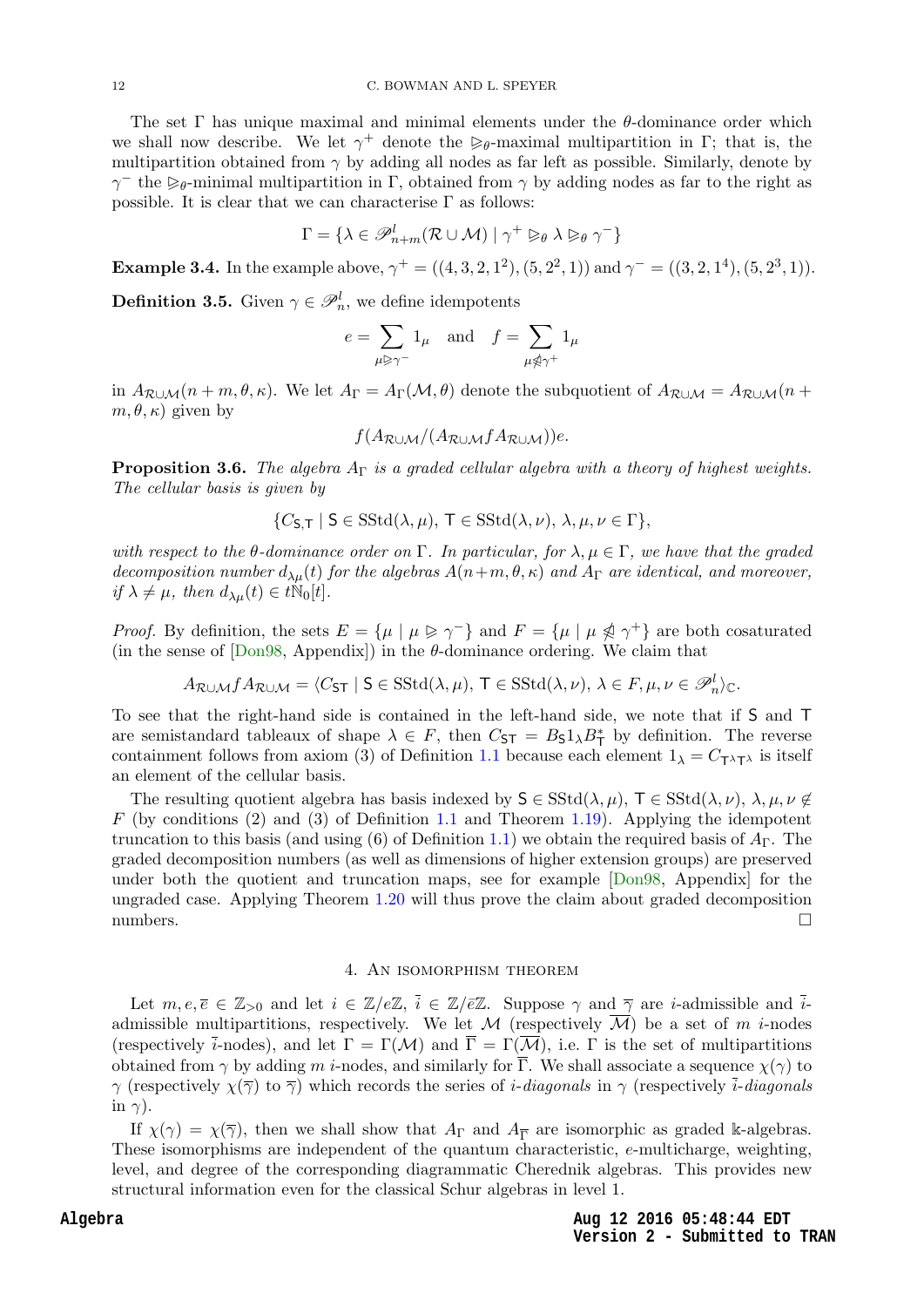<span id="page-13-0"></span>4.1. **Building** *i***-diagonals from bricks.** The combinatorics needed to state and prove our isomorphism theorem is that of diagonals in the Young diagram of  $\gamma$ , which we now describe.

**Definition 4.1.** Let  $1 \leq k \leq l$  and let  $(r, c) \in [\gamma^{(k)}] \cup \text{Add}(\gamma^{(k)})$  be an *i*-node. We refer to the set of nodes

 $\mathbf{D} = \{(a, b) \in [\gamma^{(k)}] \mid a - b \in \{r - c - 1, r - c, r - c + 1\}\}\$ 

as the associated *i-diagonal*. If  $a - b$  is greater than, less than, or equal to zero, we say that the *i*-diagonal is to the left of, right of, or centred on  $\theta_k$ , respectively.

We say that an *i*-diagonal in  $[\gamma]$  is *visible* (respectively *invisible*) if the diagonal has (respectively does not have) an addable *i*-node.

<span id="page-13-1"></span>**Example 4.2.** Let  $e = 5$ ,  $\gamma = (10, 9^2, 6, 4^2, 3, 2, 1^2)$ , and suppose  $\kappa = (0)$ ,  $\theta = (0)$  and  $g = 1$ . This partition contains five 0-diagonals (see Figure [9\)](#page-12-0).



FIGURE 9. The partition  $\gamma = (10, 9^2, 6, 4^2, 3, 2, 1^2)$  with  $\kappa = (0)$  and  $e = 5$  with the diagonals of interest for  $i = 0$ . The diagram features two *i*-diagonals to the left of  $\theta_1$ , one centred on  $\theta_1$  and two to the right of  $\theta_1$ .

Since the multipartitions  $\lambda, \mu \in \Gamma$  differ only by moving a set of *i*-nodes, we are only interested in neighbourhoods (of a diagram) in which an *i*-strand,  $A$ , crosses a strand labelled by an *i*-,  $(i + 1)$ -, or  $(i - 1)$ - node in  $\gamma$ . We shall now describe all ways in which this can happen. We shall build these *i*-diagonals from the set of bricks  $\mathbf{B}_k$  for  $k = 1, \ldots, 5$  depicted in Figure [10](#page-12-1) and the empty brick,  $\mathbf{B}_6$ .



<span id="page-13-2"></span>FIGURE 10. The bricks  $\mathbf{B}_1$ ,  $\mathbf{B}_2$ ,  $\mathbf{B}_3$ ,  $\mathbf{B}_4$ ,  $\mathbf{B}_5$  respectively. The  $\mathbf{B}_6$  brick is a single red i-strand (in other words it corresponds to an empty partition with charge i).

<span id="page-13-3"></span>**Case 1: Visible** *i***-diagonals.** Fix some component  $1 \leq k \leq l$ . There are three types of *i*diagonal which can occur (in this component) which have an addable *i*-node at the top. Namely, those which occur to the left or right of the node  $(1, 1, k)$  and those which occur on the node  $(1, 1, k)$ . It's not difficult to see that all three of these cases can be built out of the bricks  $\mathbf{B}_1$ and a single  $\mathbf{B}_4$ ,  $\mathbf{B}_5$ , or  $\mathbf{B}_6$  brick respectively. Namely, we place a  $\mathbf{B}_4$ ,  $\mathbf{B}_5$ , or  $\mathbf{B}_6$  at the base (for *i*-diagonals to the left, right, or centred on  $\theta_k$ , respectively) and then put some number (possibly zero) of  $\mathbf{B}_1$  bricks on top. Examples of how to construct such an *i*-diagonal are depicted in Figure [11.](#page-13-0)

**Case 2: Invisible** *i***-diagonals.** Recall that we say an *i*-diagonal is invisible if it does not have an addable *i*-node at the top. Since  $\gamma$  is *i*-admissible, it has no removable *i*-nodes, and there are thus six possible invisible *i*-diagonals; these are obtained by adding either a  $\mathbf{B}_2$  or  $\mathbf{B}_3$  brick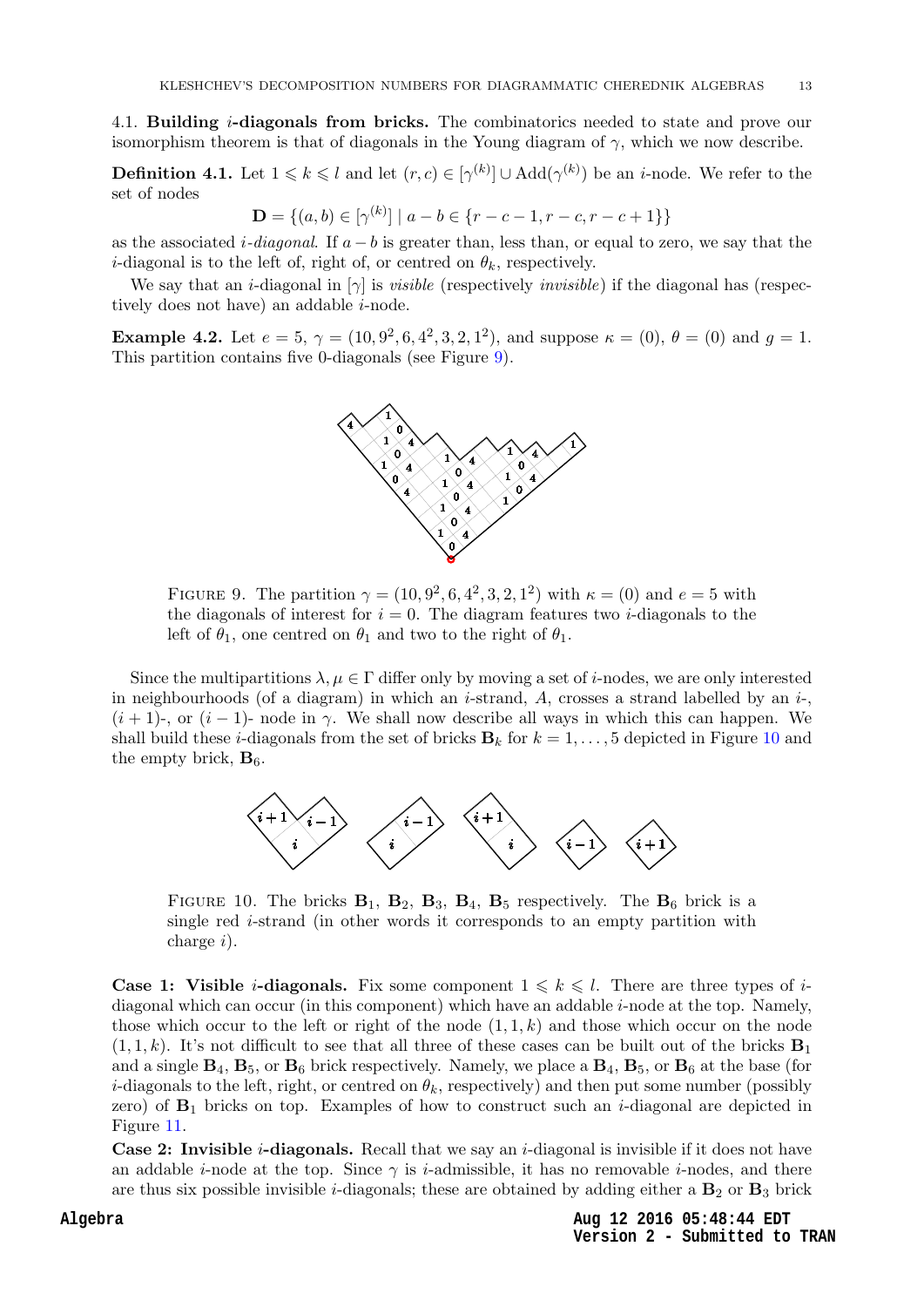

<span id="page-14-0"></span>FIGURE 11. Examples of visible *i*-diagonals to the left, right, and centred on  $(1, 1, k)$ .



<span id="page-14-1"></span>Figure 12. Examples of invisible i-diagonals. The former (respectively latter) is obtained by adding a  $\mathbf{B}_2$  (respectively  $\mathbf{B}_3$ ) brick to the leftmost (respectively rightmost) diagram in Figure [11.](#page-13-0)

to the top of one of the three types of visible i-diagonal. Examples of how to construct such i-diagonals are depicted in Figure [12.](#page-13-1)

Let **D** be any *i*-diagonal. We define  $x(D)$  to be the x-coordinate of the top vertex of the top i-node in **D** or the left vertex of the top  $(i - 1)$ -node in **D** or the right vertex of the top  $(i + 1)$ -node in **D** if such a node exists (if they all exist, then the definitions clearly agree).

**Example 4.3.** Continuing from Example [4.2;](#page-12-2) the ordered set of x-coordinates of the diagonals is equal to  $\{-10 + 10\epsilon, -5 + 11\epsilon, 8\epsilon, 5 + 9\epsilon, 10 + 11\epsilon\}.$ 

4.2. Strands passing through *i*-diagonals. We shall let A denote an *i*-node of  $\mathsf{T} \in \text{SStd}(\lambda, \mu)$ and identify the node with the strand it labels in the diagram  $B_T$ .

**Definition 4.4.** We say that an *i*-strand, A, passes through an *i*-diagonal,  $D$ , if there is a neighbourhood of the diagram in which A is at least  $2\epsilon$  to the left of all ghost  $(i-1)$ -strands in **D** and a neighbourhood of the diagram in which the ghost of A is at least  $2\epsilon$  to the right of all the black  $(i + 1)$ -strands in **D**.

Remark 4.5. If A satisfies Definition [4.4](#page-13-2) then it also has the property that the ghost of A is to the left of all black  $(i + 1)$ -strands in some neighbourhood (the first in the definition) and that A is strictly to the right of all black i-strands and ghost  $(i - 1)$ -strands in some neighbourhood (the second in the definition). In this way, A passing through an *i*-diagonal means that A and its ghost cross all strands corresponding to the i-diagonal which may contribute to the degree or give rise to relations.

In fact, suppose that A passes through an *i*-diagonal  $D$  and that  $B$  and  $B'$  are two bricks in **D** such that **B** is above **B'** in the [ $\gamma$ ]. Then the  $(i-1)$ -ghost, *i*-strand, and  $(i+1)$ -strand in B each occur strictly to the right of the corresponding strand in B'. Therefore all non-trivial interactions between  $A$  and  $B$  happen before those between  $A$  and  $B'$  (reading from right to left).

**Example 4.6.** Consider the diagrams  $B_T$  and  $B_U$  for T and U as in Figure [2.](#page-4-1) These are depicted in Figures [13](#page-14-0) and [14.](#page-14-1)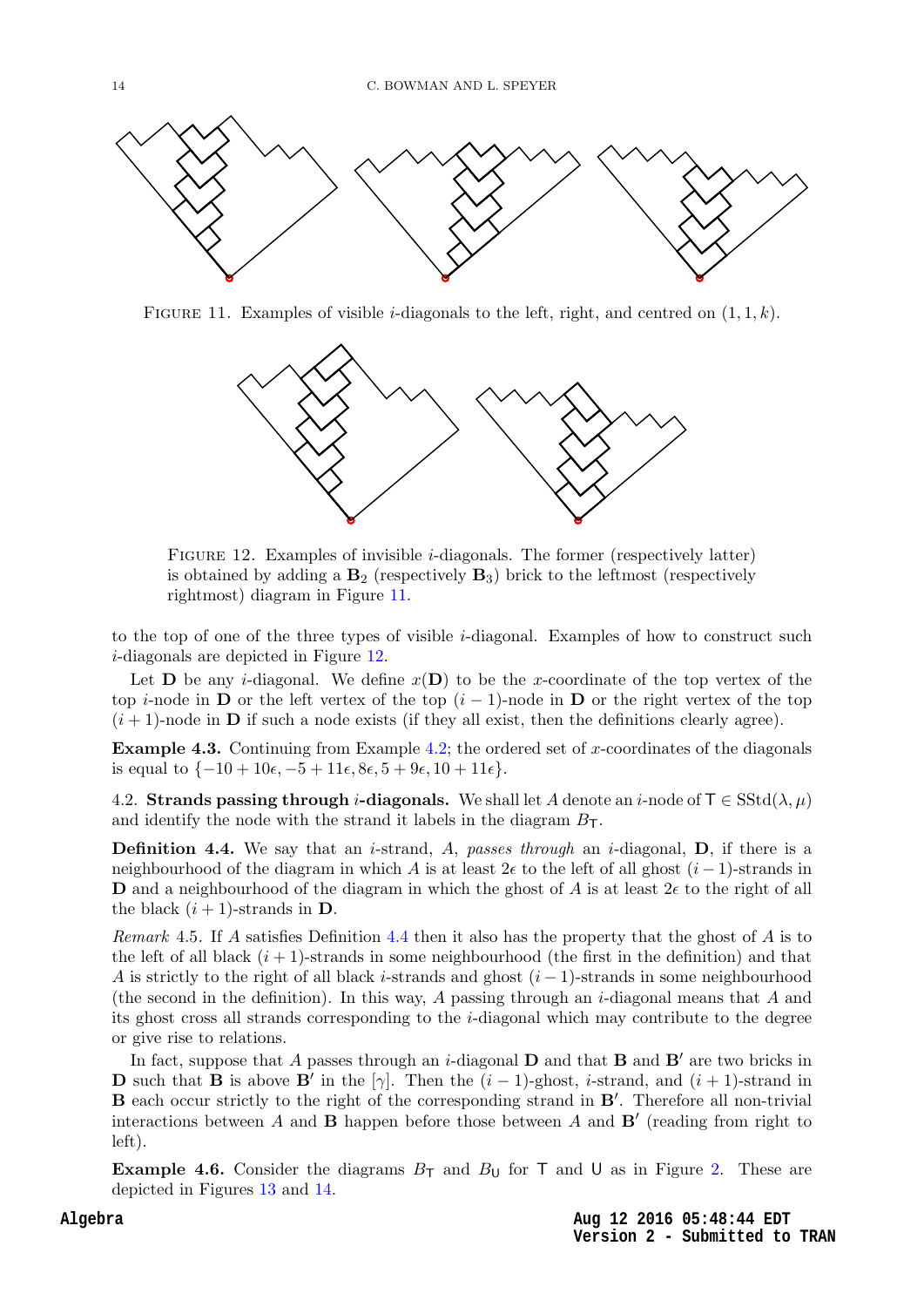Consider the diagram  $B_T$ . This diagram has a total of three 0-diagonals; A passes through the two rightmost 0-diagonals. The first of these two crossings is with a 0-diagonal consisting of a 1-strand, a 0-strand, and a 4-strand, centred at  $\theta_1$ . The other 0-diagonal consists only of a single 4-strand (a  $B_5$  brick) and is at the far right of the diagram. The total degree of the diagram is 2; the crossing of A with the centred diagonal has degree 1 (as before); the crossing of A with the rightmost diagonal also has degree 1.

<span id="page-15-1"></span>Now consider the diagram  $B_{\mathsf{U}}$ . This diagram has a total of three 0-diagonals; A passes through the two rightmost 0-diagonals. The first of these two crossings is with a 0-diagonal built from a  $\mathbf{B}_7$  brick a  $\mathbf{B}_1$  brick and a  $\mathbf{B}_2$  brick. The second diagonal consists of a  $\mathbf{B}_5$  brick, as before.



FIGURE 13. The diagram  $B_T$  for T as in Figure [2.](#page-4-1)

<span id="page-15-0"></span>

FIGURE 14. The diagram  $B_{\text{U}}$  for U as in Figure [2.](#page-4-1)

<span id="page-15-2"></span>4.3. A vector space isomorphism over k and decomposition numbers over C. The purpose of this section is to establish the graded vector space isomorphisms between our subquotient algebras. We proceed in two steps. First, we show that for an adjacency-free residue set, we can construct a graded vector space isomorphism which allows us to address this question one-residue-at-a-time. We then construct the graded vector space isomorphisms between subquotients corresponding to a single residue. This allows us to immediately deduce the decomposition numbers of these algebras over the complex field.

Given  $\gamma$  an *i*-admissible multipartition, we denote the addable *i*-nodes of  $\gamma$  by  $A_1, A_2, \ldots, A_a$ so that  $i_{A_j} \leqslant i_{A_k}$  if and only if  $j < k$ . Given  $\lambda \in \Gamma$  and  $1 \leqslant k \leqslant m$  we let  $\sigma_k(\lambda)$  denote the minimal number such that

$$
|\{A_1,\ldots,A_{\sigma_k(\lambda)}\}\cap[\lambda]|=k.
$$

We define a length function on  $\Gamma$  as follows. Given  $\lambda, \mu \in \Gamma$  such that  $\lambda \geq \mu$ , we define

$$
\ell(\lambda,\mu) = \sum_{1 \leq k \leq m} \sigma_k(\mu) - \sigma_k(\lambda).
$$

**Example 4.7.** Let  $e = 4$  and  $\gamma$ ,  $\kappa$ , and  $\theta$  be as in Example [3.3.](#page-10-3) Let  $i = 3$ ,  $\lambda = ((4, 2^2, 1^2), (5, 2^2, 1))$ and  $\mu = ((4, 2, 1^4), (4, 2^2, 1^2))$ . We have  $\sigma_1(\mu) = 1$ ,  $\sigma_2(\mu) = 4$ ,  $\sigma_3(\mu) = 5$  and  $\sigma_1(\lambda) = 1$ ,  $\sigma_2(\lambda) = 2$ ,  $\sigma_3(\lambda) = 3$  and therefore  $\ell(\lambda, \mu) = 4$ .

**Definition 4.8.** Let  $T \in SStd(\lambda, \mu)$  for  $\lambda, \mu \in \Gamma$ . We define the *component word*  $R(T)$  of T by

$$
R(\mathsf{T})=(\mathsf{T}(A_{\sigma_1(\lambda)}),\mathsf{T}(A_{\sigma_2(\lambda)}),\ldots,\mathsf{T}(A_{\sigma(\lambda)})).
$$

**Proposition 4.9.** Given  $\lambda, \mu \in \Gamma$ , a tableau  $\mathsf{T} \in \text{SStd}(\lambda, \mu)$  is uniquely determined by its component word  $R(T)$ .

> **Aug 12 2016 05:48:44 EDT Version 2 - Submitted to TRAN**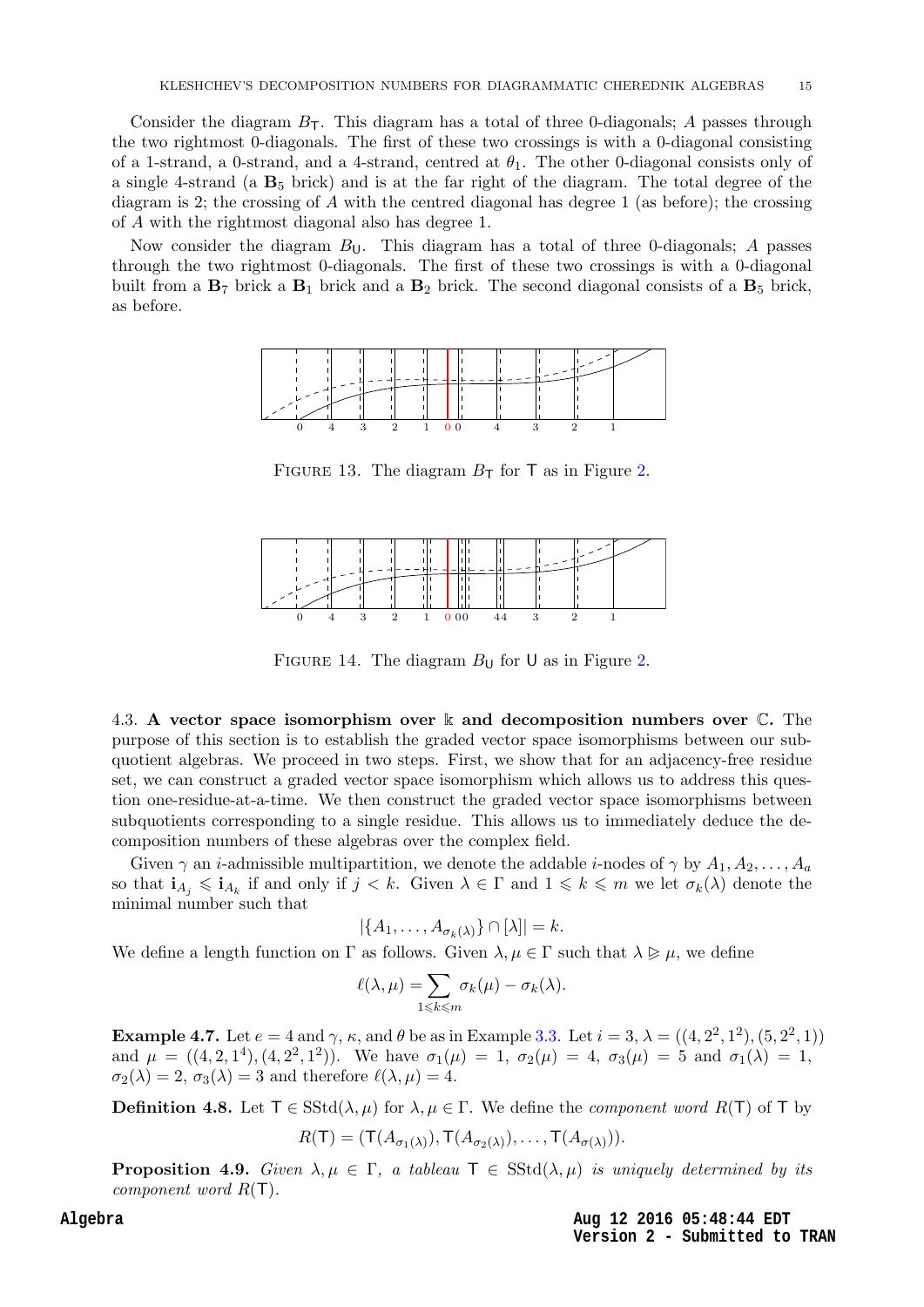<span id="page-16-1"></span>*Proof.* Any node belonging to  $\gamma$  is simply mapped to itself under T. Therefore a tableau  $\mathsf{T} \in \mathrm{SStd}(\lambda, \mu)$  is an identification of m pairs of nodes  $((r, c, k), (r', c', k'))$  for  $(r, c, k) \in [\lambda \setminus \gamma]$ and  $(r', c', k') \in [\mu \setminus \gamma]$  such that  $\mathbf{i}_{(r', c', k')} \geq \mathbf{i}_{(r, c, k)}$ . It is clear that  $R(\mathsf{T})$  uniquely determines this identification of nodes in  $[\lambda \setminus \gamma]$  and  $[\mu \setminus \gamma]$  (and vice versa) and so the result follows.  $\square$ 

Let  $i \in \mathbb{Z}/e\mathbb{Z}$  and  $\bar{i} \in \mathbb{Z}/e\mathbb{Z}$ . Suppose  $\gamma$  and  $\bar{\gamma}$  are *i*-admissible and  $\bar{i}$ -admissible multipartitions, respectively, such that  $|\text{Add}_i(\gamma)| = |\text{Add}_{\overline{i}}(\overline{\gamma})|$ . (Note that we do not assume that  $\gamma$  and  $\overline{\gamma}$ have the same level or degree.) Given  $\lambda \in \Gamma$ , we let  $\overline{\lambda} \in \overline{\Gamma}$  denote the multipartition such that  $A_{\sigma_k(\lambda)} = A_{\sigma_k(\overline{\lambda})}$  for all  $1 \leq k \leq m$ . We define a bijection  $\phi : \text{SStd}(\lambda, \mu) \to \text{SStd}(\overline{\lambda}, \overline{\mu})$  which takes T to the unique  $\overline{T}$  such that  $R(T) = R(\overline{T})$ . We let  $\Phi : A_{\Gamma} \mapsto A_{\overline{T}}$  denote the lift of  $\phi$  to the cellular bases of these algebras.

Example 4.10. Let  $e = 5$ ,  $\kappa = (0)$ ,  $g = 0.99$ ,  $\theta = (0)$ , and  $i = 0$ . The partition  $\gamma =$  $(5, 1^4)$  is 0-admissible and  $\Gamma = \{(6, 1^4), (5, 2, 1^3), (5, 1^5)\}\.$  Recall that there is a unique  $\top \in$  $SStd((6, 1<sup>4</sup>), (5, 1<sup>5</sup>))$  of degree 2, as depicted in Figure [2.](#page-4-1)

Let  $\overline{e} = 11, \overline{\kappa} = (1, 1, 1), \overline{\theta} = (-5, 0, 4), \text{ and } \overline{i} = 1.$  The multipartition  $\overline{\gamma} = (\emptyset, (2, 1), \emptyset)$ is 1-admissible and  $\overline{\Gamma} = \{(6,1^4), (5,2,1^3), (5,1^5)\}.$  There is a unique  $\overline{\Gamma} \in \text{SStd}(((1), (2,1), \emptyset),$  $(\emptyset, (2, 1), (1))$  of degree 2.

The image under the map  $\Phi: A_{\Gamma} \to A_{\overline{\Gamma}}$  of the element  $B_{\overline{\Gamma}}$  in Figure [13](#page-14-0) is given in Figure [15,](#page-15-0) below.



<span id="page-16-0"></span>FIGURE 15. Image of the diagram in Figure [13](#page-14-0) under  $\Phi$ , as in Example [4.10.](#page-15-1)

**Proposition 4.11.** We have that  $A_{\Gamma}$  and  $A_{\overline{\Gamma}}$  are isomorphic as graded vector spaces over  $\Bbbk$ ; the isomorphism is given by  $\Phi(C_{\mathsf{S},\mathsf{T}})=C_{\overline{\mathsf{S}},\overline{\mathsf{T}}}$ . This isomorphism preserves both the length function and the graded characters of standard modules. In other words

$$
\ell(\lambda, \mu) = \ell(\overline{\lambda}, \overline{\mu}) \qquad \text{Dim}_{t}(\Delta_{\mu}(\lambda)) = \text{Dim}_{t}(\Delta_{\overline{\mu}}(\overline{\lambda}))
$$

for all  $\lambda, \mu \in \Gamma$ .

Proof. We begin by explicitly describing the effect of  $\Phi$  on basis elements. Given  $(S, T) \in$  $SStd(\lambda, \mu) \times SStd(\lambda, \nu)$ , the diagram of  $C_{\overline{S}, \overline{T}}$  may be obtained from that of  $C_{\overline{S}, \overline{T}}$  as follows.

- (1) Take the diagram corresponding to  $\mathsf{T} \in \mathrm{SStd}(\lambda, \mu)$  and simply "forget" all black strands (and their ghosts) corresponding to nodes of  $[\gamma]$ , as well as all red strands (which are at x-coordinates given by  $\theta$ ). What remains is a diagram involving m *i*-strands whose northern and southern points belong to the set  $\{x \mid \mathcal{D}_x$  is visible.
- (2) Isotopically deform the i-strands (along with their ghosts) and their northern and southern end points (which are initially given by the loadings  $\mathbf{i}_{\lambda}$  and  $\mathbf{i}_{\mu}$  respectively) until the northern and southern end points are given by the corresponding loadings  $\mathbf{i}_{\overline{\lambda}}$  and  $\mathbf{i}_{\overline{\mu}}$ respectively. Now change the label of all of these strands from i to  $\overline{i}$ .
- (3) Finally, add the black vertical strands (and their ghosts) corresponding to nodes of  $\lceil \overline{\gamma} \rceil$ , as well as all red strands (which are at x-coordinates given by  $\overline{\theta}$ ).

That the map  $\Phi$  is an isomorphism of vectors spaces is clear from the fact that the corresponding semistandard tableaux are in bijection.

We now wish to show that  $\Phi$  is degree preserving. Let  $(S, T) \in SStd(\lambda, \mu) \times SStd(\lambda, \nu)$  and let A denote any strand in the diagram  $C_{5,T}$  which corresponds to a removable *i*-node of  $\lambda$  for  $\lambda \in \Gamma$ . By assumption (and the definition of  $\Phi$ ), the strand A is common to the diagrams of both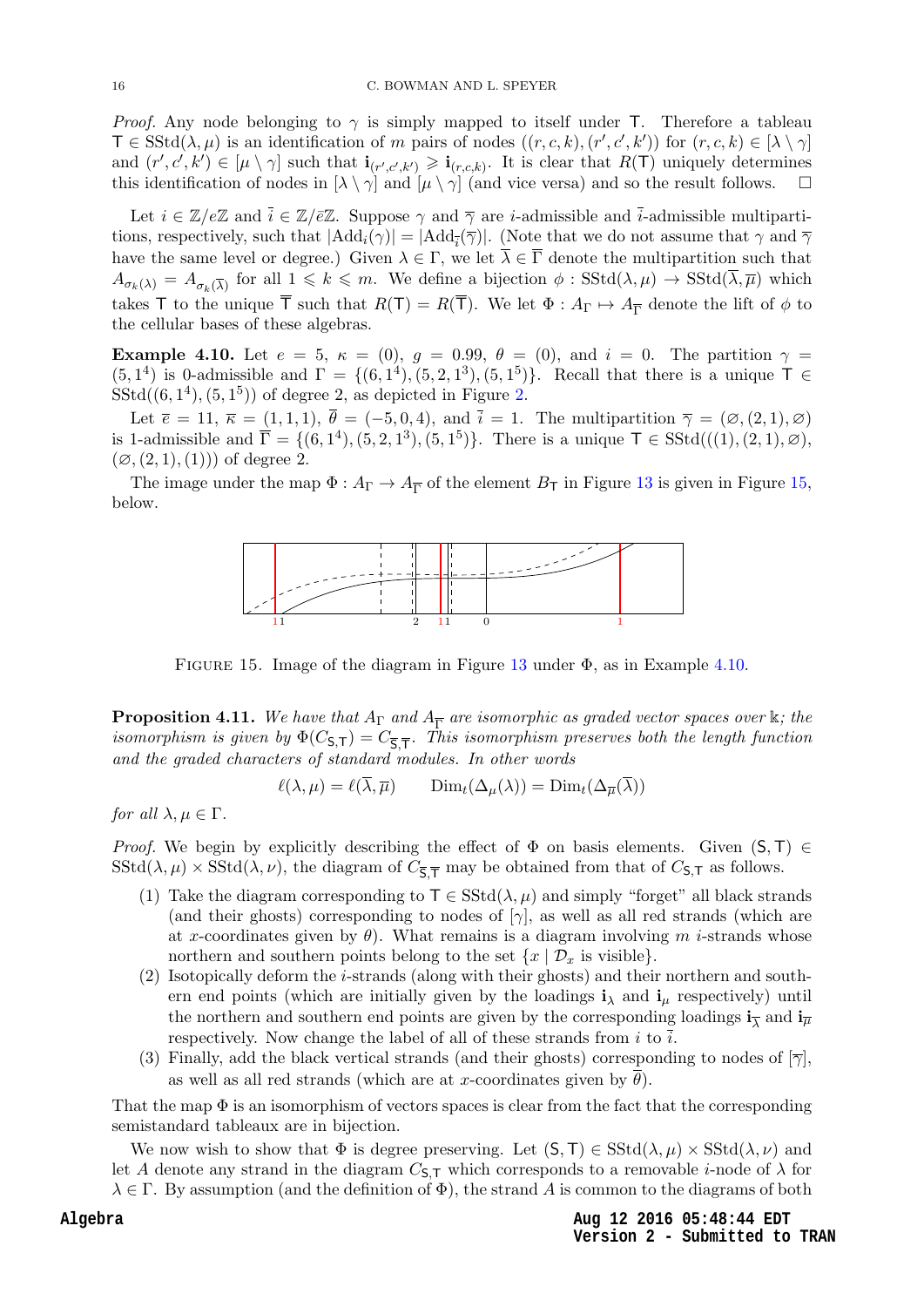$C_{\mathsf{S},\mathsf{T}}$  and  $C_{\overline{\mathsf{S}},\overline{\mathsf{T}}}$ ; we wish to count the degree contribution of A in each case. Degree contributions are made whenever the strand A passes through an *i*-diagonal in  $\gamma$  (respectively  $\overline{i}$ -diagonal in  $\overline{\gamma}$ ) or an *i*-strand (respectively *i*-strand) corresponding to a node in  $\lambda \setminus \gamma$  (respectively  $\overline{\lambda} \setminus \overline{\gamma}$ ). The strands labelled by nodes in  $\lambda \setminus \gamma$  and  $\lambda \setminus \overline{\gamma}$  are common to both  $C_{S,T}$  and  $C_{\overline{S},\overline{T}}$  (with appropriate relabelling of residues), so we need only consider the degree contributions arising from A and its ghost crossing the *i*-diagonals in  $\gamma$  or the *i*-diagonals in  $\overline{\gamma}$ .

If A passes through a  $B_1$  brick then the degree contribution of this crossing is 0. If A passes through a brick  $\mathbf{B}_k$  for  $k = 4, 5, 6$  then the degree contribution of this crossing is +1. If A passes through a brick  $\mathbf{B}_k$  for  $k = 2, 3$  then the degree contribution of this crossing is -1.

Let **D** be a diagonal in the diagram  $B<sub>T</sub>$  and suppose that A passes through **D**. A visible diagonal is built out of a single  $\mathbf{B}_k$  brick for  $k \in \{4, 5, 6\}$  and some number (possibly zero) of  $\mathbf{B}_1$  bricks. An invisible diagonal has an extra single  $\mathbf{B}_k$  brick for  $k \in \{2,3\}$ . Summing over the degrees, we conclude that the crossing of A with a visible (respectively invisible) *i*-diagonal has degree +1 (respectively 0). Similarly for the crossing of A with a *i*-diagonal in  $C_{\overline{S},\overline{T}}$ .

<span id="page-17-0"></span>That  $A_{\Gamma}$  and  $A_{\overline{\Gamma}}$  are isomorphic as graded vector spaces now follows as  $\Phi$  maps visible (respectively invisible) *i*-diagonals to visible (respectively invisible)  $\overline{i}$ -diagonals. That the length function is preserved is clear. That the graded dimensions of standard modules are preserved is clear from the definition of  $\Phi$  on the level of semistandard tableaux of a given shape and weight.  $\Box$ 

We now momentarily focus our attention on the representation theory of these algebras over C. In this case the diagrammatic Cherednik algebas are Koszul, and so graded decomposition numbers are particularly easy to calculate. In particular, we have the following theorem.

**Theorem 4.12.** Let  $\gamma$  be an *i*-admissible multipartition. The graded decomposition numbers of  $A(n, \theta, \kappa)$  over C can be given in terms of nested sign sequences as follows

$$
d_{\lambda\mu}(t)=\hspace*{-2.5ex}\sum_{\omega\in\Omega(\lambda,\mu)}\hspace*{-2.5ex}t^{\|\omega\|}
$$

<span id="page-17-1"></span>for  $\lambda, \mu \in \Gamma$  such that  $\mu \leq \theta$   $\lambda$ .

*Proof.* For  $\lambda, \mu \in \Gamma$ , recall that  $Dim_t(\Delta_{\mu}(\lambda)) \in \mathbb{Z}_{\geq 0}[t, t^{-1}]$  (by the definition of the grading on basis elements),  $Dim_t(L_\mu(\lambda)) \in \mathbb{Z}_{\geqslant 0}[t+t^{-1}]$  (see Proposition [1.2\)](#page-2-0), and for  $\lambda \neq \mu$  we have that  $d_{\lambda\mu}(t) \in t\mathbb{Z}_{\geq 0}[t]$  (see Theorem [1.20\)](#page-8-2). It is clear that a necessary condition for the multiplicity of  $L(\mu)$  in  $\Delta(\lambda)$  to be non-zero is that SStd $(\lambda, \mu) \neq \emptyset$ . It is also clear that  $Dim_t(\Delta_{\lambda}(\lambda)) = 1$  $\text{Dim}_t(L_\lambda(\lambda))$ . Therefore the first five conditions of [\[KN10,](#page-31-11) Theorem 3.8] are satisfied, and so

$$
\text{Dim}_{t}(\Delta_{\mu}(\lambda)) = \sum_{\substack{\nu \neq \mu \\ \text{SStd}(\nu,\mu) \neq \emptyset}} d_{\lambda \nu}(t) \text{Dim}_{t}(L_{\mu}(\nu)) + d_{\lambda \mu}(t).
$$
  

$$
\text{SStd}(\nu, \mu) \neq \emptyset
$$

<span id="page-17-2"></span>Therefore, one can calculate the graded characters of simple modules and the decomposition numbers of  $A_{\Gamma}$  by induction on the distance,  $\ell(\lambda, \mu)$ , for  $\lambda, \mu \in \Gamma$  exactly as in [\[KN10,](#page-31-11) Main Algorithm] and [\[BCS,](#page-30-3) Theorem 1.18]. By Proposition [4.11,](#page-15-2) if we do this for  $\lambda, \mu \in \Gamma$  or  $\overline{\lambda}, \overline{\mu} \in \overline{\Gamma}$ we get exactly the same answer! Therefore the decomposition numbers of these algebras and the graded characters of simple modules are the same regardless of the weighting,  $e$ -multicharge, rank and level. In particular, we can run this algorithm for  $\overline{\gamma}$  a level 1 partition with m addable *i*-nodes. The result now follows by [\[TT13,](#page-31-6) Theorem 4.4] and Proposition [3.6.](#page-11-1)

4.4. Some useful results on moving i-strands through diagonals. There are several sequences of relations which we will often apply in particular order during the course of the proof. For brevity, we shall now define these as Moves 1, 1<sup>∗</sup> , and 2.

<span id="page-17-3"></span>**Move 1.** Suppose we have a diagram in which two j-ghosts are not separated by a black  $(j+1)$ strand, and the corresponding two black j-strands are separated by a  $(j - 1)$ -ghost. We apply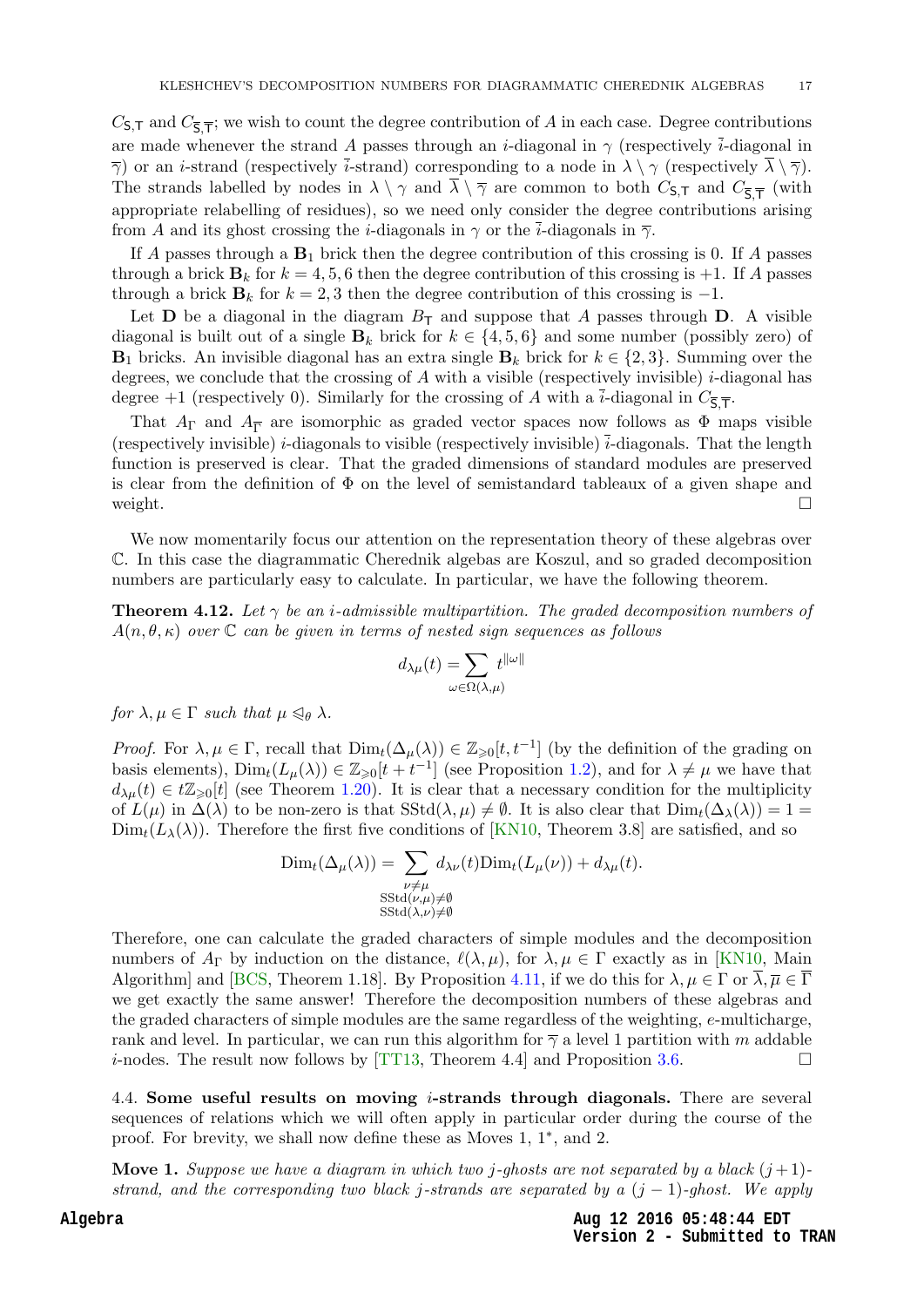relation  $(1.10)$  to write this diagram as the difference of two diagrams in which the j-strands cross and the  $(j-1)$ strand bypasses the crossing to the left or right; see Figure [16](#page-17-0) for an example.

<span id="page-18-0"></span>Move 1<sup>\*</sup>. Suppose we have a diagram in which two black j-strands are not separated by a  $(j-1)$ -ghost, and the corresponding two j-ghosts are separated by a black  $(j+1)$ -strand. One can repeat the above using relation  $(1.9)$  in place of  $(1.10)$ .

Move 2. Suppose we have a diagram with a pair of crossing j-strands. We may use relations  $(1.3)$  and  $(1.4)$  to rewrite the single crossing as a double crossing with a dot on the leftmost strand located between the two crossings; see the first equality in each of Figures [17](#page-17-1) and [18](#page-17-2) for an example.

**Example 4.13.** Let  $e = 3$ ,  $\kappa = (2, 0)$ ,  $g = 0.99$  and  $\theta = (0, 1)$ . The leftmost diagram in Figure [16](#page-17-0) is the idempotent corresponding to the loading of the bicomposition  $(\varnothing, (1, 2))$ . Applying Move 1 to the two adjacent 0-ghosts, we obtain the difference of two diagrams depicted in Figure [16.](#page-17-0)



FIGURE 16. Rewriting the idempotent corresponding to the loading of  $(\varnothing, (1, 2))$ using relation [\(1.10\).](#page-6-1)

In Figures [17](#page-17-1) and [18](#page-17-2) we first rewrite the right-hand side of the equality in Figure [16](#page-17-0) using Move 2. We then use relation  $(1.6)$  (whose error term is zero by relation  $(1.4)$ ) in each case to obtain an element which factors through the idempotent  $((1^2), (1))$  or an unsteady idempotent, respectively.



Figure 17. Rewriting one of the diagrams in Figure [16](#page-17-0) as an element which factors through the idempotent labelled by  $((1^2), (1))$ .



Figure 18. Rewriting the other diagram in Figure [16](#page-17-0) as an element which factors through an unsteady idempotent.

The following lemmas shall also be useful in what follows.

<span id="page-18-1"></span>**Lemma 4.14.** If  $d \in A(n, \theta, \kappa)$  factors through some loading i such that  $i \triangleright i_{\gamma^+}$ , then  $d = 0$  in  $A_{\Gamma}$ . In particular, if d factors through  $1_{\lambda}$  with  $\lambda \triangleright_{(\theta,j)} \gamma^+$  for some  $j \neq i$ , then  $d = 0$  in  $A_{\Gamma}$ .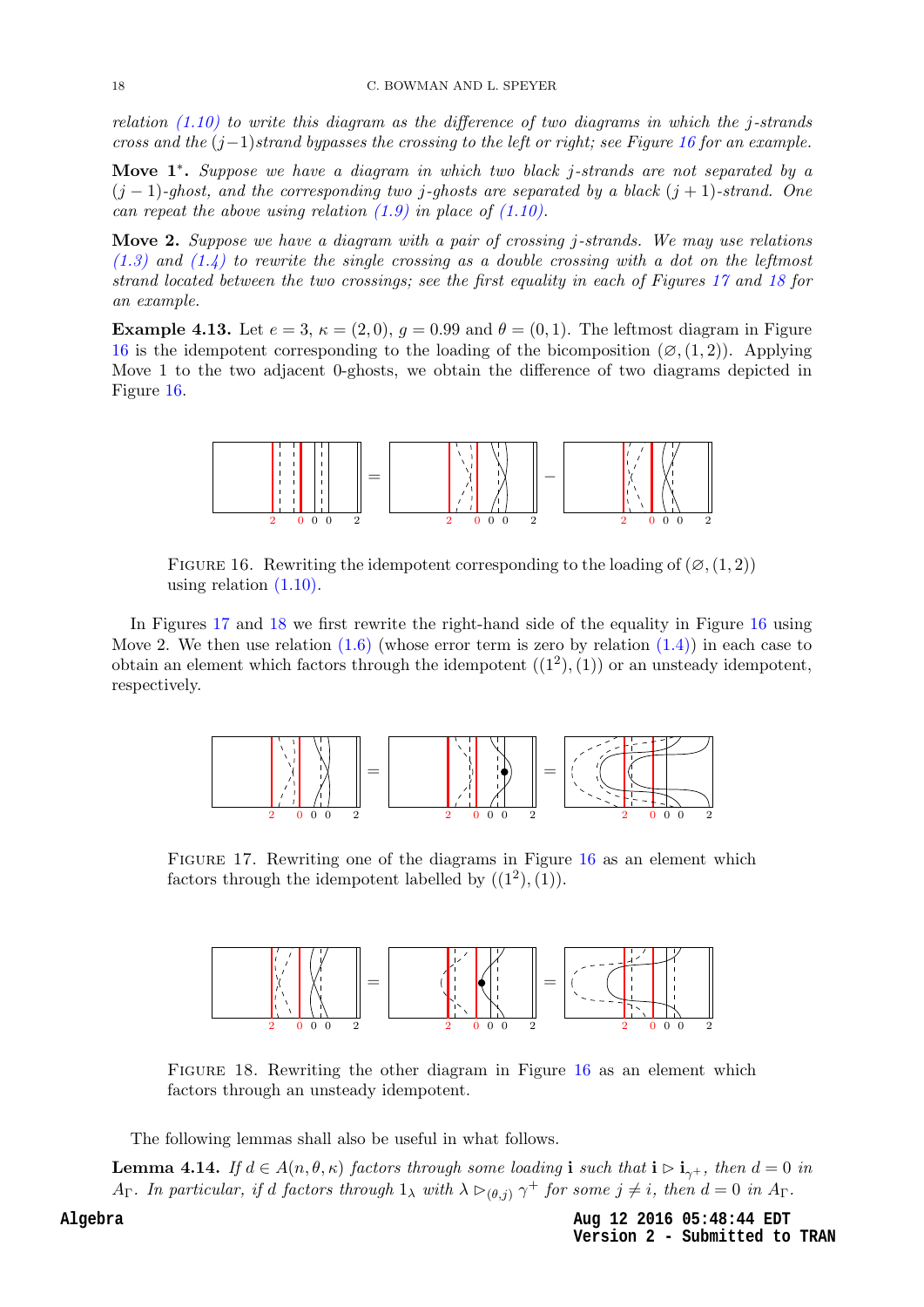*Proof.* The result is immediate by the definition of  $A_{\Gamma}$ , the definition of the dominance order, and Lemma [1.18.](#page-7-1)  $\Box$ 

**Lemma 4.15.** Let  $A \in [\gamma]$  be at point  $x \in \mathbb{R}$  and suppose  $A \notin \text{Rem}(\gamma)$ . We let  $d \in A(n, \theta, \kappa)$ and suppose that there is a neighbourhood  $(x - n\epsilon, x + n\epsilon) \times [0, 1]$  in which

$$
d \cap ((x - n\epsilon, x + n\epsilon) \times [0, 1]) = (1_{\lambda \setminus A}) \cap ((x - n\epsilon, x + n\epsilon) \times [0, 1]),
$$

for some  $\lambda \in \Gamma$ . Then  $d = 0$  in  $A_{\Gamma}$ .

*Proof.* Suppose  $A = (r, c, k)$  is a j-node. All the relations we shall apply only involve moving strands a distance less than  $n\epsilon$  to the left or right. Such relations applied to one component do not affect any other components, due to the fact that  $\epsilon$  is very small compared to the  $\theta_a - \theta_b$ for  $1 \leq a, b \leq l$ . We therefore need only focus on the interaction within the kth component.

First note that as  $(r, c, k)$  is not a removable node, there exists a node  $(r+1, c, k)$  or  $(r, c+1, k)$ in  $[\gamma]$ . We shall argue for the former case, but the latter is similar.

If  $c = 1$  and there is no node  $(r, 2, k)$  then the result follows as we need only move the nodes  $(r + a, 1, k)$  for  $a \geq 1$  to the left to obtain a loading that  $(\theta, h)$ -dominates  $i_{\gamma+}$  for some  $h \neq i$ ; the result then follows by Lemma [1.18.](#page-7-1) For  $c > 1$ , we now provide an algorithm for showing that  $d = 0$  in  $A_{\Gamma}$ . This involves procedures on strands which we describe by the corresponding nodes in the Young diagram. If at any point in the algorithm the node to which we refer does not exist, then we have reached the first row or column of our partition; in which case terminate the algorithm and proceed to the end of the proof.

- <span id="page-19-3"></span><span id="page-19-0"></span>Step 1 The  $(j-1)$ -ghosts corresponding to  $(j-1)$ -nodes  $(r+1, c, k)$  and  $(r, c-1, k)$  are not separated by a black j-strand; we can apply Move 1 to (the strands corresponding to) this pair of nodes and the  $(j-2)$ -node  $(r+1, c-1, k)$ . The result is the difference of two distinct diagrams, in which the  $(j-2)$ -strand (labelled by node  $(r+1, c-1, k)$ ) bypasses the  $(j - 1)$ -crossing to the left and right. Now proceed to Step 2.
- Step 2 (a) Consider the diagram in which the  $(j-2)$ -strand bypasses to the left. Observe that the  $(j-2)$ -ghosts labelled by nodes  $(r+1, c-1, k)$  and  $(r, c-2, k)$  have no black strand separating them. The black  $(j-2)$ -strands labelled by nodes  $(r+1, c-1, k)$ and  $(r, c - 2, k)$  are separated by the  $(j - 3)$ -ghost strand labelled by the node  $(r+1, c-2, k)$ . We now set  $j := j - 1$  and  $(\bar{r}, \bar{c}, k) := (r, c-1, k)$  and (using the barred residues and node labels as the input) proceed to Step 1.
	- (b) Consider the diagram in which the  $(j 2)$ -strand bypasses to the right. Apply Move 2 to the crossing  $(j - 1)$ -strands. Transpose the labels of the  $(j - 1)$ -strands corresponding to nodes  $(r, c-1, k)$  and  $(r+1, c, k)$  (as their order when read from left to right has switched); this results in the dotted strand being labelled by  $(r, c-1, k)$ . Push the ghost of the dotted  $(j-1)$ -strand through the black j-strand immediately to its left by relation  $(1.6)$  (observe that the error term in  $(1.6)$  is zero by relation [\(1.4\)\)](#page-5-1). Observe that the  $(j-1)$ -ghosts labelled by nodes  $(r, c-1, k)$  and  $(r-1, c-1)$  $2, k$ ) have no black strand separating them. The black strands labelled by nodes  $(r, c-1, k)$  and  $(r-1, c-2, k)$  are separated by a  $(j-2)$ -ghost labelled by the node  $(r, c-2, k)$ . Therefore we relabel  $(\bar{r}, \bar{c}, \bar{k}) := (r-1, c-1, k)$  and  $\bar{j} := j$  and proceed to Step 1.

<span id="page-19-1"></span>The algorithm terminates if at the end of Step 2 case (a) we set  $\bar{c} = 0$  and in case (b) we set  $\bar{r} = 0$ or  $\bar{c} = 0$ . If we terminate in case (a), then our diagram has a crossing pair of black  $(\bar{j} - 1)$ -nodes labelled by  $(\bar{r},1)$  and  $(\bar{r} + 1,2)$  bypassed by a ghost  $(j-2)$ -strand to the left. We can pull the  $(\bar{j} - 2)$ -strand at least  $n\epsilon$  units to the left; we then apply Move 2 to the crossing  $(\bar{j} - 1)$ -strands and pull the ghost dotted  $(\bar{j}-1)$ -strand through the black  $\bar{j}$ -strand immediately to its left. The loading at  $y = 1/2$  in the resulting diagram  $(\theta, h)$ -dominates  $\mathbf{i}_{\gamma+}$  for  $h = \overline{j} - 1, \overline{j} - 2$ . The result follows from Lemma [4.14.](#page-17-3) Case (b) is similar.

<span id="page-19-2"></span>**Lemma 4.16.** Given  $\lambda \in \Gamma$ , if we add a dot to any of the strands in  $1_{\lambda}$  corresponding to a node in  $\gamma$ , then the resulting diagram is zero in  $A_{\Gamma}$ .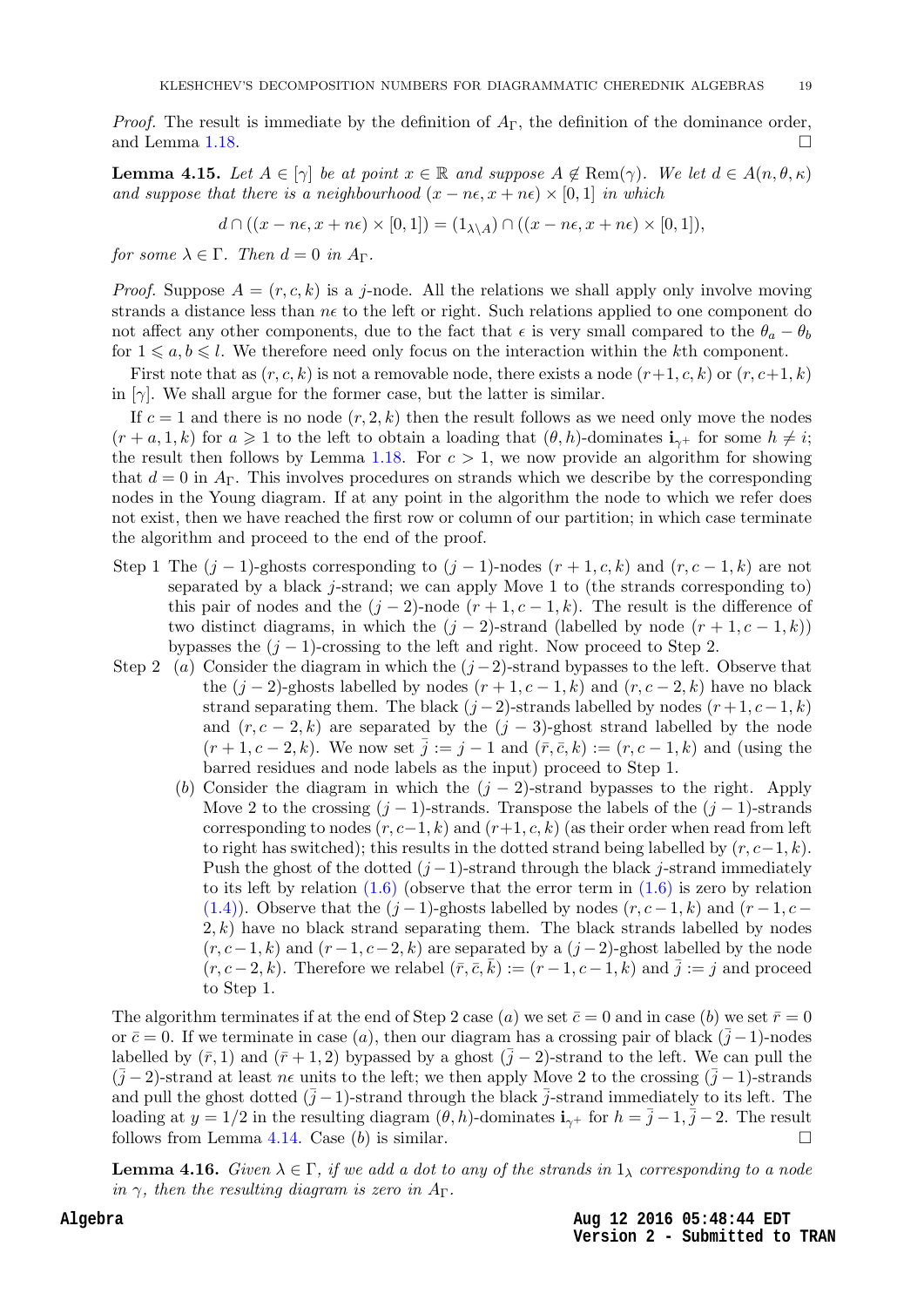<span id="page-20-0"></span>*Proof.* Let  $A = (r, c, k)$  denote a j-node in  $\gamma$  with a dot on the corresponding strand. We proceed by induction on  $r + c$ ; in the case  $(r, c, k) = (1, 1, k)$ , A can pass through the red j-strand immediately to its left using relation [\(1.11\).](#page-6-3) If  $j \neq i$  then the diagram is zero by Lemma [4.14.](#page-17-3) If  $j = i$ , then our assumption that  $(r, c, k) \in \gamma$  for  $\gamma$  *i*-admissible implies that there is either an  $(i - 1)$ -node  $(2, 1, k)$  or an  $(i + 1)$ -node  $(1, 2, k)$ . In either case, the diagram is zero by Lemma [4.14.](#page-17-3)

We now assume that  $r + c \ge 2$ . We can pull A through the  $(j + 1)$ -ghost to its left, labelled by  $(r-1, c, k)$ , at the expense of losing the dot (we also obtain an error term  $1_{\lambda}$  with a dot on the  $(j + 1)$ -strand labelled by  $(r - 1, c, k)$ , which is zero by induction). We now apply Move 1 to the j-ghosts labelled by nodes  $(r, c, k)$  and  $(r - 1, c - 1, k)$  and the  $(j + 1)$ -strand labelled by  $(r-1, c, k)$ , to obtain two terms. The term in which the  $(j+1)$ -strand bypasses the crossing of j-ghosts to the left is zero by Lemma [4.15.](#page-18-0)

<span id="page-20-2"></span>Now consider the remaining term in which the  $(j+1)$ -strand bypasses the crossing of j-ghosts to the right. If  $j \neq i$ , the result follows by Lemma [4.14.](#page-17-3) If  $j = i$ , we continue by applying Move 2 and pulling the dotted strand to the left. Repeating this argument we can pull A through all the *i*-strands and onwards outside of the region in Lemma [4.15](#page-18-0) and the result follows.  $\Box$ 

We denote the *i*-diagonals in  $\gamma$  by  $\mathbf{D}_{x_1}, \mathbf{D}_{x_2}, \ldots$  so that  $x_a = x(\mathbf{D}_{x_a})$  and  $x_a < x_b$  whenever  $a < b$ . We let  $b_a := b_a(D)$  denote the total number of  $B_a$  bricks in the *i*-diagonal D for  $a = 1, \ldots, 6.$ 

**Proposition 4.17.** We can pull an *i*-crossing through an *i*-diagonal  $D$  at the expense of an error term, as illustrated in Figure [19.](#page-19-0)



FIGURE 19. Pulling an *i*-crossing through an *i*-diagonal **D**. Recall,  $b_k := b_k(\mathbf{D})$ is the total number of  $\mathbf{B}_k$  bricks in  $\mathbf{D}$ .

<span id="page-20-1"></span>We shall prove the proposition via a series of small lemmas representing easy cases. Recalling Remark [4.5,](#page-13-3) we proceed from right-to-left through the possible bricks that form an *i*-diagonal. and check what happens as the i-crossing passes each successive brick.

If the *i*-diagonal is invisible, we first must pass the *i*-crossing through either a  $\mathbf{B}_3$  or  $\mathbf{B}_2$  brick. We shall show that the *i*-crossing passes through this brick without cost.

**Lemma 4.18.** We can pull an *i*-crossing through a  $B_2$  or  $B_3$  brick without cost.

*Proof.* In the former (respectively latter) case, we first apply relation  $(1.9)$  (respectively  $(1.10)$ ) to the ghost i-crossing and the black  $(i+1)$ -strand (respectively i-crossing and the  $(i-1)$ -ghost) to push the i-crossing through to the left at the expense of an error term. In both cases, the error term is zero by relation  $(1.4)$ . The  $\mathbf{B}_2$  case is illustrated in Figure [20.](#page-20-0) We may now pull the *i*-crossing through the black *i*-strand without cost (by relation  $(1.8)$ ). We therefore obtain the required diagram.

We have seen that we can pull an *i*-crossing pair through a  $B_2$  or  $B_3$  brick without cost. Therefore, we now consider what happens when we pull an *i*-crossing through some number (possibly zero) of  $\mathbf{B}_1$  bricks. We first deal with the case that  $b_1 = 0$ .

**Lemma 4.19.** Let  $D$  be an *i*-diagonal with  $b_1 = 0$ . We can pull an *i*-crossing through  $D$  at the expense of an error term, as illustrated in Figure [19.](#page-19-0)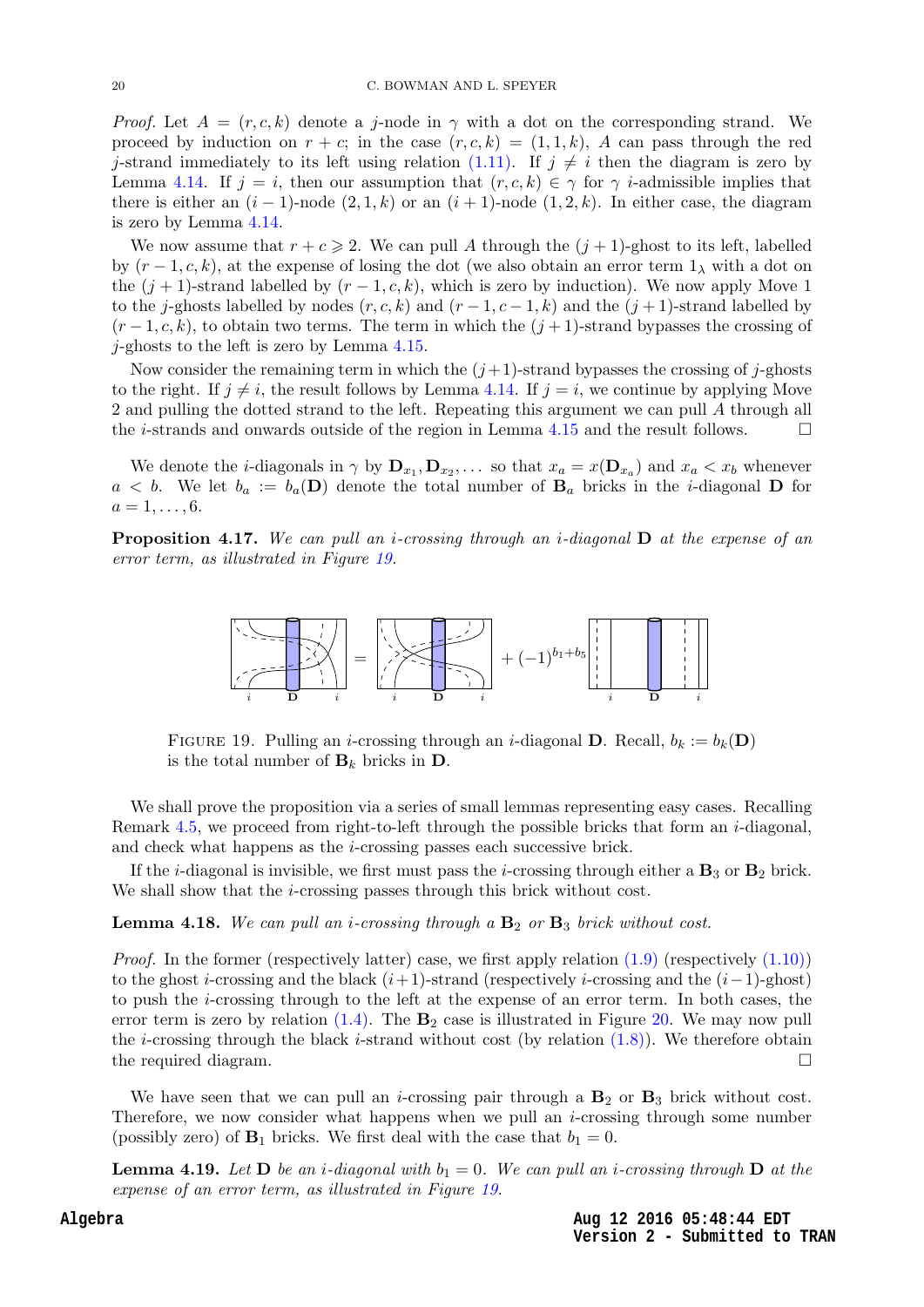<span id="page-21-0"></span>

FIGURE 20. Pulling an *i*-crossing through a  $\mathbf{B}_2$  brick. On the right-hand side of the equality the first diagram can now be pulled to the left through the  $i$ -strand at no cost. The second diagram is zero by relation [\(1.4\).](#page-5-1)

*Proof.* By Lemma [4.18](#page-19-1) we need only consider pulling an *i*-crossing through a  $\mathbf{B}_4$ ,  $\mathbf{B}_5$ , or  $\mathbf{B}_6$ brick. This can be done at the expense of an error term as in relations  $(1.9)$ ,  $(1.10)$  and  $(1.12)$ , giving the required form.  $\Box$ 

**Lemma 4.20.** Let **D** be an *i*-diagonal with  $b_1 = 1$ . We can pull an *i*-crossing through **D** at the expense of an error term, as illustrated in Figure [19.](#page-19-0)

*Proof.* As in Lemma [4.19,](#page-19-2) we need only consider pulling an *i*-crossing through a  $\mathbf{B}_1$  brick followed by a  $\mathbf{B}_4$ ,  $\mathbf{B}_5$ , or  $\mathbf{B}_6$  brick. We shall prove this via a series of steps.

**Step 1.** We first pull the *i*-crossing through the  $(i - 1)$ -ghost at the expense of an error term (in which we undo the crossing) using relation  $(1.10)$ . The error term is the leftmost diagram depicted in Figure [21.](#page-20-1)

**Step 2.** We can now apply relation [\(1.9\)](#page-6-0) to pass the ghost *i*-crossing through the  $(i+1)$ -strand and obtain a further error term. This error term is easily seen to be zero by applying relation [\(1.4\).](#page-5-1) This gives us the first term after the equality in Figure [22.](#page-21-0)

Step 3. We now turn our attention to the error term from Step 1. We pull the non-vertical *i*-ghost through the vertical black  $(i+1)$ -strand immediately to its left. The result is a diagram with a double crossing of black  $i$ -strands with a dot on the rightmost of the two, this is depicted in Figure [21.](#page-20-1) We also obtain an error term with a dot on the  $(i+1)$ -strand; however this error term is zero by relation [\(1.4\)](#page-5-1) and so is not depicted in Figure [21.](#page-20-1)

**Step 4.** Continuing from Step 3, we can apply relations  $(1.3)$  and  $(1.4)$  to rewrite the dotted double i-crossing as a single crossing without decoration at the expense of multiplication by the scalar −1. This diagram can then be deformed isotopically to obtain the rightmost diagram in Figure [22.](#page-21-0)



FIGURE 21. The diagram on the left-hand side of the equality is the error term from Step 1. The diagram on the right-hand side is obtained by applying relation  $(1.7)$ ; the resulting error term is then zero by relation  $(1.4)$ .

<span id="page-21-1"></span>Applying steps 1–4 pulls the *i*-crossing through the  $B_1$  brick as depicted in Figure [22.](#page-21-0) Finally, we may pull the *i*-crossing through the  $B_4$ ,  $B_5$  or  $B_6$  brick. Doing so for the first term after the equality in Figure [22](#page-21-0) yields the first term in Figure [19](#page-19-0) and an error term which is zero by relation  $(1.4)$ . Doing so for the second term after the equality in Figure [22](#page-21-0) yields a term which is zero by Lemma [4.15](#page-18-0) and an error term which is the second term in Figure [19.](#page-19-0)

We now turn our attention to proving Proposition [4.17](#page-19-3) in full generality. We refer to the rightmost diagram in Figure [22](#page-21-0) as having an *i*-crossing attached to the *i*-node in the  $B_1$  brick.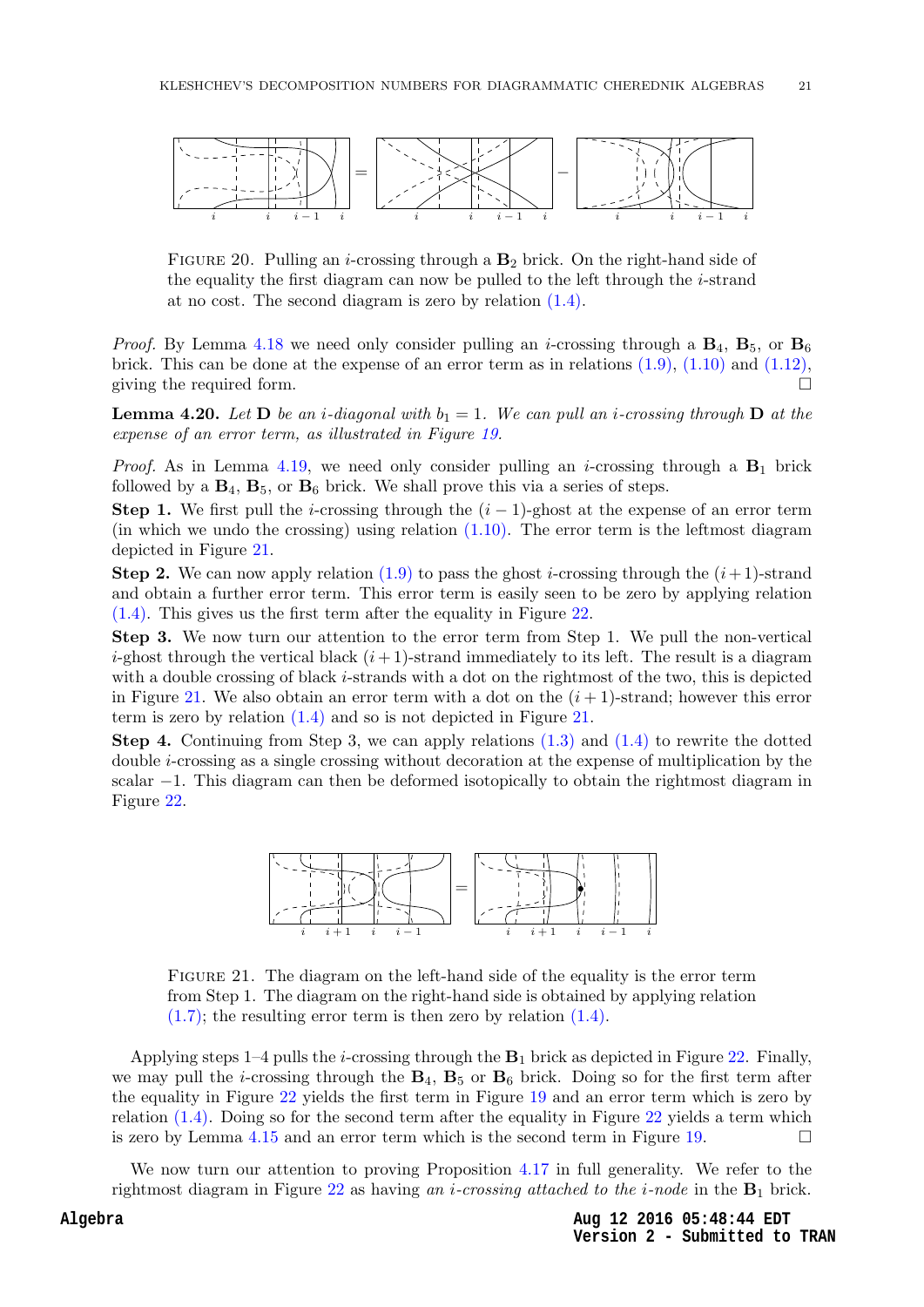<span id="page-22-0"></span>

FIGURE 22. Pulling an *i*-crossing through a single  $B_1$  brick. We have pulled the i-crossing as far to the left as possible in order to illustrate that it has passed through the brick; however, in practice it will have to pass through other bricks.

<span id="page-22-1"></span>*Proof of Proposition [4.17.](#page-19-3)* By Lemmas [4.18](#page-19-1) to [4.20](#page-20-2) we may assume that we start by passing the *i*-crossing through  $b_1$  **B**<sub>1</sub> bricks for  $b_1 \geq 2$ .

Repeating the first step in the argument in Lemma [4.20](#page-20-2) yields a leading term and an error term. By repeatedly applying relations  $(1.9)$  and  $(1.10)$ , we can push the *i*-crossing in the leading term through all  $b_1$  B<sub>1</sub> bricks; each error term along the way is zero by relation [\(1.4\).](#page-5-1) We can then proceed to push the *i*-crossing through the  $B_4$ ,  $B_5$  or  $B_6$  brick, yielding the first term in Figure [19](#page-19-0) and an error term which is again zero by relation [\(1.4\).](#page-5-1)

We now deal with the error term from our first step. As in Steps 3 and 4 of the proof of Lemma [4.20,](#page-20-2) we can rewrite this as −1 multiplied by the diagram with a crossing attached to the *i*-node (say  $(r, c, k)$ ) in the top  $\mathbf{B}_1$  brick.

<span id="page-22-3"></span><span id="page-22-2"></span>We now diverge from the proof of Lemma [4.20,](#page-20-2) as we need to consider what happens when we pull the *i*-crossing attached to  $(r, c, k)$  to the left. Firstly, we must pull this *i*-crossing through the next  $\mathbf{B}_1$  brick. We pull the *i*-crossing through the  $(i-1)$ -ghost labelled by the node  $(r, c-1, k)$  yielding two terms: the leading term d and an error term d'. The term d is zero, as we can now push this *i*-crossing through all remaining  $B_1$  bricks and the  $B_4$ ,  $B_5$ , or  $B_6$  brick and apply Lemma [4.15,](#page-18-0) with all error terms along the way being zero by relation [\(1.4\).](#page-5-1) Now, observe that the diagram  $d'$  has a double crossing of *i*-strands. We can apply relation  $(1.6)$  to  $d'$ , followed by relations  $(1.3)$  and  $(1.4)$  to rewrite the double crossing as an *i*-crossing attached to the node  $(r-1, c-1, k)$ , at the expense of scalar multiplication by  $-1$  again.

We repeat the above procedure until we end up with a diagram with an  $i$ -crossing attached to node  $(r', c', k)$  with  $r' = 1$  or  $c' = 1$  (that is, attached to the *i*-node of the bottom **B**<sub>1</sub> brick) and coefficient  $(-1)^{b_1}$ . Finally, we pull this *i*-crossing through the  $\mathbf{B}_4$ ,  $\mathbf{B}_5$  or  $\mathbf{B}_6$  brick to yield a leading term which is zero by Lemma [4.15](#page-18-0) and an error term which is the second term in Figure [19.](#page-19-0)  $\Box$ 



<span id="page-22-4"></span>Figure 23. Pulling the i-crossing in the rightmost diagram in Figure [22](#page-21-0) through a second  $B_1$  brick. The leftmost diagram becomes zero once we push the *i*crossing through all bricks, by Lemma [4.15.](#page-18-0)

Proposition 4.21. We can pull a dot through an i-diagonal, D, without cost, as illustrated in Figure [24.](#page-22-0)

<span id="page-22-5"></span>*Proof.* The result is clear for bricks of the form  $B_4$ ,  $B_5$  or  $B_6$  by applying relations [\(1.2\)](#page-5-2) and [\(1.14\).](#page-7-2) Now assume that **D** has more than one brick. Each brick of the form  $\mathbf{B}_1$ ,  $\mathbf{B}_2$ ,  $\mathbf{B}_3$  contains a single *i*-strand. This strand is intersected by the *i*-strand in Figure [24.](#page-22-0) We can pull the dot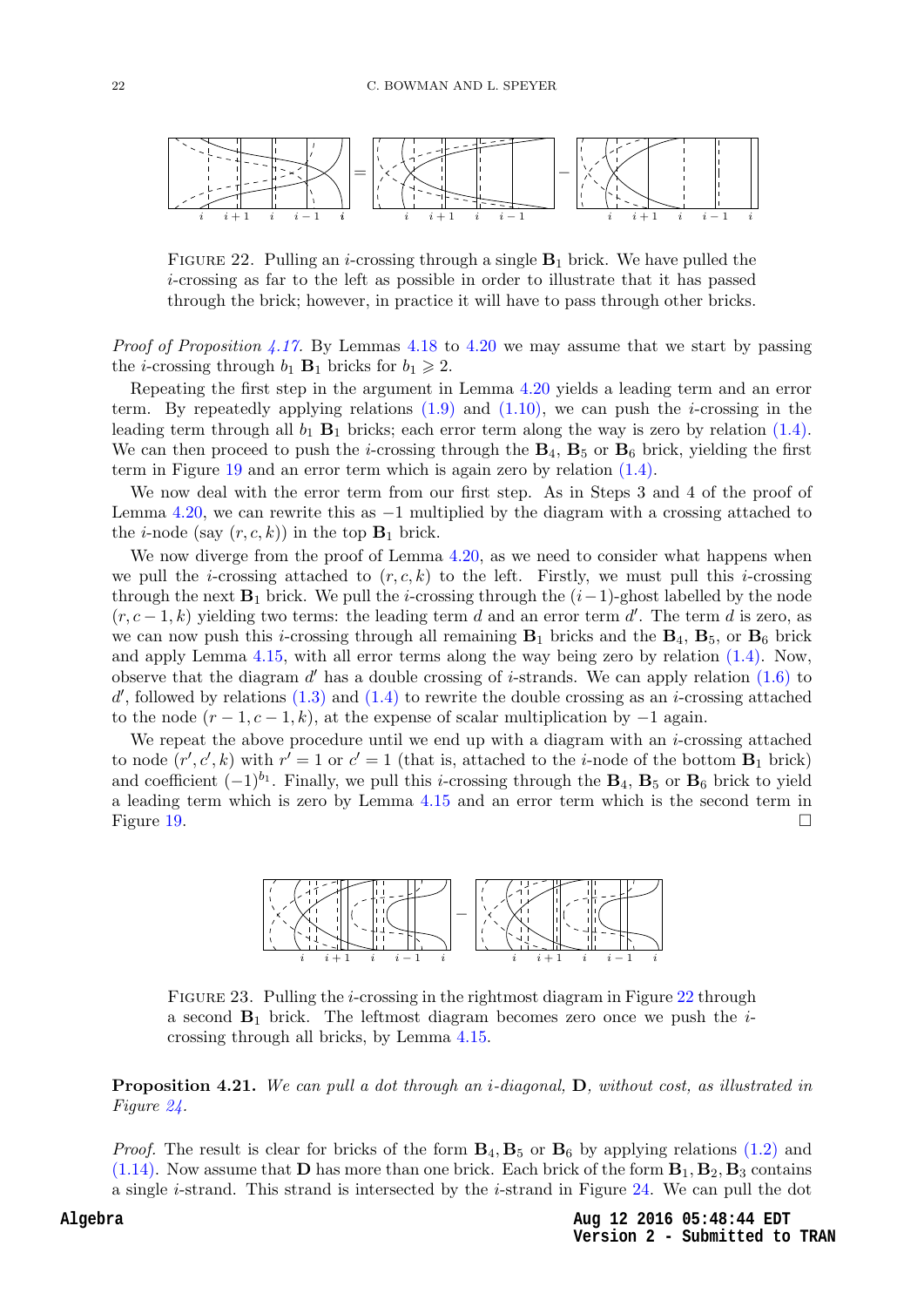

FIGURE 24. Pulling a dot through an  $i$ -diagonal.

<span id="page-23-0"></span>through the brick (using relation  $(1.3)$ ) at the expense of an error term in which we undo the aforementioned i-crossing. The resulting diagram factors through an idempotent which is zero by Lemma [4.15.](#page-18-0) See Figure [25](#page-22-1) for the case of a single  $B_1$  brick.



FIGURE 25. Pulling a dot through a  $B_1$  brick. The rightmost diagram is zero modulo in  $A_{\Gamma}$  by Lemma [4.15.](#page-18-0)

<span id="page-23-1"></span>Proposition 4.22. Suppose we have a double crossing of an *i*-strand, A, with an invisible *i*-diagonal, **D**. We can pull A through **D** at the expense of multiplication by the scalar  $(-1)^{b_1+b_3+b_5}$ . This is depicted in Figure [26.](#page-22-2)



FIGURE 26. Resolving a diagram as in Proposition [4.22](#page-22-3) for  $D$  an invisible *i*-diagonal.

<span id="page-23-3"></span>*Proof.* We first consider the double crossing with a  $\mathbf{B}_2$  brick (the  $\mathbf{B}_3$  brick case is similar and left an exercise for the reader). First apply relation [\(1.6\)](#page-6-2) to pull A through the  $(i - 1)$ -ghost to obtain two terms; one with a dot on the *i*-strand and one with a dot on the  $(i - 1)$ -strand. The diagram with a dot on the  $(i - 1)$ -strand is zero by relation [\(1.4\).](#page-5-1) We apply relations [\(1.3\)](#page-5-0) and [\(1.4\)](#page-5-1) to the other diagram and obtain a diagram with a single crossing as depicted in Figure [27.](#page-22-4)

<span id="page-23-2"></span>

Figure 27. The first equality follows by definition. The second equality follows from relation  $(1.6)$  where the error term is zero by relation  $(1.4)$ . The third equality follows from relations  $(1.3)$  and  $(1.4)$ .

Observe that the *i*-crossing is attached to the *i*-node in the  $\mathbf{B}_2$  (respectively  $\mathbf{B}_3$ ) brick in  $\gamma$ . Repeating arguments from the proof of Proposition [4.17](#page-19-3) yields the result.  $\Box$ 

> **Aug 12 2016 05:48:44 EDT Version 2 - Submitted to TRAN**

#### **Algebra**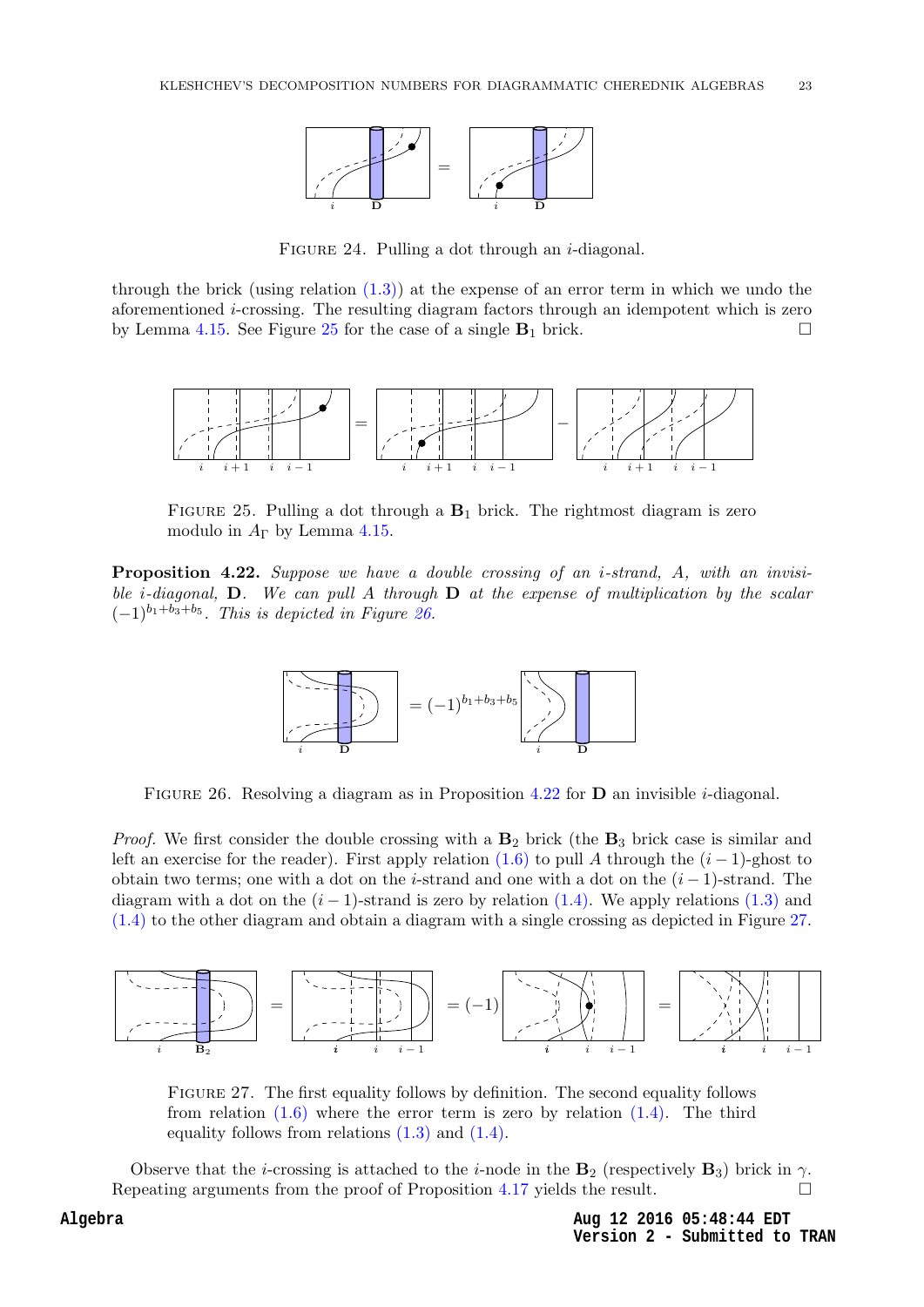**Proposition 4.23.** Suppose we have a double crossing of an *i*-strand,  $A$ , with a visible *i*diagonal, D. We can pull A through D at the expense of scalar multiplication by  $(-1)^{b_1+b_4}$  and acquiring a dot. This is depicted in Figure [28.](#page-23-0)



FIGURE 28. Resolving a diagram as in Proposition [4.23](#page-22-5) for  $D$  a visible *i*-diagonal.

*Proof.* We claim that we can pull such a strand through a  $B_1$  at the cost of scalar multiplication by  $(-1)$ . To see this, note that we can pull the *i*-strand through the  $(i-1)$ -ghost at the expense of acquiring a dot; we can pull the *i*-ghost through the black  $(i + 1)$ -strand at the expense of acquiring another dot (both error terms are zero by Lemma  $4.16$ ). We thus obtain the diagram on the left-hand side of the equality in Figure [29.](#page-23-1) Applying relations  $(1.3)$  and  $(1.4)$ several times, we obtain the diagram in which A passed through  $B_1$  at the expense of scalar multiplication by  $(-1)$  (the leftmost diagram after the equality in Figure [29\)](#page-23-1) along with two error terms, which are both zero by Lemma [4.16;](#page-18-1) see Figure [29.](#page-23-1)



FIGURE 29. The effect of pulling a double crossing *i*-strand through a  $B_1$  brick.

<span id="page-24-0"></span>Thus we can pull A through all the  $B_1$  bricks at the expense of multiplication by  $(-1)^{b_1}$ . We now wish to consider what happens when we pull A through a  $\mathbf{B}_4$ ,  $\mathbf{B}_5$ , or  $\mathbf{B}_6$  brick.

We can pull A through a  $B_6$  brick at the expense of acquiring a single dot on A (by relation  $(1.11)$ , as required. We can pull A through a  $\mathbf{B}_5$  or  $\mathbf{B}_4$  brick at the expense of scalar multiplication by  $(-1)^{b_4}$  and an error term in which there is a dot on the  $(i + 1)$ -strand (respectively  $(i-1)$ -strand) in the  $\mathbf{B}_5$  (respectively  $\mathbf{B}_4$ ) brick. This error term is zero by Lemma [4.16.](#page-18-1) We thus obtain the required result.

<span id="page-24-1"></span>**Proposition 4.24.** Suppose we have an *i*-strand A (respectively a dotted *i*-strand  $A'$ ) next to an invisible (respectively visible) i-diagonal  $\bf{D}$  (respectively  $\bf{D}'$ ). We can pull A (respectively A') through  $\bf{D}$  (respectively  $\bf{D}'$ ) at the expense of scalar multiplication by  $(-1)^{b_1+b_4}$ . This is depicted in Figure [30.](#page-23-2)



FIGURE 30. Pulling a dotted *i*-strand through an invisible *i*-diagonal  $\bf{D}$  (respectively visible *i*-diagonal  $D'$ ).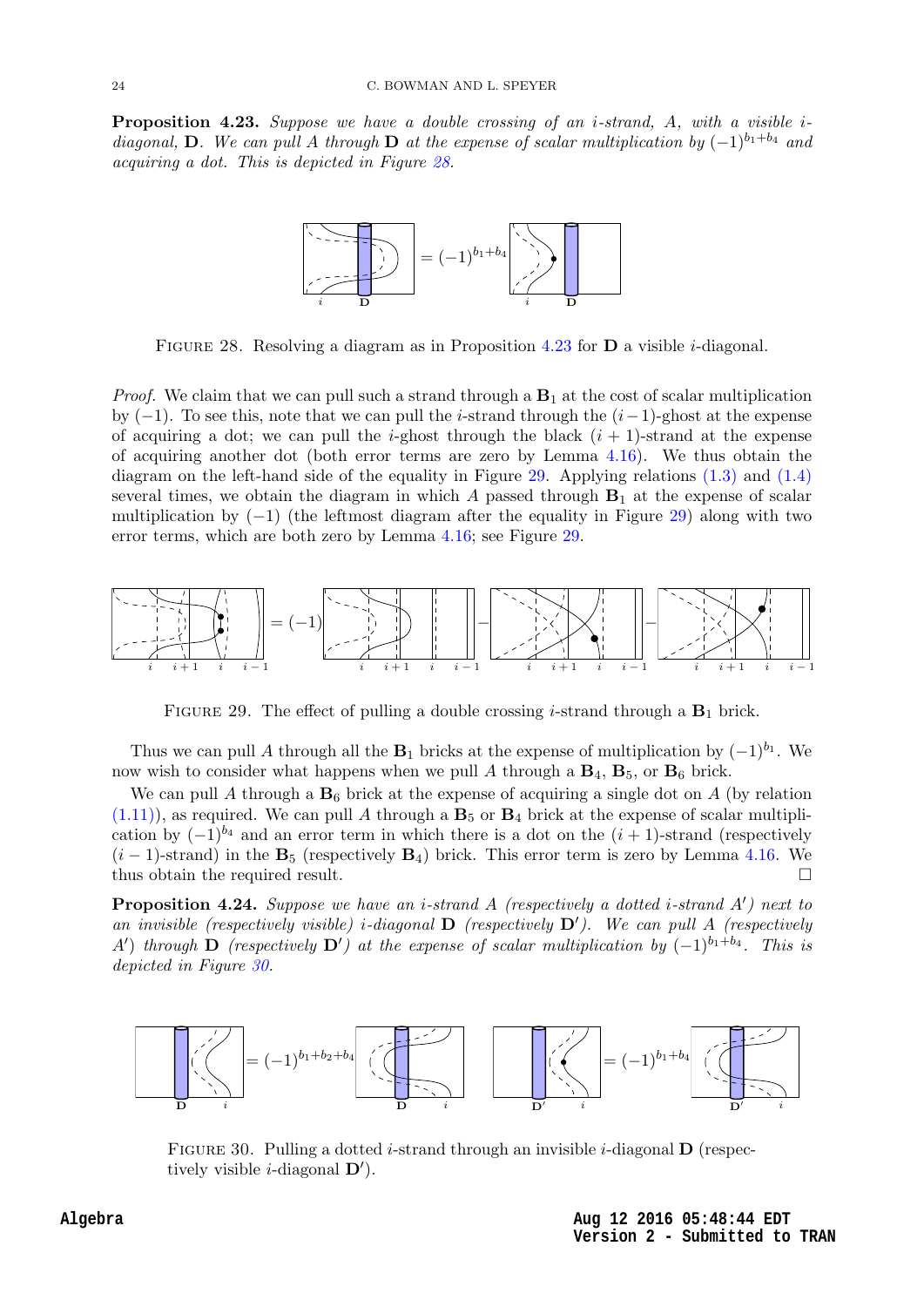<span id="page-25-1"></span>*Proof.* We shall first show that A can pass through a  $\mathbf{B}_2$  brick at the expense of multiplication by  $-1$  (respectively  $+1$ ) and acquiring a dot. The  $\mathbf{B}_3$  case is similar.

We can pull A through the  $(i - 1)$ -ghost in  $B_2$  and then apply Move 1 to yield two diagrams each with an *i*-crossing. In the case that the *i*-crossing is bypassed to the left by the  $(i-1)$ -ghost, we can push the crossing to the right and apply Lemma [4.15](#page-18-0) to see that this diagram is zero. It remains to consider the diagram with an *i*-crossing attached to the *i*-node in  $\mathbf{B}_2$  bypassed to the right by the  $(i - 1)$ -ghost multiplied by the scalar  $-1$ . By Move 2 we obtain the required result.

We have seen that pulling A through a  $B_2$  or  $B_3$  adds a dot to the strand. Therefore it will suffice to show that the result holds for  $A'$  and  $D'$  as in the rightmost diagram of Figure [30.](#page-23-2) First, we show that we can pull  $A'$  through a  $B_1$  brick at the expense of multiplication by the scalar  $(-1)$ .

<span id="page-25-0"></span>By relation [\(1.7\)](#page-6-6) we can pull A' through the  $(i-1)$ -ghost at the expense of multiplication by −1 and losing the dot (the error term is zero by Lemma [4.16\)](#page-18-1). We now apply Move 1, followed by Lemma [4.15,](#page-18-0) followed by Move 2 as above, to obtain the result.

Finally, we can pull the dotted A' through a  $\mathbf{B}_4$ ,  $\mathbf{B}_5$ , or  $\mathbf{B}_6$  brick using relation [\(1.7\),](#page-6-6) [\(1.6\)](#page-6-2) or [\(1.11\)](#page-6-3) at the expense of multiplication by  $(-1)^{b_4}$  (note that the error term in [\(1.6\)](#page-6-2) and [\(1.7\)](#page-6-6) is zero by Lemma [4.16\)](#page-18-1). The result follows.

4.5. The algebra isomorphism for two subquotients each with a single residue. We now associate a sequence  $\chi(\gamma)$  to the multipartition  $\gamma$ . This sequence records the occurrences of visible and invisible  $i$ -diagonals, and the bricks from which the diagonals are built. We define

$$
\chi(\mathbf{D}_x) = (-1)^{b_1} \mathbf{d}_k^j
$$

where  $k = 4, 5$ , or 6 if the bottom brick of  $\mathbf{D}_x$  is  $\mathbf{B}_4$ ,  $\mathbf{B}_5$  or  $\mathbf{B}_6$ , respectively and where  $j = 2$  or 3 if  $\mathbf{D}_x$  is invisible with top brick  $\mathbf{B}_2$  or  $\mathbf{B}_3$ , respectively, and  $j=0$  if  $\mathbf{D}_x$  is visible. We then define  $\chi(\gamma)$  to be the sequence  $(\chi(\mathbf{D}_{x_1}), \chi(\mathbf{D}_{x_2}), \dots).$ 

**Example 4.25.** Continuing with Example [4.2,](#page-12-2) we have that  $\chi(\gamma) = (\mathbf{d}_4^0, \mathbf{d}_4^3, \mathbf{d}_6^0, \mathbf{d}_5^0, \mathbf{d}_6^0)$ .

Let  $-$ Ø and Ø denote two formal symbols in what follows.

**Definition 4.26.** We say that two sequences  $\chi$  and  $\overline{\chi}$  are *equivalent*, and write  $\chi \sim \overline{\chi}$ , if one can be obtained from the other by applying the following local identifications within the sequence (i.e. to individual elements or adjacent pairs of elements in the sequence):

 $(i)$   $(+{\bf d}_4^j)$  $_4^j) = (-\mathbf{d}_5^j)$  $j_{5}^{j}$ ) and  $\left(-\mathbf{d}_{4}^{j}\right)$  $\binom{j}{4} = (+\mathbf{d}_5^j)$  $j_{5}^{j}$  for  $j=0,2,3;$ 

(*ii*) 
$$
(-\emptyset) = (+\mathbf{d}_k^2, +\mathbf{d}_k^3) = (-\mathbf{d}_k^2, -\mathbf{d}_k^3) = (+\mathbf{d}_k^3, +\mathbf{d}_k^2) = (-\mathbf{d}_k^3, -\mathbf{d}_k^2)
$$
 for  $k = 4, 5$ ;

- $(iii)$   $(+\mathbf{d}_k^j)$  $_{k}^{j},-\mathbf{d}_{k}^{j}$  $\binom{j}{k} = (-\mathbf{d}_k^j)$  $_{k}^{j},+\mathbf{d}_{k}^{j}$  $(k)$  for  $j = 2, 3$  and  $k = 4, 5;$
- $(iv)$  ( $\emptyset$ ) = (+ $\mathbf{d}_{6}^{j}$  $_6^j, +$ d $_6^j$  $\epsilon_{6}^{j})=(-\mathbf{d}_{6}^{j}% \epsilon_{\mathbf{d}}^{j}+\epsilon_{\mathbf{d}}^{j}\epsilon_{\mathbf{d}}^{j})$  $_6^j, -\mathbf{d}_6^j$  $j_6^j$  for  $j = 2, 3;$

(v)  $(-\emptyset, -\emptyset) = (\emptyset)$  and we may delete any  $\emptyset$  from our sequence  $\chi$  without cost.

**Example 4.27.** Let  $e = \overline{e} = 5$ ,  $i = \overline{i} = 0$ ,  $\kappa = \overline{\kappa} = (0)$  and  $\theta = \overline{\theta} = (0)$ . The partition

$$
\gamma = (30^6, 28, 20, 19^2, 15, 11, 9, 7, 3^6) \in \mathscr{P}_{326}^1
$$

has four addable 0-nodes and

$$
\chi(\gamma)=(+{\bf d}^0_4,\underbrace{{\bf + d}^2_4, {\bf + d}^3_4, {\bf + d}^3_4, {\bf + d}^2_4, {\bf + d}^0_4, -{\bf d}^0_6, -{\bf d}^3_5, -{\bf d}^3_5, {\bf + d}^2_5, {\bf + d}^0_5),
$$

where we have indicated the pairs of adjacent elements to which we can apply the local identification  $(ii)$ . The partition

$$
\overline{\gamma} = (10^4, 9, 5^4, 3^3, 1^8) \in \mathscr{P}_{86}^1
$$

also has four addable 0-nodes and

$$
\chi(\overline{\gamma}) = (+\mathbf{d}_4^0, +\mathbf{d}_4^0, -\mathbf{d}_6^0, -\mathbf{d}_5^3, -\mathbf{d}_5^3, +\mathbf{d}_5^2, +\mathbf{d}_5^0).
$$

These two sequences are easily seen to be equivalent using  $(ii)$  and  $(v)$  above.

**Aug 12 2016 05:48:44 EDT Version 2 - Submitted to TRAN**

**Algebra**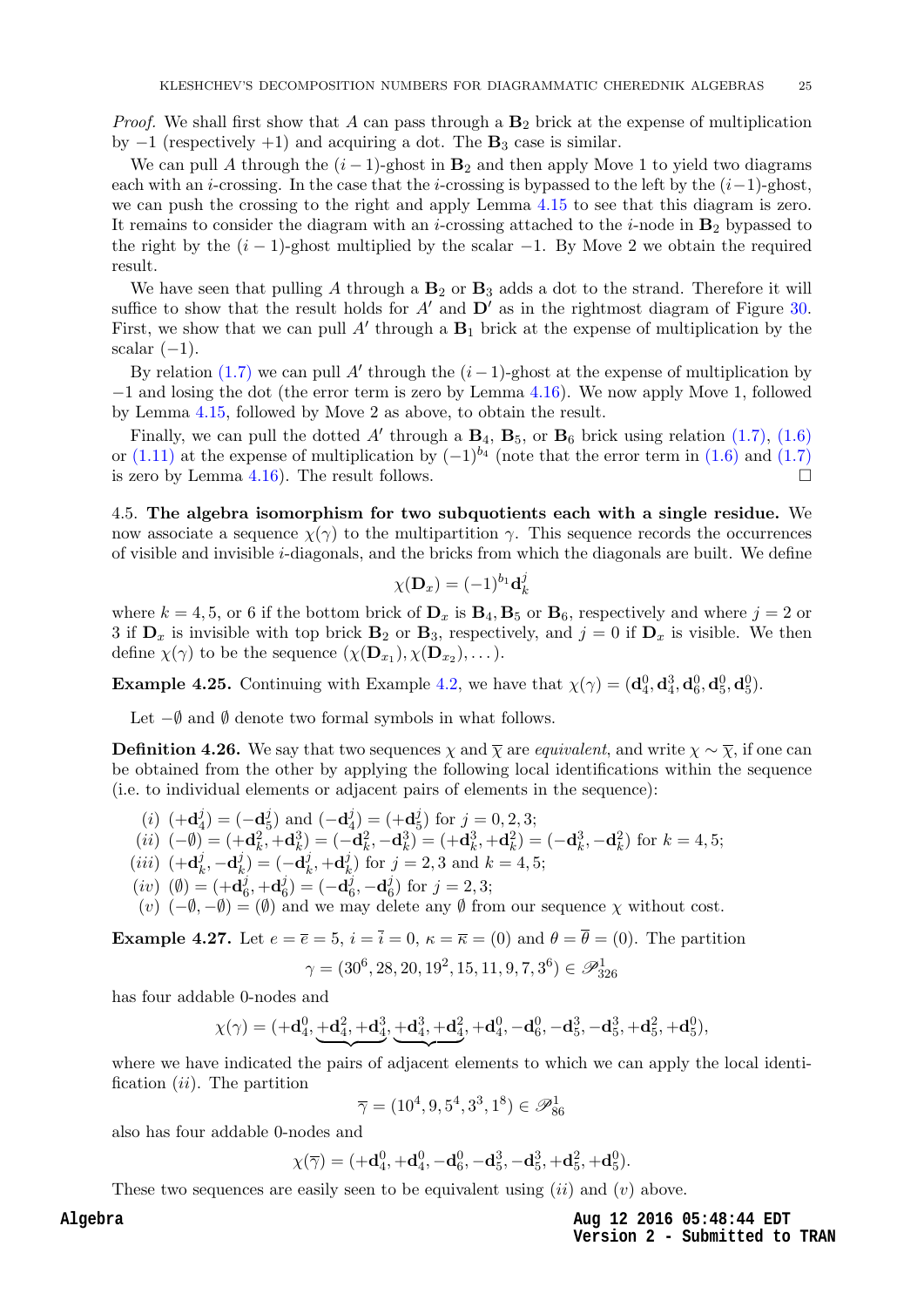<span id="page-26-3"></span><span id="page-26-1"></span>**Theorem 4.28.** If  $\gamma$  and  $\overline{\gamma}$  are two multipartitions which are i- and i-admissible, respectively, with  $\chi(\gamma) \sim \chi(\overline{\gamma})$ , then  $A_{\Gamma} \cong A_{\overline{\Gamma}}$  as graded k-algebras; the isomorphism is given by  $\Phi$  from Proposition  $\angle 11$ .

*Proof.* By Proposition [4.11](#page-15-2) we need only check that  $\Phi(C_{S,T}C_{U,V}) = \Phi(C_{S,T})\Phi(C_{U,V})$ . We suppose that our product diagram  $D = C_{\mathsf{S},\mathsf{T}} C_{\mathsf{U},\mathsf{V}}$  contains a neighbourhood in which some *i*-strand, A, passes through an *i*-diagonal,  $D$ . We shall show that resolving the crossing and then applying  $\Phi$ , we obtain the same result as if we resolve the crossing in  $\Phi(D)$ . There are five possible cases that we need to check for each diagonal. The five cases are: (a) moving a dot through a crossing of A with  $\bf{D}$  (b&c) an *i*-crossing passes through  $\bf{D}$  (d&e) a double crossing of A with D. These are the same cases as those considered in Figure [31.](#page-25-0)



FIGURE 31. The five possible diagrams we need to consider, for  **an arbitrary** i-diagonal.

<span id="page-26-2"></span>First note that cases (a) and (b) are trivial for all identifications  $(i)-(v)$  in Definition [4.26,](#page-24-0) from Proposition [4.21](#page-21-1) and the defining relations of  $A(n, \theta, \kappa)$ , respectively.

For the identification  $(i)$ , we now look at cases  $(c)$ ,  $(d)$  and  $(e)$ . In case  $(c)$ , the result follows by Proposition [4.17](#page-19-3) and the fact that (i) preserves the parity of  $b_1 + b_5$ ; in case (d), the result follows by Propositions [4.22](#page-22-3) and [4.24](#page-23-3) and the fact that (i) preserves the parity of  $b_1 + b_4$  and  $b_1 + b_3 + b_5$ ; in case (e), the result follows by Proposition [4.23](#page-22-5) and the fact that (i) preserves the parity of  $b_1 + b_4$  and  $b_1 + b_2 + b_4$  – these all follow as our equivalence is defined so that these parities are all preserved by Φ.

We now address the identifications in  $(ii)$ . We aim to show that we can resolve a diagram with a pair of (consecutive) *i*-diagonals  $\mathbf{D}_{x_1}$  and  $\mathbf{D}_{x_2}$ , with  $\chi(\mathbf{D}_{x_1}) = \pm \mathbf{d}_k^2$  and  $\chi(\mathbf{D}_{x_2}) = \pm \mathbf{d}_k^3$ (or vice versa), for  $k = 4$  or 5, and an *i*-crossing as in case (c) without cost or a double crossing as in cases ( $d\&e$ ) at the expense of multiplication by scalar  $-1$ .

<span id="page-26-0"></span>First, consider what happens when we resolve an *i*-crossing as in case  $(c)$ . We first pull the *i*-crossing through  $D_{x_2}$ , to obtain an error term in which the crossing is undone, and then through  $D_{x_1}$  to obtain another error term in which the crossing is undone, applying Proposition [4.17](#page-19-3) twice. The resulting sum of three diagrams is depicted in Figure [32](#page-26-1) in the case that  $(\chi(\mathbf{D}_{x_1}), \chi(\mathbf{D}_{x_2})) = (\mathbf{d}_4^2, \mathbf{d}_4^3).$ 

Resolving the two error terms using Propositions [4.22](#page-22-3) and [4.24,](#page-23-3) we get the diagram with both i-strands vertical, with coefficient

$$
(+) \qquad (-1)^{b_1(x_1)+b_5(x_1)+b_1(x_2)+b_3(x_1)+b_5(x_2)} + (-1)^{b_1(x_1)+b_5(x_1)+b_1(x_2)+b_2(x_2)+b_4(x_2)}
$$

where  $b_k(x_j)$  denotes the number of bricks  $\mathbf{B}_k$  in the *i*-diagonal  $\mathbf{D}_{x_j}$ . It is simple to check that this coefficient is zero in all cases covered in  $(ii)$ , and therefore we can pass an *i*-crossing through the pair  $(D_{x_1}, D_{x_2})$  without cost.

Next, consider what happens when we pull a double *i*-crossing as in case  $(d)$  (respectively (e)) through through the pair of (consecutive) *i*-diagonals  $\mathbf{D}_{x_1}$ ,  $\mathbf{D}_{x_2}$  with  $\chi(\mathbf{D}_{x_1}) = \pm \mathbf{d}_k^2$  and  $\chi(\mathbf{D}_{x_2}) = \pm \mathbf{d}_k^3$  (or vice versa), for  $k = 4$  or 5.

We can pull the  $i$ -strand through both diagonals, applying Proposition [4.22](#page-22-3) (respectively Proposition [4.24\)](#page-23-3) twice, at the expense of multiplication by

(††)  $(-1)^{b_1(x_1+x_2)+b_3(x_1+x_2)+b_5(x_1+x_2)}$  or  $(-1)^{b_1(x_1+x_2)+b_2(x_1+x_2)+b_4(x_1+x_2)}$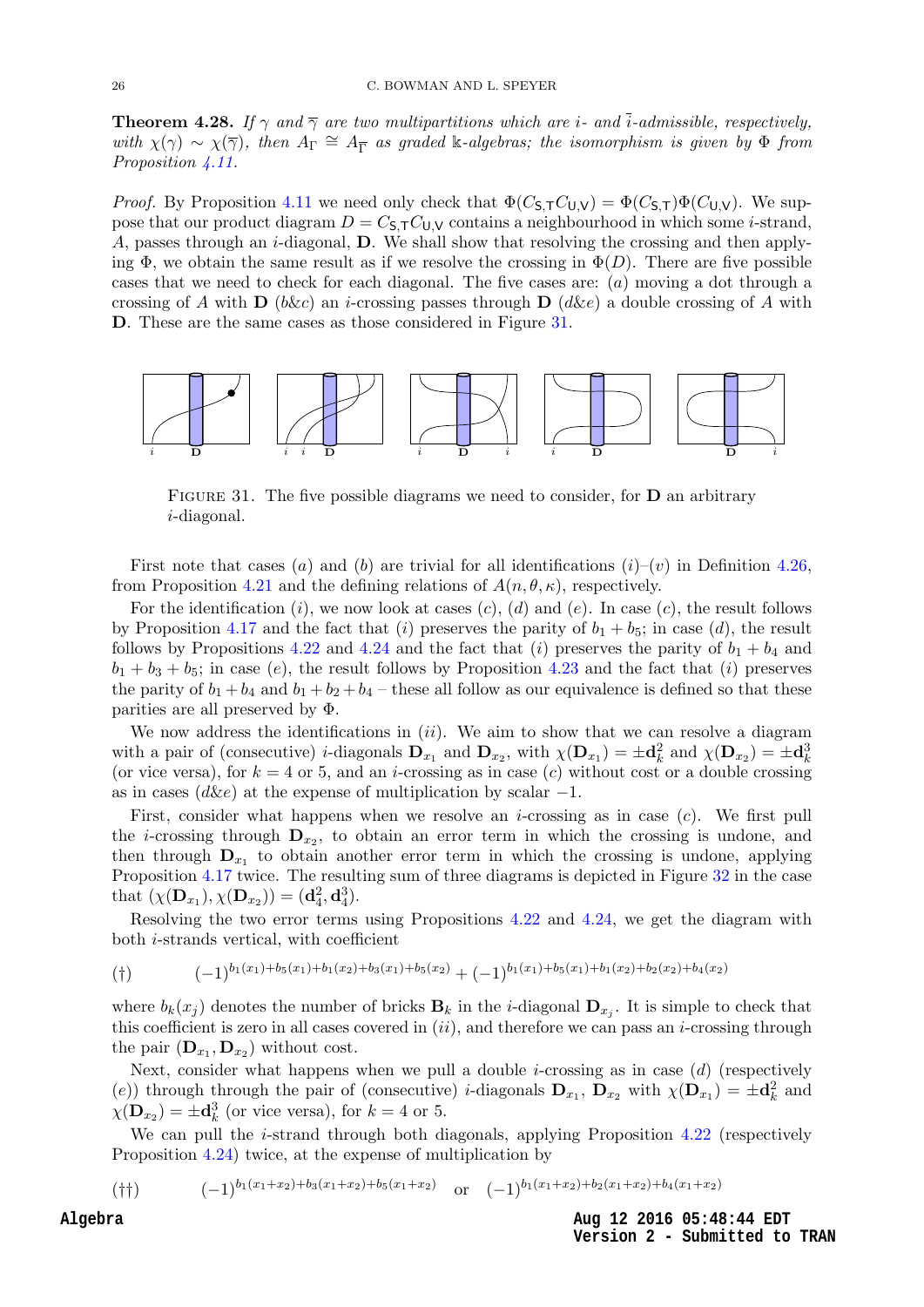<span id="page-27-3"></span>

FIGURE 32. The result of pulling an *i*-crossing through a pair of *i*-diagonals  $D_{x_1}$ and  ${\bf D}_{x_2}$  with  $\chi({\bf D}_{x_1}) = {\bf d}_4^2$ ,  $\chi({\bf D}_{x_2}) = {\bf d}_4^3$ .

respectively, where  $b_k(x_1 + x_2) := b_k(x_1) + b_k(x_2)$ . In all cases covered in (ii), we have that  $b_1(x_1) = b_1(x_2), b_3(x_1) = b_3(x_2) \pm 1$  (respectively  $b_2(x_1) = b_2(x_2) \pm 1$ ) and  $b_5(x_1) = b_5(x_2)$ (respectively  $b_4(x_1) = b_4(x_2)$ ), and so the scalar is  $-1$  for both (d) and (e), as claimed.

We have shown that we can pull an *i*-crossing through any pair of consecutive invisible  $i$ diagonals as in case  $(ii)$  without cost. We have also shown that we can pull a single *i*-strand through at the cost of multiplication by  $-1$ ; and therefore  $\Phi$  respects the identifications in (ii). Moreover, we can clearly pull an *i*-crossing or a single *i*-strand through two such pairs without cost (as  $(-1)^2 = 1$ ), and therefore  $\Phi$  also respects the identifications in (v).

In case *(iii)* one can argue as above independently of k, and obtain coefficient  $+2$  or  $-2$  in (†) for  $j = 3$  or  $j = 2$ , respectively. The coefficients in (††) are easily seen to both be −1 for  $j = 2$  or 3. The identifications in *(iv)* follow similarly to those in *(ii)*, but with scalars in (††) both being equal to  $+1$ . The result follows as  $\Phi$  respects these coefficients.

<span id="page-27-0"></span>Corollary 4.29. Let  $A(n, \theta, \kappa)$  and  $A(\overline{n}, \overline{\theta}, \overline{\kappa})$  be two diagrammatic Cherednik algebras. Let  $\gamma$ be an i-admissible multipartition and  $\overline{\gamma}$  an  $\overline{i}$ -admissible multipartition, with  $\chi(\gamma) \sim \chi(\overline{\gamma})$ . We have that

$$
d_{\lambda\mu}(t)=d_{\overline{\lambda}\overline{\mu}}(t)
$$

for all  $\lambda, \mu \in \Gamma$  and  $\overline{\lambda}, \overline{\mu} \in \overline{\Gamma}$ . We also have that

$$
\mathrm{Ext}^j_{A(n, \theta, \kappa)}(\Delta(\lambda), \Delta(\mu)) \cong \mathrm{Ext}^j_{A(\overline{n}, \overline{\theta}, \overline{\kappa})}(\Delta(\overline{\lambda}), \Delta(\overline{\mu}))
$$

<span id="page-27-2"></span>for all  $\lambda, \mu \in \Gamma$ ,  $\overline{\lambda}, \overline{\mu} \in \overline{\Gamma}$  and  $i \geq 0$ .

Proof. The graded decomposition numbers and higher extension groups are preserved under the isomorphisms in the proof of Theorem [4.28](#page-25-1) and by (graded analogues of) the results for  $(co-)saturated idempotent sub- and quotient algebras in [Don98, Appendix].$  $(co-)saturated idempotent sub- and quotient algebras in [Don98, Appendix].$  $(co-)saturated idempotent sub- and quotient algebras in [Don98, Appendix].$ 

**Theorem 4.30.** Let  $\gamma$  be an *i*-admissible multipartition and suppose that the e-multicharge  $\kappa \in$  $(\mathbb{Z}/e\mathbb{Z})^l$  contains  $i \in \mathbb{Z}/e\mathbb{Z}$  as a constituent with multiplicity 0 or 1. The graded decomposition numbers of  $A(n, \theta, \kappa)$  over k can be given in terms of nested sign sequences as follows:

$$
d_{\lambda\mu}(t) = \sum_{\omega \in \Omega(\lambda,\mu)} t^{\|\omega\|}
$$

for  $\lambda, \mu \in \Gamma$  such that  $\mu \leq \theta$   $\lambda$ .

<span id="page-27-1"></span>*Proof.* Suppose that  $\chi(\gamma)$  can be broken into 3 parts (i) a sequence of  $\pm \mathbf{d}^j$  $j_4$  for  $j = 0, 2, 3$  (ii) either one or zero  $\pm \mathbf{d}_6^j$  $\frac{j}{6}$  for  $j = 0, 2, 3$  (*iii*) a sequence of  $\pm \mathbf{d}_{5}^{j}$  $\frac{J}{5}$  for  $j = 0, 2, 3$  in order. Then there clearly exists a level 1 partition  $\overline{\gamma}$  such that  $\chi(\gamma) \sim \chi(\overline{\gamma})$  and the result follows from Theorem [4.28](#page-25-1) and [\[TT13,](#page-31-6) Theorem 4.4].

By assumption,  $\chi(\gamma)$  is a sequence which has a maximum of one entry  $\pm \mathbf{d}_{\epsilon}^{j}$  $j_{6}^{j}$  for  $j=0,2,3$ . Therefore one can apply the identification (i) of Definition [4.26](#page-24-0) to swap all the subscripts of entries  $\mathbf{d}_k^j$  $\bar{k}$  for  $j = 0, 2, 3, k = 4, 5$  to obtain some  $\bar{\chi} \sim \chi(\gamma)$  which has the above form. Thus, the result follows.  $\Box$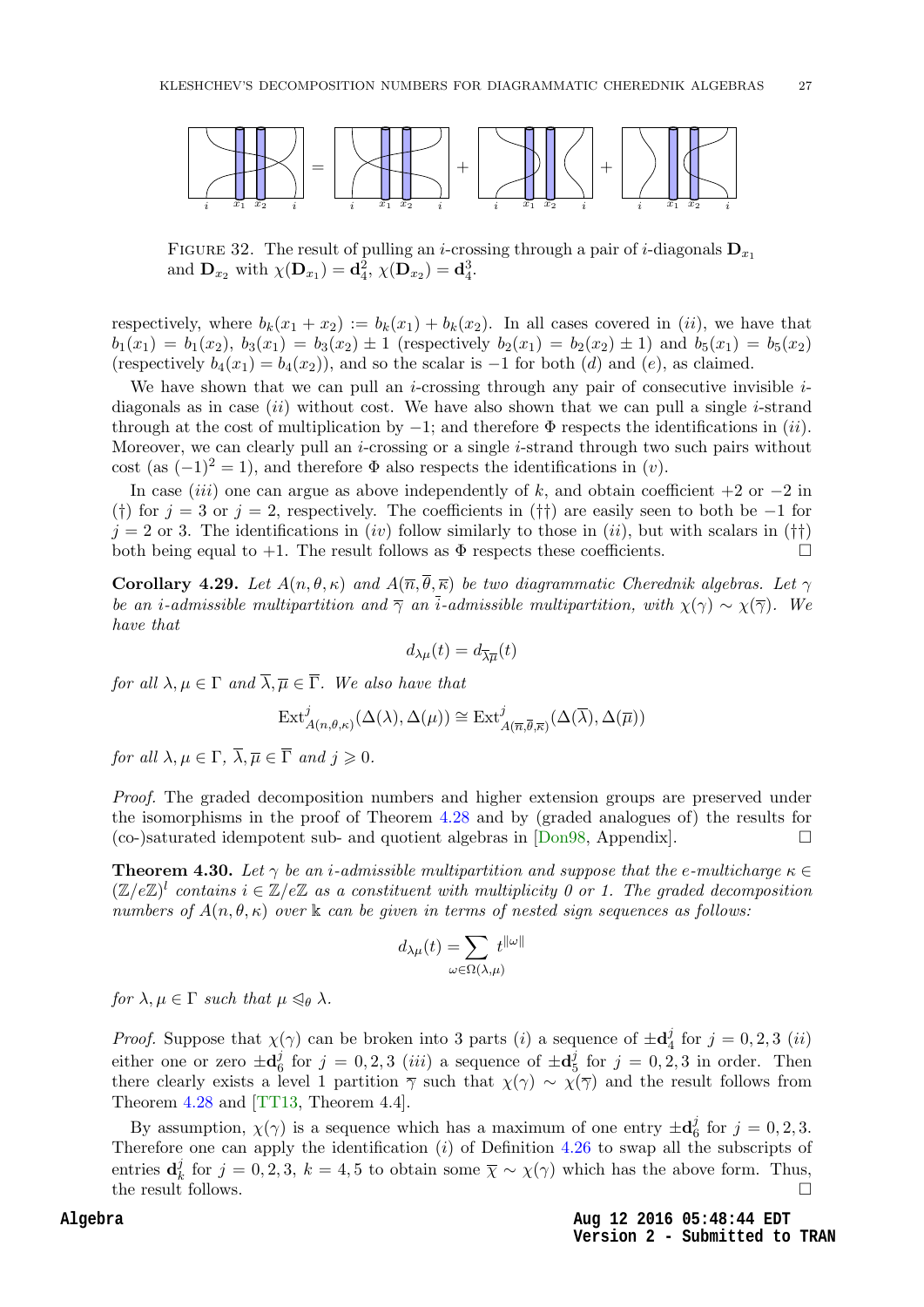**Example 4.31.** Let  $e = 3$  and  $\kappa = (0)$  and  $i = 2$ . We want to calculate  $d_{\lambda\mu}(t)$  for  $\mu =$  $(10^2, 9^2, 8, 7^2, 6^3, 5, 4^3, 3, 2^3, 1^2)$  and  $\lambda = (10^2, 9^2, 8^2, 7^2, 6, 5^3, 4^2, 3, 2^2, 1^2)$ . By Example [2.6,](#page-9-2) we have that

$$
d_{\lambda\mu}(t) = t^{11} + 2t^9 + 2t^7 + t^5.
$$

**Example 4.32.** Let  $e = 3$ ,  $\kappa = (2, 1)$ ,  $i = 0$ , and let  $\theta = (0, 1)$ ,  $q = 2$  (note that  $\theta$  is a FLOTW weighting). The bipartition

$$
\gamma = ((7, 5, 3, 1^2), (5^2, 4, 2^2, 1^2))
$$

is 0-admissible. We have that  $\chi(\gamma) = (+\mathbf{d}_4^0, +\mathbf{d}_4^0, -\mathbf{d}_4^0, +\mathbf{d}_4^0, +\mathbf{d}_4^0, +\mathbf{d}_5^0, -\mathbf{d}_5^0, -\mathbf{d}_5^0, +\mathbf{d}_5^0, +\mathbf{d}_5^0)$ . Let  $\bar{e} = 4$ ,  $\bar{\kappa} = (1)$ ,  $\bar{\theta} = (0)$  and  $\bar{i} = 0$ . The partition

$$
\gamma = (19, 18, 17^3, 16, 13, 12, 11, 8^3, 7, 6, 5, 2^2)
$$

is 0-admissible with  $\chi(\gamma) = \chi(\overline{\gamma}).$ 

The algebras  $A_{\Gamma}$  and  $A_{\overline{\Gamma}}$  are isomorphic (as graded k-algebras) and the graded decomposition numbers of the latter may be calculated using [\[TT13,](#page-31-6) Theorem 4.4] in terms of nested sequences. Given  $\lambda = ((8, 5, 3, 1^3), (6, 5^2, 3, 2, 1^3)), \mu = ((7, 5, 4, 2, 1^2), (5^3, 2^3, 1^2)) \in \Gamma$  we leave it as an exercise for the reader to show that the unique well-nested path in this case is the generic latticed path with norm 11. Therefore,

$$
d_{\left((8,5,3,1^3),(6,5^2,3,2,1^3),((7,5,4,2,1^2),(5^3,2^3,1^2)\right)}(t) = t^{11}
$$

<span id="page-28-2"></span>for  $A(43, (0, 1), (2, 1)).$ 

**Example 4.33.** Continuing with Example [4.27,](#page-24-1) we let  $\gamma = (30^6, 28, 20, 19^2, 15, 11, 9, 7, 3^6) \in$  $\mathscr{P}_{326}^1$  and  $\overline{\gamma} = (10^4, 9, 5^4, 3^3, 1^8) \in \mathscr{P}_{86}^1$ . By Example [4.27,](#page-24-1) we have that  $\chi(\gamma) \sim \chi(\overline{\gamma})$ . The partially ordered sets  $\Gamma$  and  $\overline{\Gamma}$  each consist of six partitions and define natural subquotients of the corresponding Schur algebras (as in [\[Don98\]](#page-31-10)). By [\[Webb,](#page-31-1) Corollary 3.11] these algebras are Morita equivalent to the corresponding subquotients  $A_{\Gamma}$  and  $A_{\overline{\Gamma}}$  of the diagrammatic Cherednik algebras.

Therefore by Theorem [4.28,](#page-25-1) the subquotients of the classical Schur algebras of degrees 328 and 88 labelled by the sets  $\Gamma$  and  $\overline{\Gamma}$  are Morita equivalent (to each another).

Remark 4.34. By Theorem [4.28,](#page-25-1) one can calculate decomposition numbers for more general  $\kappa$ if one puts restrictions on  $\theta$ ; see Example [4.35,](#page-27-2) below.

**Example 4.35.** Let  $e = 5$ ,  $\kappa = (0, 0)$ , and  $\theta \in \mathbb{R}^2$  denote a FLOTW weighting. The bipartition  $\gamma = ((10, 8, 7, 5^3, 3^3), (5, 4, 3^5, 2, 1^2))$  is 0-admissible with

$$
\chi(\gamma) = (+\mathbf{d}_4^0, +\mathbf{d}_4^0, +\mathbf{d}_4^0, +\mathbf{d}_6^2, +\mathbf{d}_6^2, +\mathbf{d}_5^2, +\mathbf{d}_5^0, +\mathbf{d}_5^0).
$$

Now let  $e = 5$ ,  $\kappa = (1)$  and  $\theta = (0)$ . If  $\overline{\gamma} = (14, 12, 11, 9, 8, 5^2, 3, 2, 1^2)$ , then

$$
\chi(\overline{\gamma}) = (+\mathbf{d}_4^0, +\mathbf{d}_4^0, +\mathbf{d}_4^0, +\mathbf{d}_5^2, +\mathbf{d}_5^0, +\mathbf{d}_5^0)
$$

<span id="page-28-1"></span>and  $\chi(\gamma) \sim \chi(\overline{\gamma})$ , by identifications (iv) and (v) in Definition [4.26.](#page-24-0) Thus, we can still use Theorem [4.28](#page-25-1) to calculate  $d_{\lambda\mu}(t)$  for  $\lambda, \mu \in \Gamma$ . For instance, by Corollary [4.29,](#page-26-2)

 $d_{((11,8^2,5^3,3^3),(5,4,3^6,1^2))((10,8,7,5^3,3^3),(6,4,3^6,1^3))}(t)=d_{(15,12^2,9,8,5^2,3^2,1^2),(14,12,11,9^2,5^2,3^2,1^3)}(t),$ 

where the decomposition numbers are taken in the relevant algebra. We can now use Theorem [4.30](#page-26-0) to find that

$$
d_{(15,12^2,9,8,5^2,3^2,1^2)(14,12,11,9^2,5^2,3^2,1^3)}(t) = t^5.
$$

#### 5. Tensor product factorisation for non-adjacent residues

<span id="page-28-0"></span>Throughout this paper, we have constructed isomorphisms between subquotient algebras corresponding to subsets of  $\mathcal{P}_n^l$  consisting of multipartitions which differ by moving nodes of a single, fixed residue. In this section, we generalise these results to subsets of multipartitions which differ by moving nodes of many distinct residues, as long as these residues are nonadjacent. We prove that one can factorise these algebras as a tensor product of the smaller, single residue subalgebras. This lifts results of [\[CT16\]](#page-30-2) to an isomorphism of algebras which holds over fields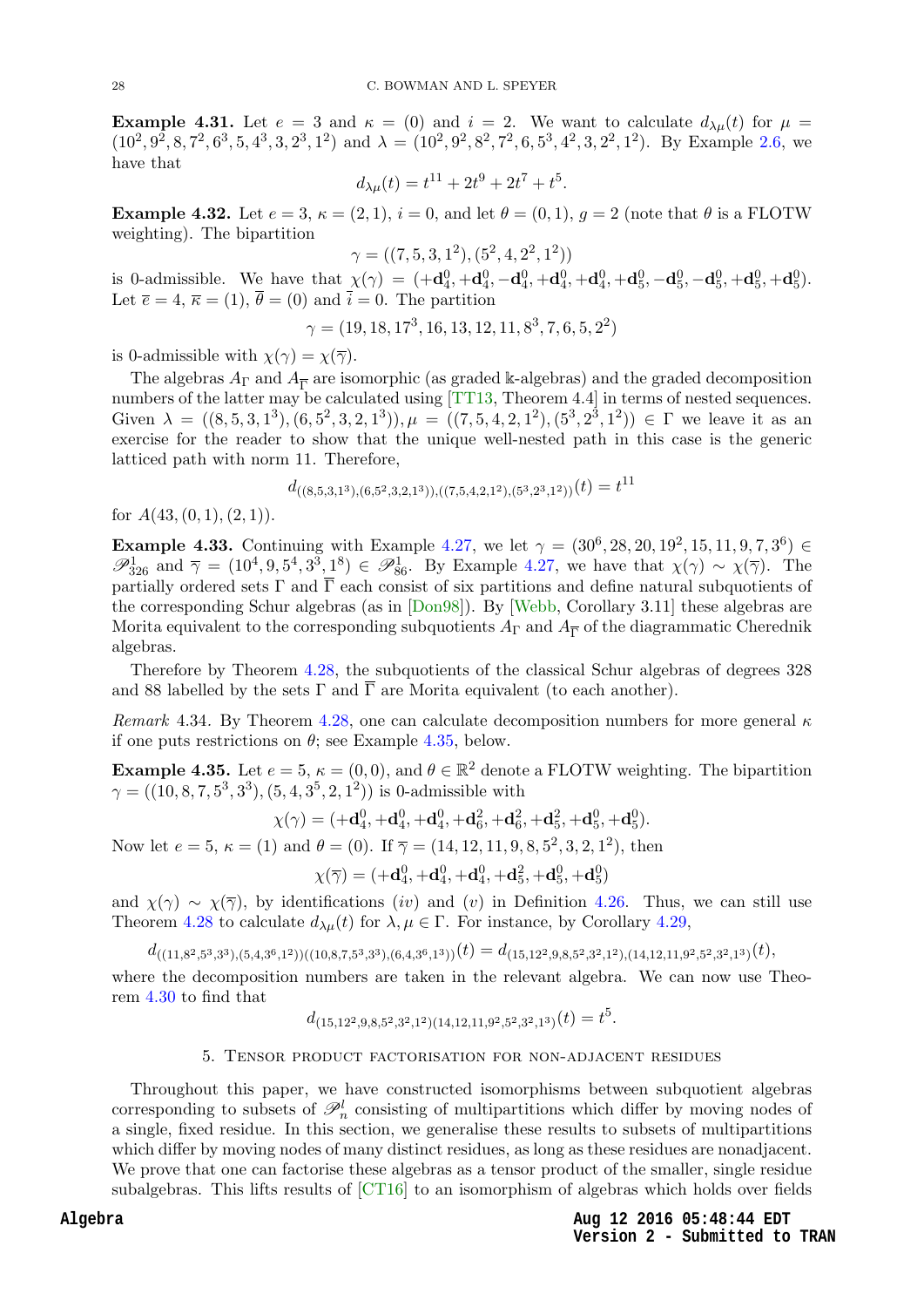<span id="page-29-2"></span>of arbitrary characteristic. In particular, we obtain the graded decomposition numbers of these algebras as products of the graded decomposition numbers of the smaller algebras (over arbitrary fields).

<span id="page-29-1"></span>We suppose that M is a multiset of residues from an adjacency-free residue set  $S \subset I$  as in Section [3,](#page-10-0) and let  $\mathcal{M} = \mathcal{M}_0 \cup \mathcal{M}_1 \cup \cdots \cup \mathcal{M}_{e-1}$  denote the disjoint decomposition of the multiset M into distinct residues; we let  $m_r = |\mathcal{M}_r|$  for  $0 \leq r \leq e-1$ . Note that since S is adjacency-free, some of these multisets are empty. We let  $\Gamma = \Gamma(\mathcal{M})$  and  $\Gamma_r := \Gamma(\mathcal{M}_r)$  for  $0 \leq r \leq e-1$ .

**Lemma 5.1.** For an adjacency-free set  $M$ , we have a bijection

$$
\psi : \Gamma \longrightarrow \Gamma_0 \times \Gamma_1 \times \cdots \times \Gamma_{e-1}
$$

<span id="page-29-0"></span>which is given by  $\psi(\lambda) = \psi_0(\lambda) \times \psi_1(\lambda) \times \cdots \times \psi_{e-1}(\lambda)$  where  $\psi_i(\lambda)$  is obtained from  $\lambda$  by deleting all nodes of  $\lambda \setminus \gamma$  whose residue is not equal to  $i \in \mathbb{Z}/e\mathbb{Z}$ .

*Proof.* The adjacency-free condition ensures that no two nodes in  $\lambda \setminus \gamma$  appear in the same row or column for any  $\lambda \in \Gamma$ . The result follows.

**Proposition 5.2.** For an adjacency-free set  $M$ , we have a bijection

$$
\psi
$$
: SStd( $\lambda$ ,  $\mu$ )  $\longrightarrow \prod_{r=0}^{e-1} SStd(\psi_r(\lambda), \psi_r(\mu))$ 

for  $\lambda, \mu \in \Gamma$ . This is given by setting  $\psi(\mathsf{T}) = \psi_0(\mathsf{T}) \times \psi_1(\mathsf{T}) \times \cdots \times \psi_{e-1}(\mathsf{T})$  where  $\psi_i(\mathsf{T})$  is simply obtained by restriction of the domain,  $\psi_i(T) = T \downarrow_{\psi_i(\lambda)}$ . This lifts to a graded vector space isomorphism over k, given by

$$
\Psi: A_\Gamma(\mathcal{M}, \theta) \to A_{\Gamma_0}(\mathcal{M}_0, \theta) \otimes_\Bbbk \cdots \otimes_\Bbbk A_{\Gamma_{e-1}}(\mathcal{M}_{e-1}, \theta)
$$

where

$$
\Psi(C_{\mathsf{ST}}) = C_{\psi_0(\mathsf{S})\psi_0(\mathsf{T})} \otimes C_{\psi_1(\mathsf{S})\psi_1(\mathsf{T})} \otimes \cdots \otimes C_{\psi_{e-1}(\mathsf{S})\psi_{e-1}(\mathsf{T})}.
$$

*Proof.* Given  $\lambda, \mu \in \Gamma_m$ , the set  $SStd(\lambda, \mu)$  is particularly simple to describe. Namely,  $SStd(\lambda, \mu)$ consists of the bijective residue-preserving maps such that

 $\circ \mathsf{T}(r,c,k) = \mathbf{i}_{(r,c,k)} \text{ for } (r,c,k) \in [\gamma];$  $\circ \mathsf{T}(r,c,k) = \mathbf{i}_{(r',c',k')}$  for  $(r,c,k) \in [\lambda \setminus \gamma], (r',c',k') \in [\mu \setminus \gamma]$  such that  $\mathbf{i}_{(r',c',k')} \geq \mathbf{i}_{(r,c,k)}$ .

The adjacency-free condition ensures that no two nodes in  $\lambda \setminus \gamma$  (or  $\mu \setminus \gamma$ ) for any  $\lambda, \mu \in \Gamma$ appear in the same row or column. It follows from Definition [1.7](#page-3-0) that the map  $\Psi$  is a bijection.

As the bases are in bijection, the map  $\Psi$  is clearly a vector space isomorphism. The nonadjacency condition ensures that for distinct residues  $i, j \in S$ , the crossings of *i*-strands (or their ghosts) with j-strands (or their ghosts) do not provide any non-zero contributions to the grading and so the grading is preserved.

**Example 5.3.** Let  $e = 4$ ,  $\gamma = (\emptyset, \ldots, \emptyset) \in \mathcal{P}_0^7$ ,  $\kappa = (3, 1, 3, 3, 3, 1, 3)$ ,  $\mathcal{M} = \{1^1, 3^3\}$ ,  $g = 0.99$ and  $\theta = (-3, -1, 1, 3, 5, 9, 11)$ . There are  $2 \times \binom{5}{3}$  $\binom{5}{3}$  = 20 simple modules for this algebra. Consider the space  $\Delta_{\mu}(\lambda)$  for  $\lambda = ((1), (1), \varnothing, (1), (1), \varnothing, \varnothing)$  and  $\mu = (\varnothing, \varnothing, \varnothing, (1), (1), (1), (1)).$  We have that  $SStd(\lambda, \mu)$  has two elements, S and T, of degrees 2 and 4, respectively. Therefore  $\text{Dim}_t(\Delta_\mu(\lambda)) = t^4 + t^2$ . The element  $B_\mathsf{S}$  of degree 2 is pictured in Figure [33,](#page-28-0) below.



FIGURE 33. The basis element  $B<sub>S</sub>$  in Example [5.3.](#page-28-1)

**Aug 12 2016 05:48:44 EDT Version 2 - Submitted to TRAN**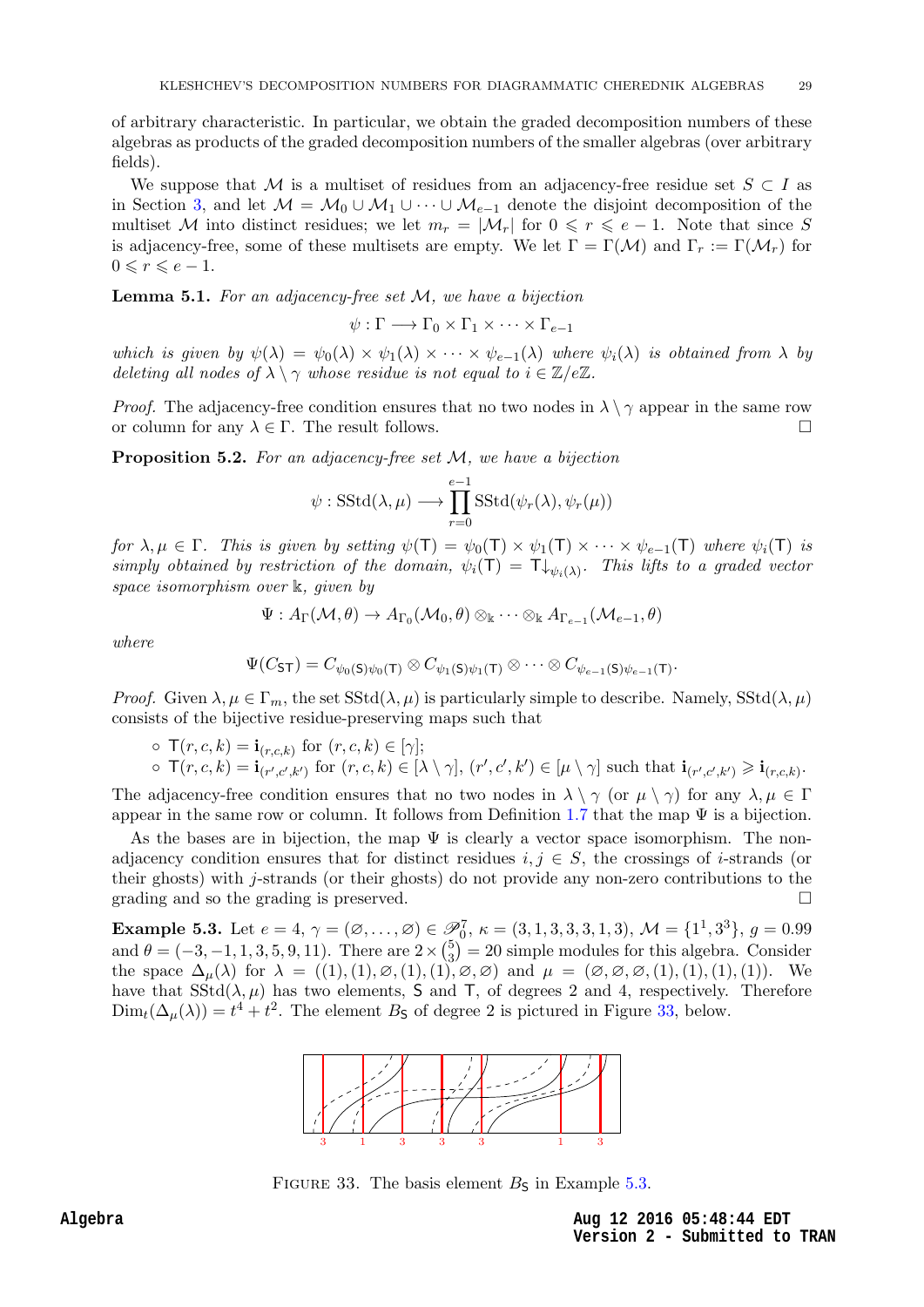Under the graded vector space isomorphism in Proposition  $5.2$ ,  $B<sub>S</sub>$  maps to the tensor product of diagrams depicted in Figure [34.](#page-29-1)



Figure 34. Decomposing the diagram in Figure [33](#page-28-0) as a tensor product.

Theorem 5.4. If  $M$  is adjacency-free, then

 $A_{\Gamma}(\mathcal{M}, \theta) \cong A_{\Gamma_0}(\mathcal{M}_0, \theta) \otimes_{\Bbbk} \cdots \otimes_{\Bbbk} A_{\Gamma_{e-1}}(\mathcal{M}_{e-1}, \theta)$ 

as graded k-algebras. This isomorphism is given by  $\Psi$  from Proposition [5.2.](#page-28-2)

Proof. By Proposition [5.2](#page-28-2) we need only check that

$$
\Psi(C_{\mathsf{ST}}C_{\mathsf{UV}}) = \Psi\left(\sum_{\mathsf{W},\mathsf{X}} r_{\mathsf{W},\mathsf{X}}C_{\mathsf{W},\mathsf{X}}\right)
$$
\n
$$
= \sum_{\mathsf{W},\mathsf{X}} r_{\mathsf{W},\mathsf{X}}(C_{\psi_0(\mathsf{W})\psi_0(\mathsf{X})} \otimes \cdots \otimes C_{\psi_{e-1}(\mathsf{W}) \otimes \psi_{e-1}(\mathsf{X})})
$$
\n
$$
= \sum_{\mathsf{W},\mathsf{X}} (r_{\mathsf{W},\mathsf{X}}^0 C_{\psi_0(\mathsf{W})\psi_0(\mathsf{X})}) \otimes \cdots \otimes (r_{\mathsf{W},\mathsf{X}}^{e-1} C_{\psi_{e-1}(\mathsf{W})\psi_{e-1}(\mathsf{X})})
$$
\n
$$
= \Psi(C_{\mathsf{ST}}) \Psi(C_{\mathsf{UV}})
$$

where  $r_{W,X} = \prod_{0 \leq i \leq e-1} r_{W,X}^i \in \mathbb{k}$  and the sum is over tableaux W, X whose shape and weight are multipartitions belonging to Γ.

Given a strand A in a diagram  $D$ , we say that the strand is left-justifiable if, upon applying one of the relations  $(1.1)$  to  $(1.15)$  to a local neighbourhood of A, we can move the strand A further to the left. Otherwise, we say that the strand A is left-justified. In [\[Webb,](#page-31-1) Proof of Lemmas 2.5 and 2.20], Webster shows that the process of left-justifying every strand in D eventually terminates, and that the result is a linear combination of the basis elements from C.

Therefore, by left-justifying every strand in the diagram  $C_{\sf ST}C_{\sf UV}$  we can rewrite this product as a linear combination of basis elements of  $A_{\Gamma}(\mathcal{M}, \theta)$ . Similarly, by left-justifying every strand in each of the diagrams  $C_{\psi_i(S)\psi_i(T)}C_{\psi_i(U)\psi_i(V)}$  for  $0 \leq i \leq e-1$  we shall obtain a linear combination of basis elements of  $A_{\Gamma_0}(\mathcal{M}_0, \theta) \otimes_{\Bbbk} \cdots \otimes_{\Bbbk} A_{\Gamma_{e-1}}(\mathcal{M}_{e-1}, \theta)$ .

We shall proceed one tensor component at a time. Given a strand, A, of residue  $i \in \mathbb{Z}/e\mathbb{Z}$  in C<sub>ST</sub>C<sub>UV</sub>, there is a corresponding strand,  $\Psi_i(A)$ , of residue  $i \in \mathbb{Z}/e\mathbb{Z}$  in  $C_{\psi_i(S)\psi_i(T)}C_{\psi_i(U)\psi_r(V)}$ which has the same northern and southern terminating points. We shall say that these strands are paired. Similarly, for any fixed  $0 \leq i \leq e-1$  and any given node of  $\gamma$ , we have corresponding vertical strands in each of the diagrams  $C_{\text{ST}}C_{\text{UV}}$  and  $C_{\psi_i(\text{S})\psi_i(\text{T})}C_{\psi_i(\text{U})\psi_i(\text{V})}$ . We shall say that these strands are paired, and denote them by A and  $\Psi_i(A)$  as before. We shall proceed one tensor component at a time. When considering the ith component, we shall proceed by applying local relations in unison to a neighbourhood of A and the corresponding neighbourhood of  $\Psi_i(A)$ . Of course, there are strands in  $C_{\text{ST}}C_{\text{UV}}$  (of residue not equal to  $i \in \mathbb{Z}/e\mathbb{Z}$ ) which do not have counterparts in  $C_{\psi_i(S)\psi_i(T)}C_{\psi_i(U)\psi_i(V)}$ . We shall address this problem separately below.

<span id="page-30-3"></span><span id="page-30-2"></span><span id="page-30-1"></span><span id="page-30-0"></span>If  $i \in \mathbb{Z}/e\mathbb{Z}$  is such that  $m_i = 0$ , then we have that  $r_{\mathsf{WX}}^i = 1$  if  $\mathsf{T}^\gamma = \psi_i(\mathsf{S}) = \psi_i(\mathsf{T}) = \psi_i(\mathsf{U}) =$  $\psi_i(\mathsf{V}) = \mathsf{W} = \mathsf{X}$ , and 0 otherwise. This is simply because  $C_{\psi_i(\mathsf{S})\psi_i(\mathsf{T})}C_{\psi_i(\mathsf{U})\psi_i(\mathsf{V})} = 1_{\gamma}\mathsf{1}_{\gamma}$ , and all strands in the diagram are already left-justified (in particular  $1<sub>\gamma</sub>$  is itself a basis element). Now, pick any  $i \in \mathbb{Z}/e\mathbb{Z}$  such that  $m_i \neq 0$ . Pick a left-justifiable *i*-strand, A, in the diagram  $C_{\text{ST}}C_{\text{UV}}$ , then the paired strand  $\Psi_i(A)$  in the diagram  $C_{\psi_i(S)\psi_i(T)}C_{\psi_i(\mathsf{U})\psi_i(\mathsf{V})}$  is also left-justifiable (because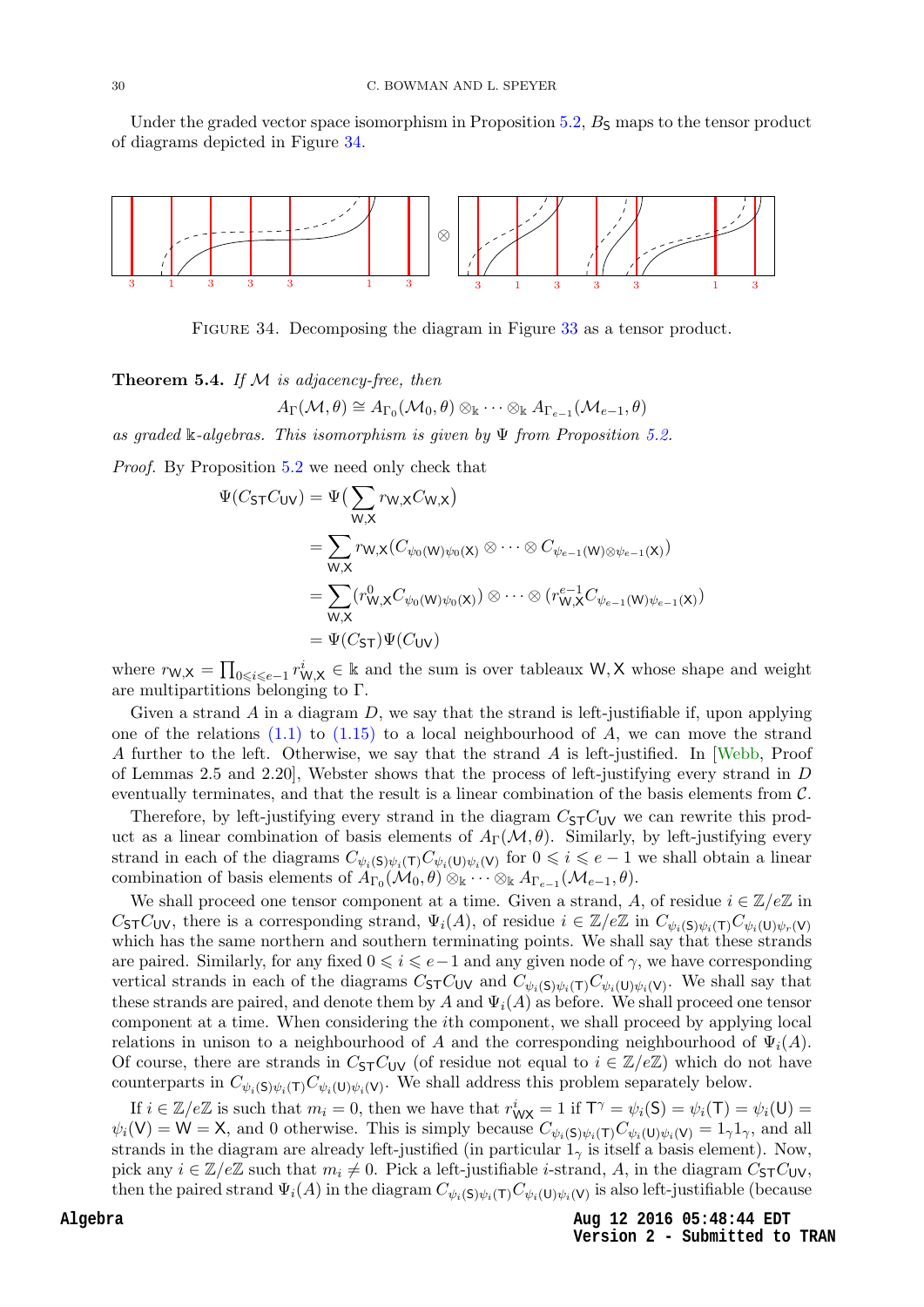<span id="page-31-10"></span><span id="page-31-7"></span>the only non-trivial relations are between strands of adjacent residues, which are common to both diagrams). We pull these strand to the left in unison. Along the way we shall deal with

- <span id="page-31-8"></span>(i) neighbourhoods in which A encounters a strand in  $C_{\text{ST}}C_{\text{UV}}$  which is not paired with any strand in  $C_{\psi_i(\mathsf{S})\psi_i(\mathsf{T})}C_{\psi_i(\mathsf{U})\psi_i(\mathsf{V})};$
- (ii) j-diagonals of  $\gamma$  which are common to both diagrams for  $j \neq i, i \pm 1$ ;
- <span id="page-31-5"></span> $(iii)$  *i*-diagonals common to both diagrams.

<span id="page-31-11"></span>(Note that the multipartition  $\gamma$  is a union of the nodes in its *i*-diagonals and its *j*-diagonals for  $j \neq i, i \pm 1$ , so this list is exhaustive.)

<span id="page-31-2"></span><span id="page-31-0"></span>In case  $(i)$ , we note that these strands are all of residue not equal to  $i-1$ ,  $i$ , or  $i+1$ . Therefore, we apply relations [\(1.5\)](#page-6-7) and [\(1.8\)](#page-6-4) to pull A through the j-strand of the diagram in  $A_{\Gamma}(\mathcal{M}, \theta)$ or simply apply relation [\(1.1\)](#page-5-3) to pull  $\Psi_i(A)$  through the corresponding empty neighbourhood of the diagram in  $A_{\Gamma_i}(\mathcal{M}_i, \theta)$ , without cost.

<span id="page-31-6"></span><span id="page-31-4"></span><span id="page-31-3"></span>Now, for  $(ii)$  and  $(iii)$  it is clear that pulling A through the neighbourhood of the diagram in  $A_\Gamma(\mathcal{M},\theta)$  and  $\Psi_i(A)$  through the corresponding neighbourhood of the diagram in  $A_{\Gamma_i}(\mathcal{M}_i,\theta)$ we obtain the same linear combination of diagrams in both cases. This is simply because the diagrams are locally identical! However, we must also note the following extra information,

- <span id="page-31-9"></span> $\circ$  in case (ii), we can apply relations [\(1.5\)](#page-6-7) and [\(1.8\)](#page-6-4) to pull A through the j-diagonal in the diagram in  $A_{\Gamma}(\mathcal{M}, \theta)$  and  $\Psi_i(A)$  through the corresponding j-diagonal in the diagram in  $A_{\Gamma_i}(\mathcal{M}_i, \theta)$ , without cost.
- <span id="page-31-1"></span> $\circ$  in case (iii), we can apply Propositions [4.17](#page-19-3) and [4.21](#page-21-1) to [4.24](#page-23-3) to pull A through the *i*-diagonal of  $A_{\Gamma}(\mathcal{M}, \theta)$  (respectively  $\Psi_i(A)$  through the corresponding *i*-diagonal in the diagram in  $A_{\Gamma_i}(\mathcal{M}_i, \theta)$  to obtain a linear combination of diagrams which differ from the original diagram only in the position and decorations of strands which do not correspond to nodes in  $\gamma$ .

In particular, in both cases all the strands labelled by nodes of  $\gamma$  remain exactly as before. The up-shot of this is that we can left-justify every single *i*-strand in  $A_{\Gamma}(\mathcal{M}, \theta)$  and its paired *i*-strand in  $A_{\Gamma_i}(\mathcal{M}_i, \theta)$  to obtain identical linear combinations of diagrams and we can do this without affecting any strands labelled by nodes of  $\gamma$ . Therefore the strands labelled by nodes of  $\gamma$  continue to be vertical lines in the configuration of a multipartition and so are left-justified. Therefore, the above process terminates with an element

$$
\sum_{\mathsf{W},\mathsf{X}} r_{\mathsf{W},\mathsf{X}}^i C_{\psi_i(\mathsf{W})\psi_i(\mathsf{X})} \in A_{\Gamma_i}(\mathcal{M}_i,\theta)
$$

and a corresponding element of  $A_{\Gamma}(\mathcal{M}, \theta)$  (with the same coefficients, but with diagrams which are not yet basis elements, as we must still consider the other residues  $j \neq i$  for  $j \in \mathbb{Z}/e\mathbb{Z}$ . We remark that at this point we know only that  $W, X$  must exist (simply because we can rewrite any product as a linear combination of basis elements) but we have only determined the semistandard tableaux  $\psi_i(\mathsf{W})$  and  $\psi_i(\mathsf{X})$ .

Continuing in this fashion through all the residues  $i \in \mathbb{Z}/e\mathbb{Z}$  we obtain,

$$
\Psi\left(\sum_{\mathsf{W},\mathsf{X}}(r_{\mathsf{W},\mathsf{X}}^{0} \times \cdots \times r_{\mathsf{W},\mathsf{X}}^{e-1})C_{\mathsf{W},\mathsf{X}}\right) = \sum_{\mathsf{W},\mathsf{X}}(r_{\mathsf{W},\mathsf{X}}^{0}C_{\psi_{0}(\mathsf{W})\psi_{0}(\mathsf{X})}) \otimes \cdots \otimes (r_{\mathsf{W},\mathsf{X}}^{e-1}C_{\psi_{e-1}(\mathsf{W})\psi_{e-1}(\mathsf{X})})
$$

and setting  $r_{W,X} = r_{W,X}^0 \times \cdots \times r_{W,X}^{e-1}$  we obtain the required result.

#### **REFERENCES**

- [Ari96] S. Ariki, [On the decomposition numbers of the Hecke algebra of](http://projecteuclid.org/euclid.kjm/1250518452)  $G(m, 1, n)$ , J. Math. Kyoto Univ. 36 (1996), no. 4, 789–808. [Page [1.](#page-0-0)]
- [BCS] C. Bowman, A. Cox, and L. Speyer, [A family of graded decomposition numbers for diagrammatic](http://dx.doi.org/10.1093/imrn/rnw101) [Cherednik algebras](http://dx.doi.org/10.1093/imrn/rnw101), Int. Math. Res. Not. IMRN (to appear). [Pages [5,](#page-4-2) [17.](#page-16-1)]
- [CMT08] J. Chuang, H. Miyachi, and K. M. Tan, [Kleshchev's decomposition numbers and branching coefficients](http://dx.doi.org/10.1090/S0002-9947-07-04202-X) [in the Fock space](http://dx.doi.org/10.1090/S0002-9947-07-04202-X), Trans. Amer. Math. Soc.  $360$  (2008), no. 3, 1179–1191 (electronic). [Pages [1,](#page-0-0) [2.](#page-1-2)]
- [CT16] J. Chuang and K. M. Tan, *[Canonical bases for Fock spaces and tensor products](http://dx.doi.org/10.1016/j.aim.2016.07.008)*, Adv. Math. 302 (2016), 159–189. [Pages [2,](#page-1-2) [28.](#page-27-3)]